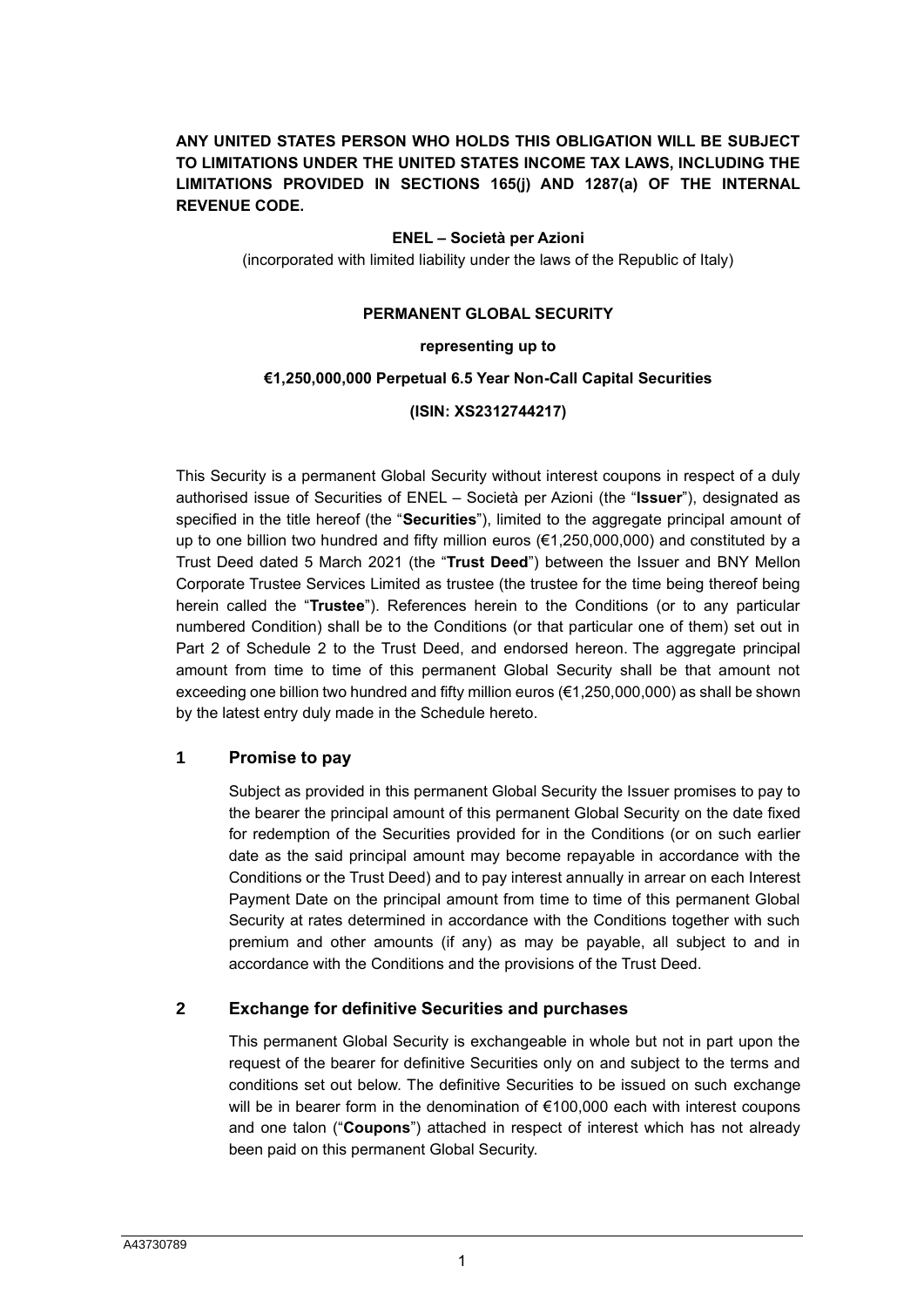This permanent Global Security will be exchangeable in whole but not in part (free of charge to the holder) for definitive Securities only if either Euroclear Bank SA/NV ("**Euroclear**") or Clearstream Banking, S.A. ("**Clearstream**") is closed for business for a continuous period of 14 days (other than by reason of holiday, statutory or otherwise) or announces an intention permanently to cease business or does in fact do so and no alternative clearing system satisfactory to the Trustee is available. Thereupon the holder of this permanent Global Security (acting on the instructions of (an) Accountholder(s) (as defined below)) may give notice to the Issuer of its intention to exchange this permanent Global Security for definitive Securities on or after the Exchange Date (as defined below).

On or after the Exchange Date the holder of this permanent Global Security may surrender this permanent Global Security to or to the order of the Principal Paying Agent. In exchange for this permanent Global Security the Issuer will deliver, or procure the delivery of, definitive Securities in bearer form, serially numbered, in the denomination of €100,000 each with interest coupons and one talon ("**Coupons**") attached on issue in respect of interest which has not already been paid on this permanent Global Security (in exchange for the whole of this permanent Global Security).

"**Exchange Date**" means a day specified in the notice requiring exchange falling not less than 60 days after that on which such notice is given and on which banks are open for business in the city in which the specified office of the Principal Paying Agent is located and (except in the case of (b) above) in the city in which the relevant clearing system is located.

Upon (a) any exchange of a part of the Temporary Global Security for a part of this permanent Global Security or (b) the purchase by or on behalf of the Issuer or any Subsidiary of the Issuer and cancellation of a part of this permanent Global Security in accordance with the Conditions, the portion of the principal amount hereof so exchanged or so purchased and cancelled shall be endorsed by or on behalf of the Principal Paying Agent on behalf of the Issuer on [Part II](#page-6-0) of the Schedule hereto, whereupon the principal amount hereof shall be increased or, as the case may be, reduced for all purposes by the amount so exchanged or so purchased and cancelled and endorsed. Upon the exchange of the whole of this permanent Global Security for definitive Securities this permanent Global Security shall be surrendered to or to the order of the Principal Paying Agent and cancelled and, if the holder of this permanent Global Security requests, returned to it together with any relevant definitive Securities.

## **3 Payments**

Until the entire principal amount of this permanent Global Security has been extinguished, this permanent Global Security shall (subject as hereinafter and in the Trust Deed provided) in all respects be entitled to the same benefits as the definitive Securities and shall be entitled to the benefit of and be bound by the Trust Deed. Payments of principal, premium (if any) and interest in respect of Securities represented by this permanent Global Security will be made against presentation for endorsement and, if no further payment falls to be made in respect of the Securities, surrender of this permanent Global Security to the order of the Principal Paying Agent or such other Paying Agent as shall have been notified to the Securityholders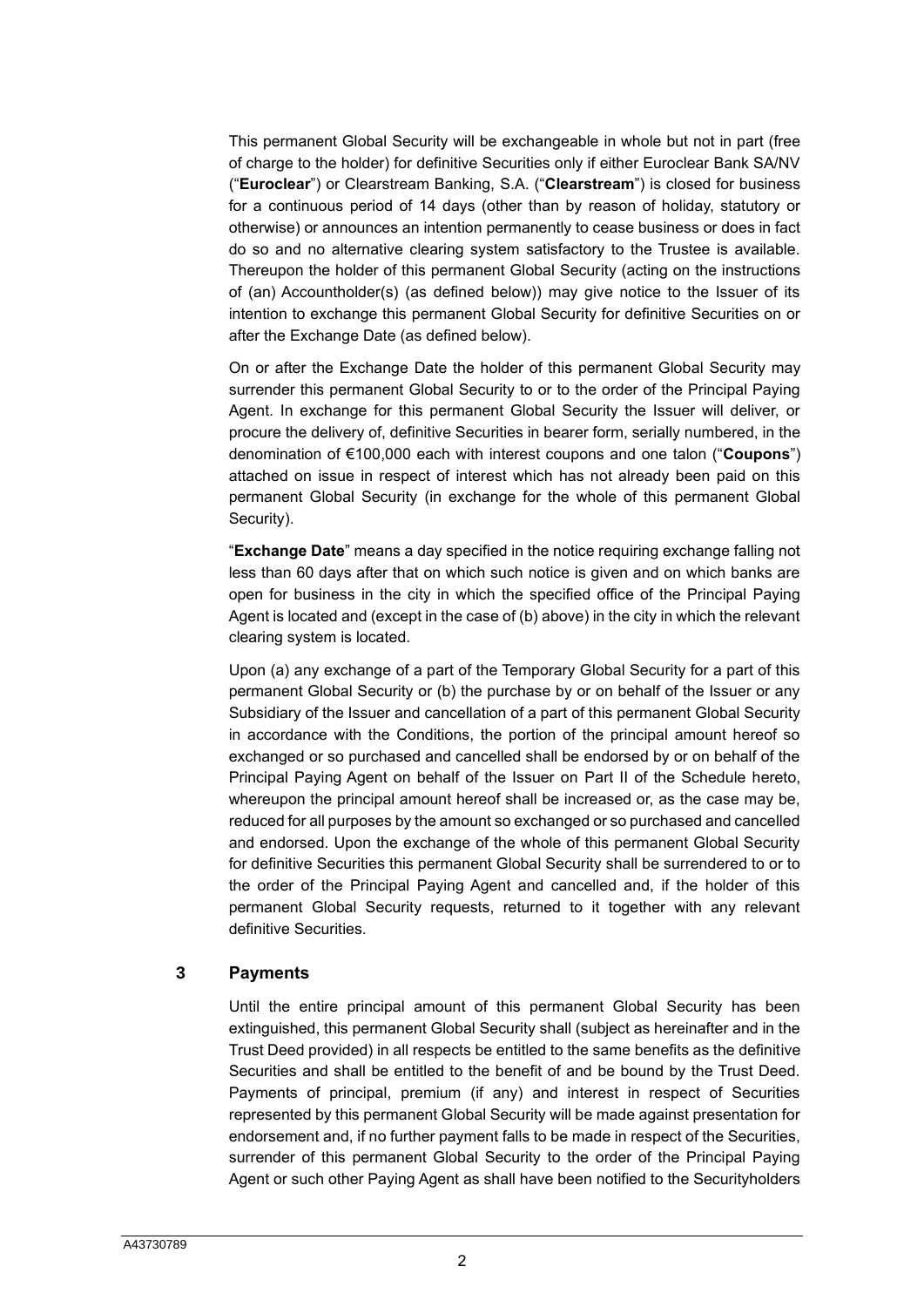for such purposes. Upon any payment of principal, premium or interest on this permanent Global Security the amount so paid shall be endorsed by or on behalf of the Principal Paying Agent on behalf of the Issuer on [Part I](#page-5-0) of the Schedule hereto.

Upon any payment of principal and endorsement of such payment on [Part I](#page-5-0) of the Schedule hereto, the principal amount of this permanent Global Security shall be reduced for all purposes by the principal amount so paid and endorsed.

All payments of any amounts payable and paid to the bearer of this permanent Global Security shall be valid and, to the extent of the sums so paid, effectual to satisfy and discharge the liability for the moneys payable hereon and on the relevant definitive Securities and Coupons.

## **4 Accountholders**

For so long as all of the Securities are represented by one or both of the Temporary Global Security and this permanent Global Security and such Global Security(s) is/are held on behalf of Euroclear and/or Clearstream, each person who is for the time being shown in the records of Euroclear or Clearstream as the holder of a particular principal amount of such Securities (each an "**Accountholder**") (in which regard any certificate or other document issued by Euroclear or Clearstream as to the principal amount of such Securities standing to the account of any person shall be conclusive and binding for all purposes) shall be treated as the holder of such principal amount of such Securities for all purposes (including for the purposes of any quorum requirements of, or the right to demand a poll at, meetings of the Securityholders) other than with respect to the payment of principal, premium and interest on such Securities, the right to which shall be vested, as against the Issuer and the Trustee, solely in the bearer of the relevant Global Security in accordance with and subject to its terms and the terms of the Trust Deed. Each Accountholder must look solely to Euroclear or Clearstream, as the case may be, for its share of each payment made to the bearer of the relevant Global Security.

## **5 Notices**

For so long as all of the Securities are represented by one or both of the Temporary Global Security and this permanent Global Security and such Global Security(s) is/are held on behalf of Euroclear and/or Clearstream, notices to Securityholders may be given by delivery of the relevant notice to Euroclear and/or Clearstream (as the case may be) for communication to the relative Accountholders rather than by publication as required by Condition 12 (*Notices*) provided that, so long as the Securities are listed on Euronext Dublin, all requirements of Euronext Dublin have been complied with. Any such notice shall be deemed to have been given to the Securityholders on the day after the day on which such notice is delivered to Euroclear and/or Clearstream (as the case may be) as aforesaid.

Whilst any Securities held by a Securityholder are represented by a Global Security, notices to be given by such Securityholder may be given by such Securityholder to the Principal Paying Agent through Euroclear and/or Clearstream, as the case may be, in such a manner as the Principal Paying Agent and Euroclear and/or Clearstream, as the case may be, may approve for this purpose.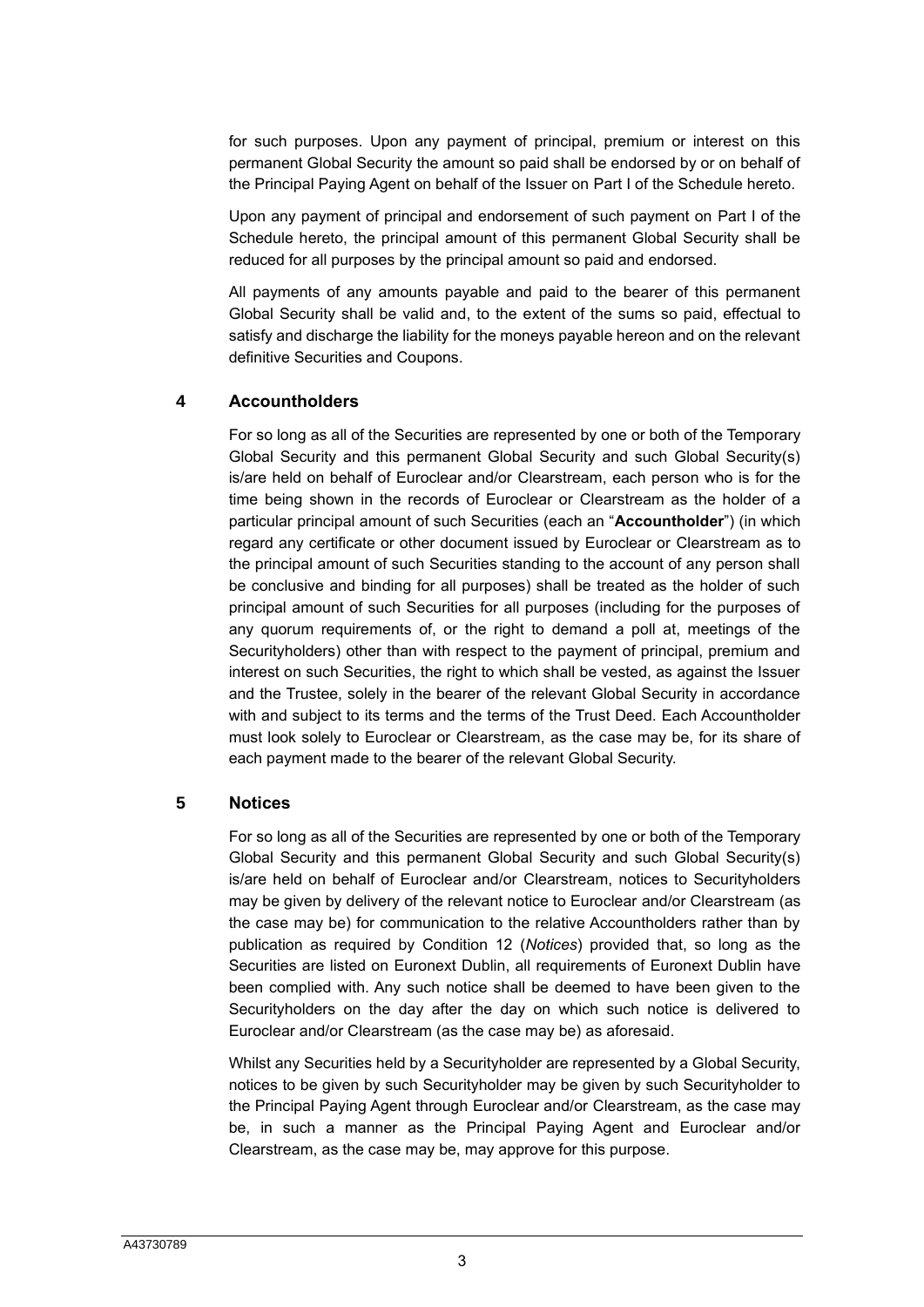# **6 Prescription**

Claims against the Issuer in respect of principal or premium and interest on the Securities represented by the Temporary Global Security or this permanent Global Security will be prescribed after 10 years (in the case of principal and premium) and five years (in the case of interest) from the Relevant Date (as defined in Condition 2 (*Definitions and Interpretation*)).

# **7 Euroclear and Clearstream**

References herein to Euroclear and/or Clearstream shall be deemed to include references to any other clearing system approved by the Trustee.

# **8 Authentication**

This permanent Global Security shall not be or become valid or obligatory for any purpose unless and until authenticated by or on behalf of the Principal Paying Agent.

# **9 Governing law and Jurisdiction**

This permanent Global Security and any non-contractual obligations arising out of or in connection with it are governed by, and shall be construed in accordance with, the laws of England and the Issuer has in the Trust Deed submitted to the jurisdiction of the courts of England for all purposes in connection with this permanent Global Security.

# **10 Contracts (Rights of Third Parties) Act 1999**

No rights are conferred on any person under the Contracts (Rights of Third Parties) Act 1999 to enforce any term of this permanent Global Security, but this does not affect any right or remedy of any person which exists or is available apart from that Act.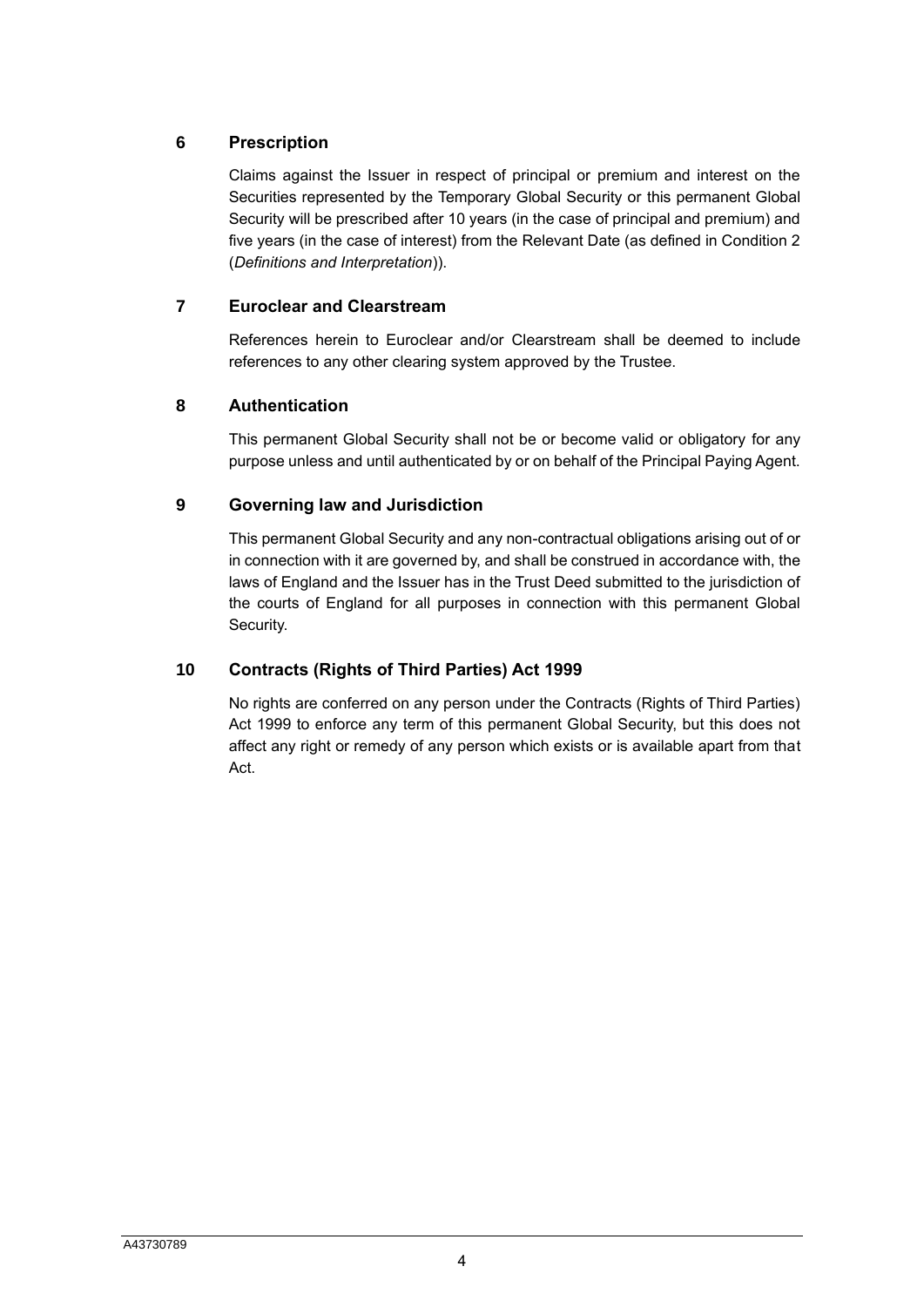**In witness** whereof the Issuer has caused this permanent Global Security to be signed manually or in facsimile by a person duly authorised on its behalf.

### **ENEL – Società per Azioni**

By: (Duly authorised)

Issued in London on 8 March 2021

## **Certificate of authentication**

This permanent Global Security is duly authenticated without recourse, warranty or liability.

Duly authorised for and on behalf of

The Bank of New York Mellon, London Branch

as Principal Paying Agent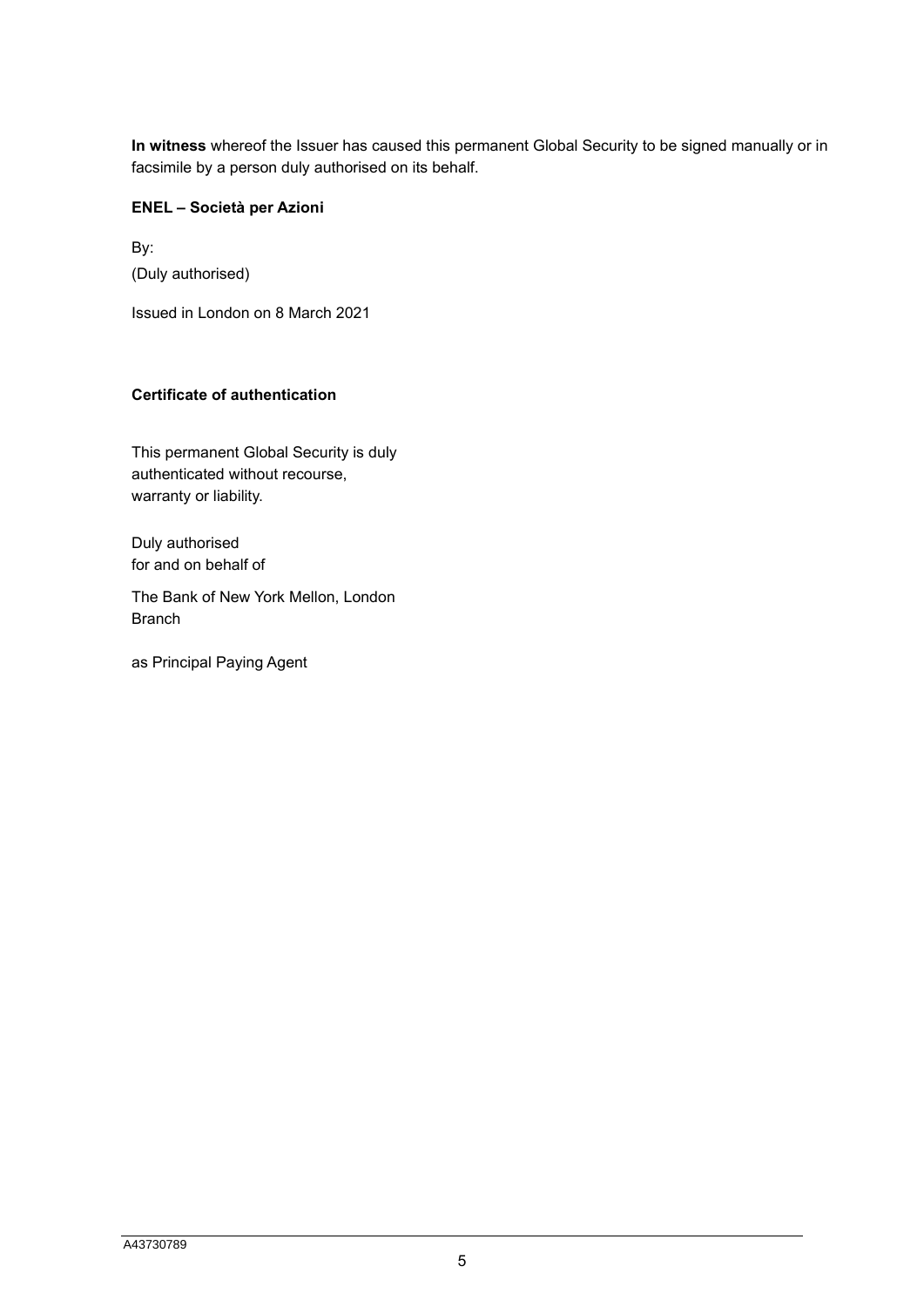# **THE SCHEDULE**

# **Part I**

# **Payments of Principal, Premium and Interest**

<span id="page-5-0"></span>The following payments on this permanent Global Security have been made:

| Date Made | Interest paid | Premium paid | <b>Principal</b><br>paid | Remaining<br>principal<br>amount of this<br>permanent<br>Global<br><b>Security</b><br>following such<br>payment | <b>Notation</b><br>made on<br>behalf of the<br><b>Issuer</b> |
|-----------|---------------|--------------|--------------------------|-----------------------------------------------------------------------------------------------------------------|--------------------------------------------------------------|
|           | €             | €            | €                        | €                                                                                                               |                                                              |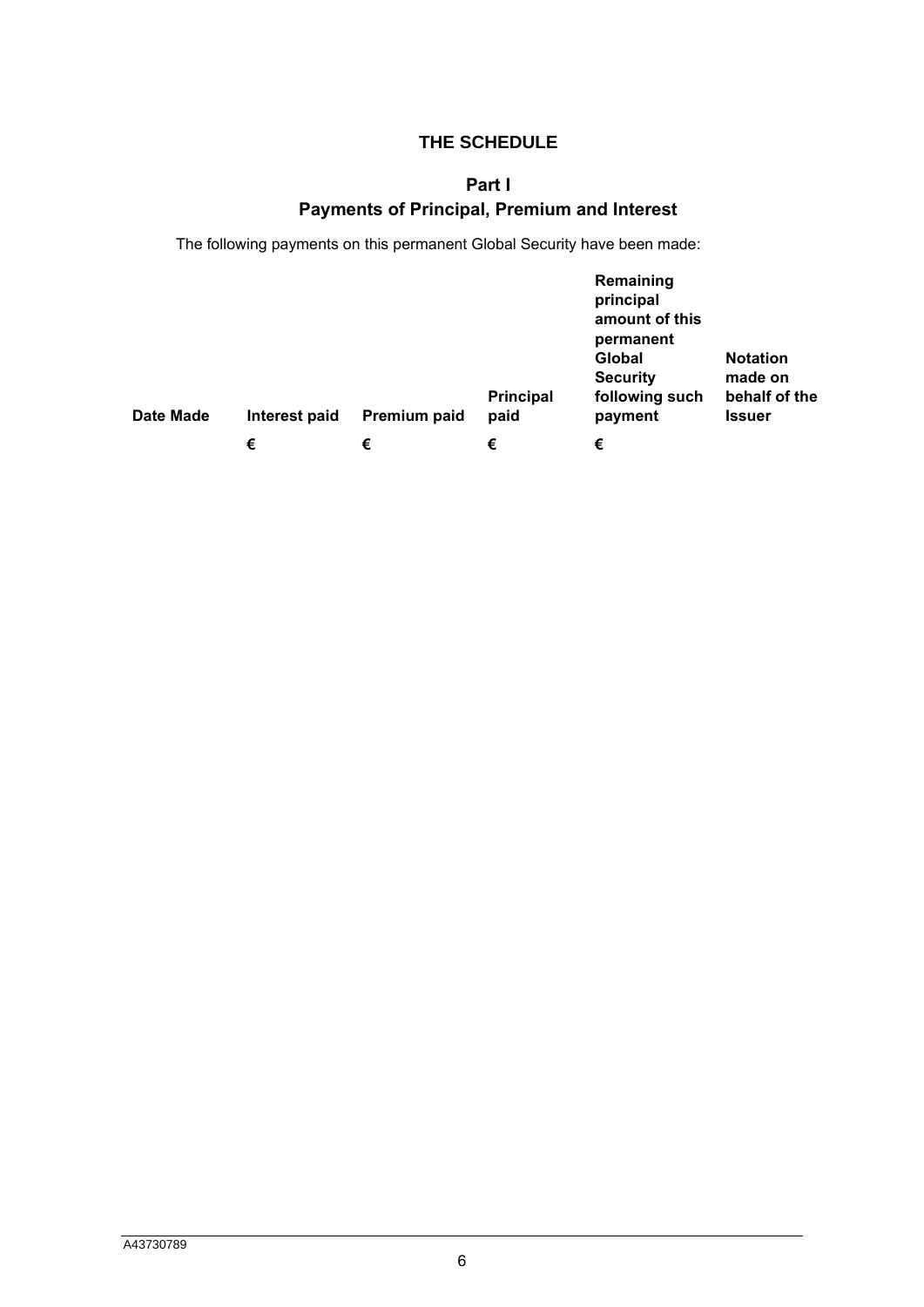# **Part II Exchanges of the Temporary Global Security for this Permanent Global Security and Purchases and Cancellations**

<span id="page-6-0"></span>The following exchanges of a part of the Temporary Global Security for a like part of this permanent Global Security and purchases and cancellations of a part of this permanent Global Security have been made:

| Date made | Part of principal<br>amount of the<br><b>Temporary Global</b><br><b>Security</b><br>exchanged for a<br>like part of this<br>permanent Global<br><b>Security</b> | Part of principal<br>amount of this<br>permanent Global<br><b>Security</b><br>purchased and<br>cancelled | Aggregate<br>principal amount<br>of this permanent<br><b>Global Security</b><br>following such<br>exchange or<br>purchase and<br>cancellation | <b>Notation made</b><br>on behalf of the<br><b>Issuer</b> |
|-----------|-----------------------------------------------------------------------------------------------------------------------------------------------------------------|----------------------------------------------------------------------------------------------------------|-----------------------------------------------------------------------------------------------------------------------------------------------|-----------------------------------------------------------|
|           | €                                                                                                                                                               | €                                                                                                        | €                                                                                                                                             |                                                           |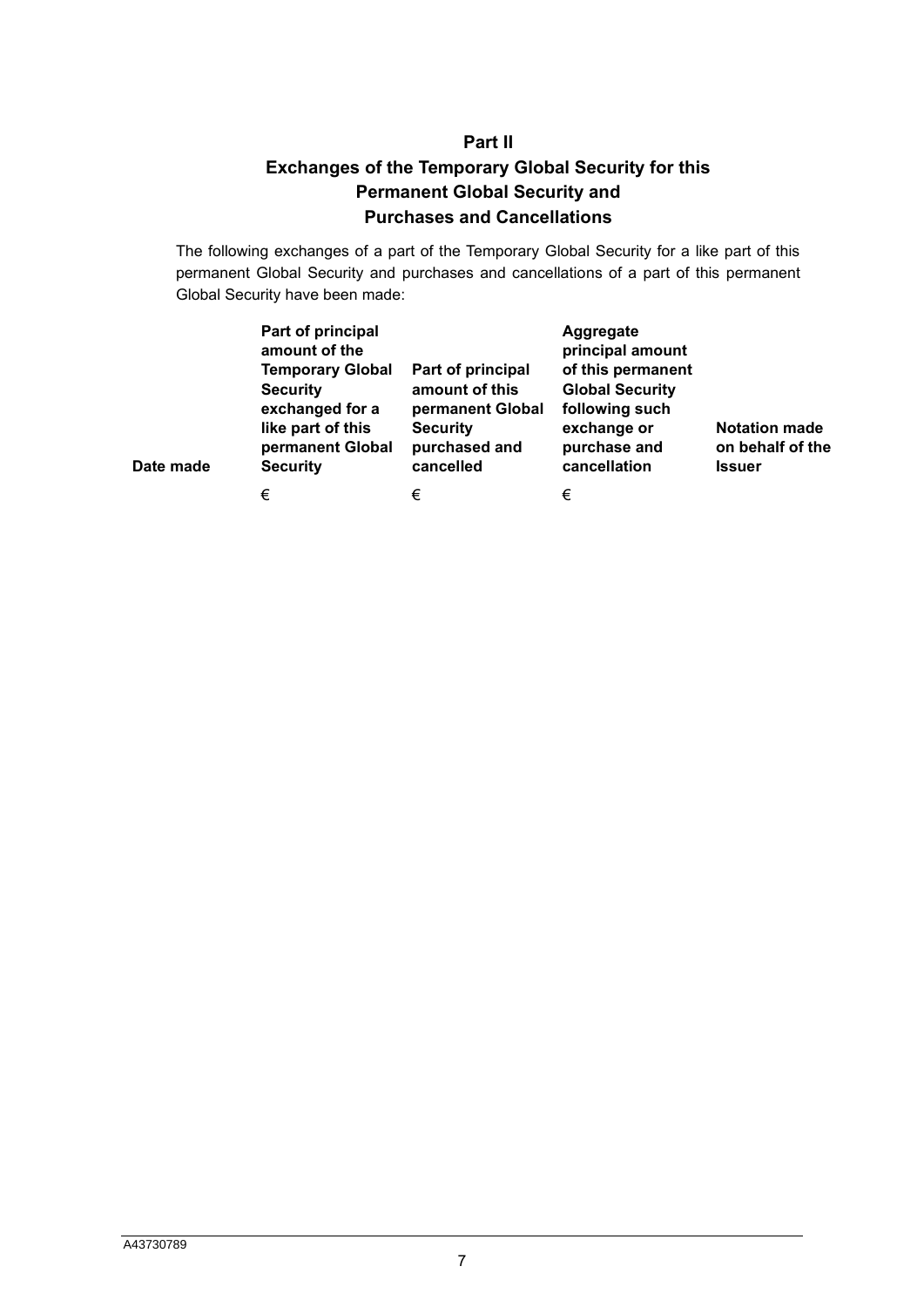# **Part III**

# **FURTHER INFORMATION RELATING TO THE ISSUER**

*The information set out in this Schedule 1 Part III is mandatory pursuant to Article 2414 of the Italian Civil Code.*

The purpose of the Issuer shall be to acquire and manage equity holdings in Italian or foreign companies and firms, as well as to provide such subsidiary companies and firms with strategic guidelines and coordination with regard to both their industrial organisation and the business activities in which they engage.

Through affiliates or subsidiaries the Issuer shall operate especially:

- (a) in the electricity industry, including the activities of production, importation and exportation, distribution and sale, as well as transmission within the limits of existing legislation;
- (a) in the energy industry in general, including fuels, and in the field of environmental protection, as well as in the water sector;
- (b) in the communications, telematics and information-technology industries and those of multimedia and interactive services;
- (c) in network-based sectors (electricity, water, gas, district heating, telecommunications) or those which, in any case, provide urban services locally;
- (d) in other sectors:
	- in any way related to or connected with the activities carried out in the sectors mentioned above;
	- allowing the facilities, resources and expertise employed in the sectors mentioned above (such as, by way of example and without limitation: publishing, real estate and services to firms) to be enhanced and better utilised;
	- allowing the profitable use of the goods produced and the services provided in the sectors mentioned above;
- (e) in the carrying out of activities involving systems and installations design, construction, maintenance and management; the production and sale of equipment; research, consulting and assistance; as well as the acquisition, sale, marketing and trading of goods and services, all activities connected with the sectors mentioned above under  $(a)$ ,  $(b)$ ,  $(c)$  and  $(d)$ .

In the interest of its affiliates or subsidiaries, the Issuer may also carry out directly any activity connected with or instrumental to its own business or that of its affiliates or subsidiaries themselves.

To this end, the Issuer shall in particular see to:

• the coordination of the managerial resources of its affiliates or subsidiaries, including the carrying out of appropriate training initiatives;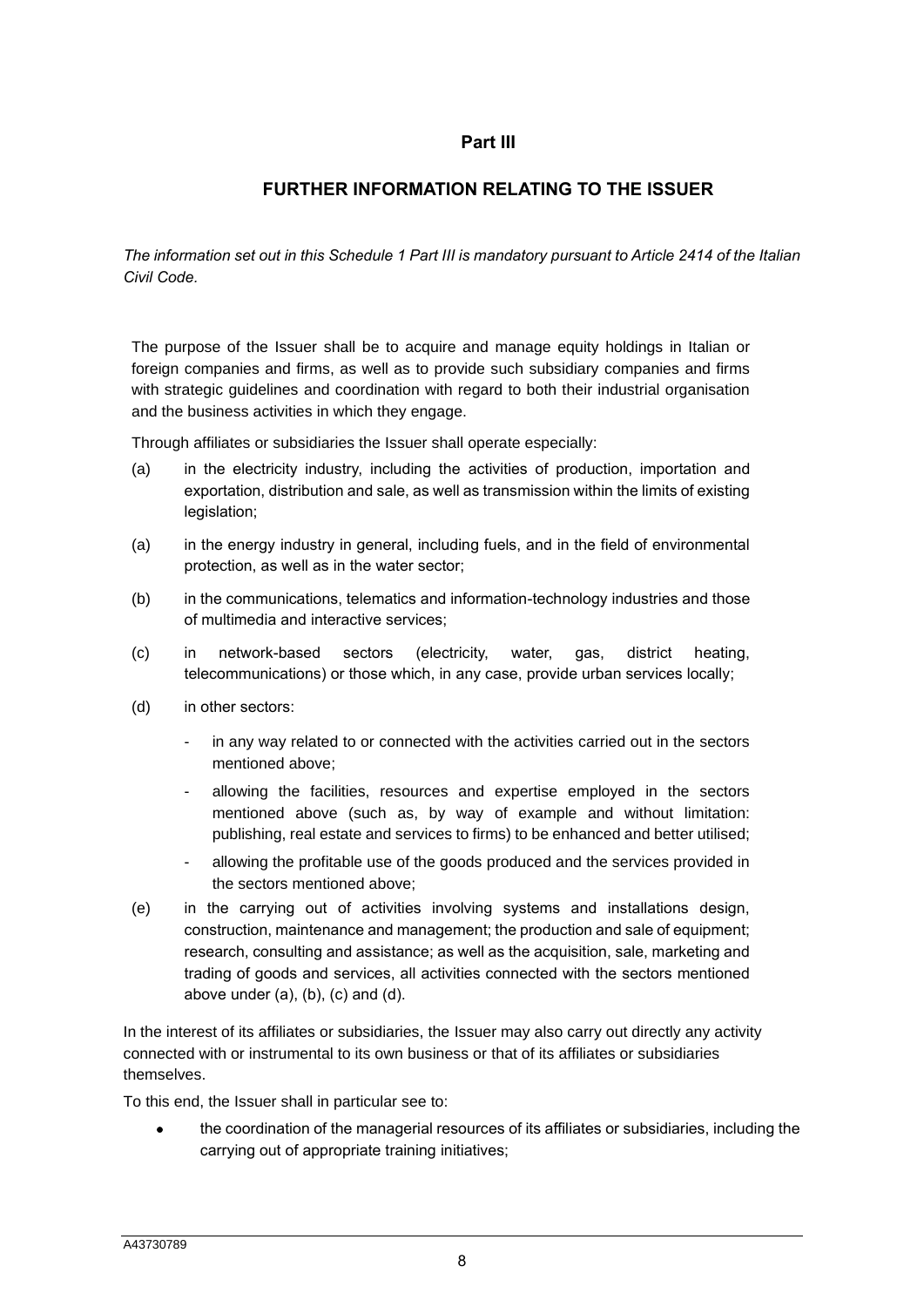- the administrative and financial coordination of its affiliates or subsidiaries, effecting in their favour all appropriate transactions, including granting loans and, more in general, the framework and management of their financial activities;
- the supply of other services in favour of its affiliates or subsidiaries in areas of specific business interest.

In order to attain its corporate purpose, the Issuer may also carry out all transactions that are instrumentally necessary or useful or at any rate related, such as, by way of example: the provision of collateral and/or personal guarantees for both its own and third-party commitments; transactions involving movables and real-estate and commercial operations; and anything else that is connected with its corporate purpose or that allows better use of its own facilities and/or resources or those of its affiliates or subsidiaries, with the exception of accepting monetary deposits from the public and providing investment services as defined by legislative decree No. 58 of 24 February 1998, as well as the activities referred to in section 106 of legislative decree No. 385 of 1 September 1993 insofar as they are also exercised vis-à-vis the public.

| <b>Registered Office:</b>                                       | Viale Regina Margherita 137, Rome, Italy.                                                                                                                                                                                 |  |  |
|-----------------------------------------------------------------|---------------------------------------------------------------------------------------------------------------------------------------------------------------------------------------------------------------------------|--|--|
| Issuer's Registered Number:                                     | Companies' Registry of Rome No.<br>00811720580, Chamber of Commerce of Rome,<br>Italy.                                                                                                                                    |  |  |
| Amount of share capital and reserves:                           | Share capital: euro 10,166,679,946, consisting of<br>10,166,679,946 ordinary shares with a nominal<br>value of euro 1 each, (of which 10.164.069.494<br>ordinary shares in circulation and 2.610.452<br>treasury shares). |  |  |
|                                                                 | (divided<br>Reserves: euro<br>18.251.883.999<br>between legal reserves of euro 2,033,335,989<br>and other reserves of euro 16.218.548.010)                                                                                |  |  |
| Date of resolutions authorising the issue of the<br>Securities: | Resolution passed on 25 February 2021 and<br>registered at the Companies' Registry of Rome<br>on 26 February 2021.                                                                                                        |  |  |
|                                                                 | Decision (determina) passed on 2 March 2021<br>and registered at the Companies' Registry of<br>Rome on 3 March 2021.                                                                                                      |  |  |
| Prospectus:                                                     | The Offering Circular of ENEL - Società per<br>Azioni dated 5 March 2021.                                                                                                                                                 |  |  |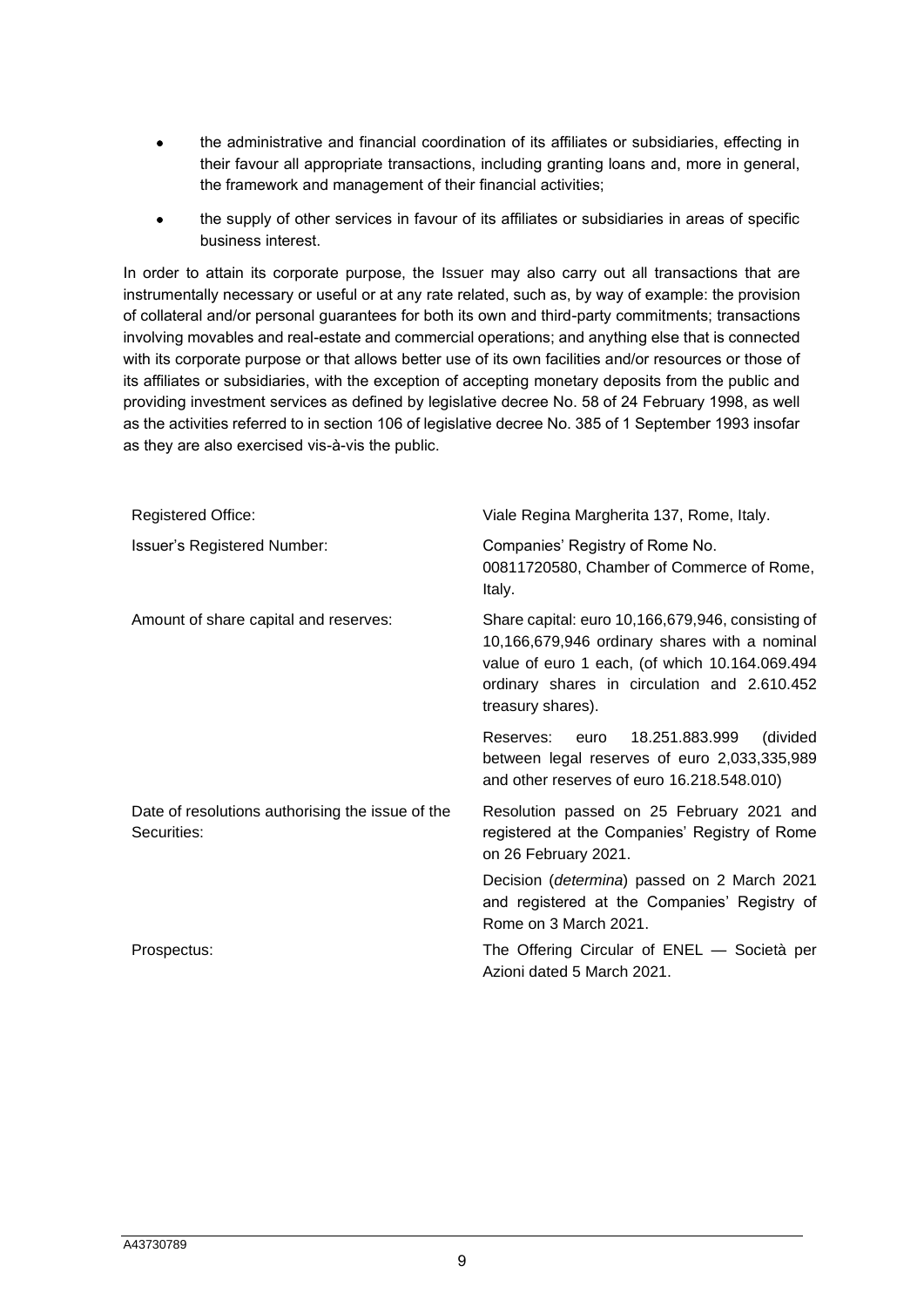# **PART IV**

# **TERMS AND CONDITIONS OF THE €1,250,000,000 PERPETUAL 6.5 YEAR NON-CALL CAPITAL SECURITIES**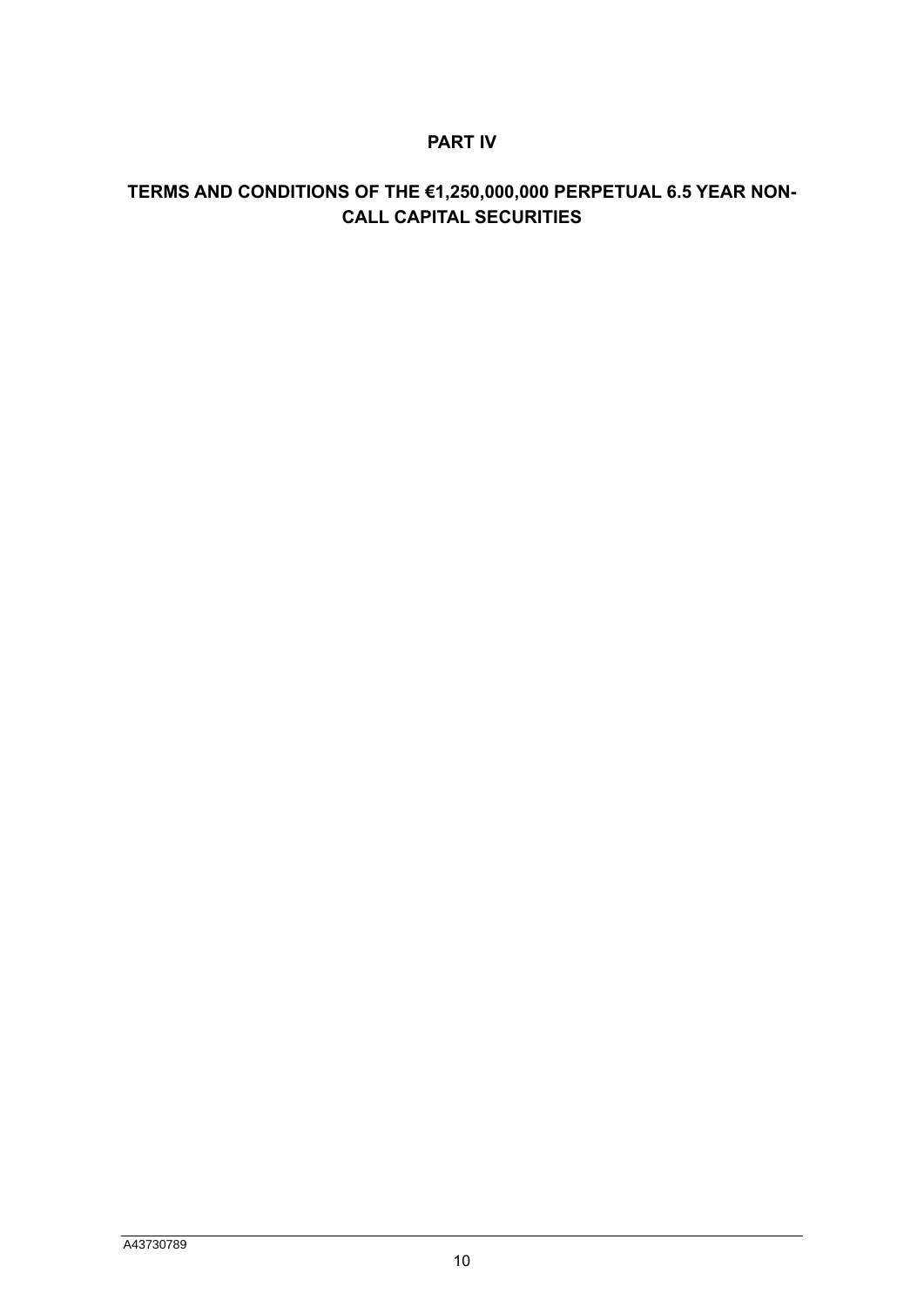## **TERMS AND CONDITIONS OF THE SECURITIES**

*The following is the text of the Terms and Conditions of the Securities which (subject to modification) will be endorsed on each Security in definitive form (if issued).* 

*Text set out within the Terms and Conditions of the Securities in italics is provided for information only and does not form part of the Terms and Conditions of the Securities.*

The €1,250,000,000 Perpetual 6.5 Years Non-Call Capital Securities (the "**Securities**", which expression shall in these Conditions, unless the context otherwise requires, include any further securities issued pursuant to Condition 15 and forming a single series with the Securities) of Enel S.p.A. (the "**Issuer**") are constituted by a Trust Deed dated 8 March 2021 (the "**Trust Deed**") made between the Issuer and BNY Mellon Corporate Trustee Services Limited (the "**Trustee**", which expression shall include its successor(s)) as trustee for the holders of the Securities (the "**Securityholders**") and the holders of the interest coupons appertaining to the Securities (the "**Couponholders**" and the "**Coupons**" respectively, which expressions shall, unless the context otherwise requires, include the talons for further interest coupons (the "**Talons**") and the holders of the Talons).

The statements in these Conditions include summaries of, and are subject to, the detailed provisions of and definitions in the Trust Deed. Copies of the Trust Deed and the Agency Agreement dated 8 March 2021 (the "**Agency Agreement**") made between the Issuer, The Bank of New York Mellon, London Branch, as principal paying agent (the "**Principal Paying Agent**") and agent bank (the "**Agent Bank**") (which shall be responsible for making certain determinations, as described in these Terms and Conditions) and the Trustee are available for inspection by appointment during normal business hours by the Securityholders and the Couponholders at the registered office for the time being of the Trustee, being at the date of issue of the Securities at One Canada Square, London E14 5AL, and at the specified office of each of the Paying Agents or at the Trustee's or Paying Agent's (as the case may be) option may be provided by email to such holder requesting copies of such documents, subject to the Paying Agent or the Trustee (as applicable) being supplied by the Issuer with copies of such documents. The Securityholders and the Couponholders are entitled to the benefit of, are bound by, and are deemed to have notice of, all the provisions of the Trust Deed and the provisions of the Agency Agreement applicable to them.

#### **1 Form, Denomination and Title**

#### **1.1 Form and Denomination**

The Securities are in bearer form, serially numbered, in the denominations of  $\epsilon$ 100,000 and integral multiples of  $\epsilon$ 1,000 in excess thereof, up to and including  $\epsilon$ 199,000, with Coupons and one Talon attached on issue.

### **1.2 Title**

Title to the Securities and to the Coupons will pass by delivery.

#### **1.3 Holder Absolute Owner**

The Issuer, any Paying Agent and the Trustee may (to the fullest extent permitted by applicable laws) deem and treat the bearer of any Security or Coupon as the absolute owner for all purposes (whether or not the Security or Coupon shall be overdue and notwithstanding any notice of ownership or writing on the Security or Coupon or any notice of previous loss or theft of the Security or Coupon or of any trust or interest therein) and shall not be required to obtain any proof thereof or as to the identity of such bearer.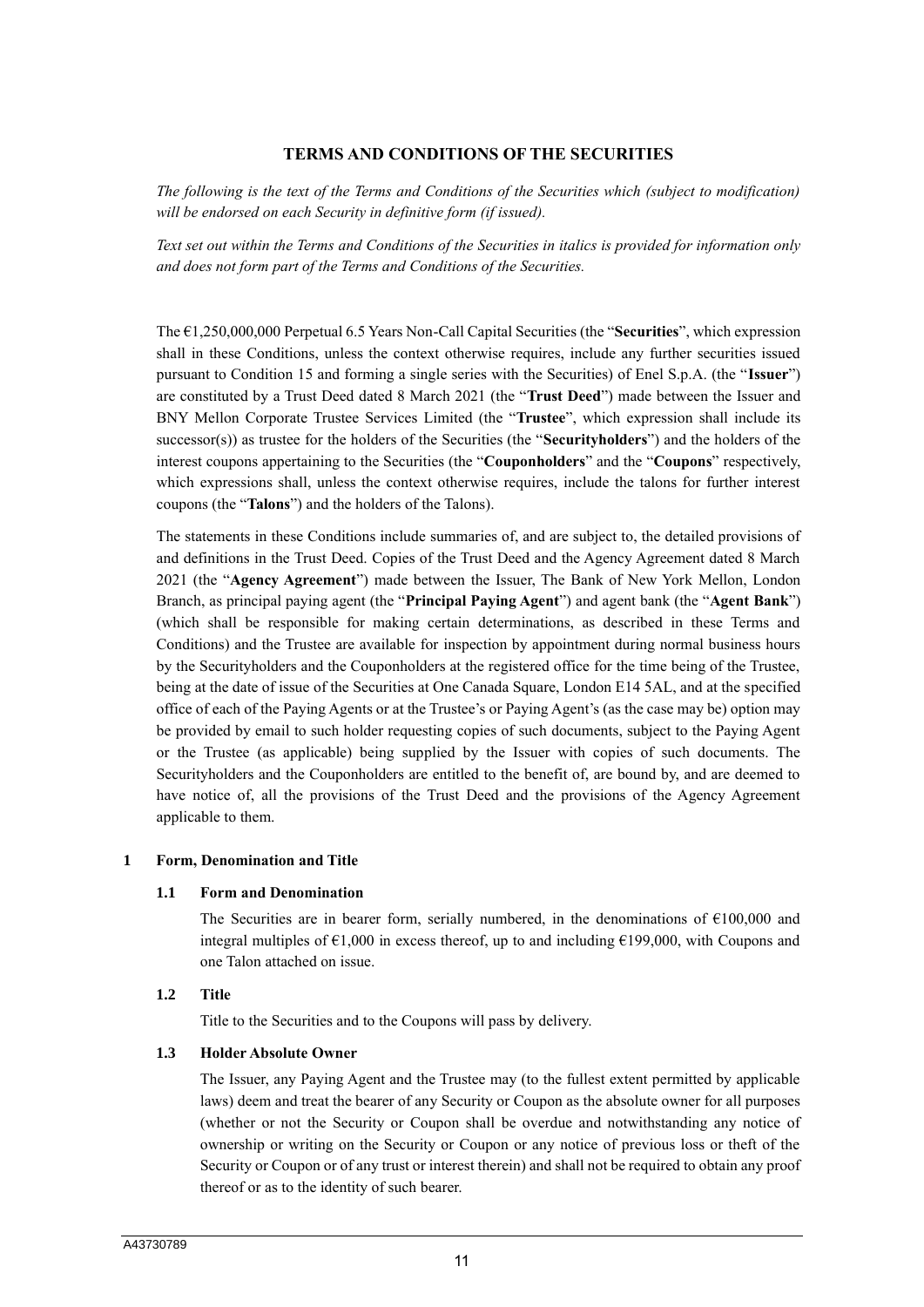#### **2 Definitions and Interpretation**

As used in these Conditions:

An ''**Accounting Event**" shall occur if as a result of a change in the accounting practices or principles applicable to the Issuer, which currently are the international accounting standards (International Accounting Standards — IAS and International Financial Reporting Standards — IFRS) issued by the International Accounting Standards Board (IASB), the interpretations of the International Financial Reporting Interpretations Committee (IFRIC) and the Standing Interpretations Committee (SIC), adopted by the European Union pursuant to Regulation (EC) 1606/2002 ("**IFRS**"), or any other accounting standards that may replace IFRS which becomes effective after the Issue Date (the "**Change**"), the obligations of the Issuer in respect of the Securities, following the official adoption of such Change, which may fall before the date on which the Change will come into effect, can no longer be recorded as "equity" (*strumento di capitale*), in accordance with accounting practices or principles applicable to the Issuer at the time of the next Financial Statements, and a recognised accountancy firm of international standing, acting upon instructions of the Issuer, has delivered an opinion, letter or report addressed to the Issuer to that effect, and the Issuer cannot avoid the foregoing by taking reasonable measures available to it.

"**Accrual Period**" has the meaning given to it in Condition 4.1(c).

"**Additional Amounts**" has the meaning given to it in Condition 8.1.

"**Adjustment Spread**" means either (a) a spread (which may be positive, negative or zero) or (b) a formula or methodology for calculating a spread, in each case to be applied to the Successor Rate or the Alternative Rate (as the case may be) and is the spread, formula or methodology which:

- (A) in the case of a Successor Rate, is formally recommended in relation to the replacement of the EUR 5-year Swap Rate with the Successor Rate by any Relevant Nominating Body; or (if no such recommendation has been made, or in the case of an Alternative Rate);
- (B) the Independent Adviser determines, is customarily applied to the relevant Successor Rate or the Alternative Rate (as the case may be) in international debt capital markets transactions to produce an industry-accepted replacement rate for the EUR 5-year Swap Rate; or (if the Independent Adviser determines that no such spread is customarily applied);
- (C) the Independent Adviser determines, is recognised or acknowledged as being the industry standard for over-the-counter derivative transactions which reference the EUR 5-year Swap Rate, where such rate has been replaced by the Successor Rate or the Alternative Rate (as the case may be).

"**Alternative Rate**" means an alternative benchmark or screen rate which the Independent Adviser determines in accordance with Condition 4.4(b) is customary in market usage in the international debt capital markets for the purposes of determining rates of interest (or the relevant component part thereof) in Euro and with an interest period of a comparable duration to the relevant Reset Period.

"**Arrears of Interest**" has the meaning given to it in Condition 4.2(a).

"**Benchmark Amendments**" has the meaning given to it in Condition 4.4(d).

#### "**Benchmark Event**" means:

(A) the EUR 5-year Swap Rate ceasing to be published for a period of at least 5 Business Days or ceasing to exist or to be administered; or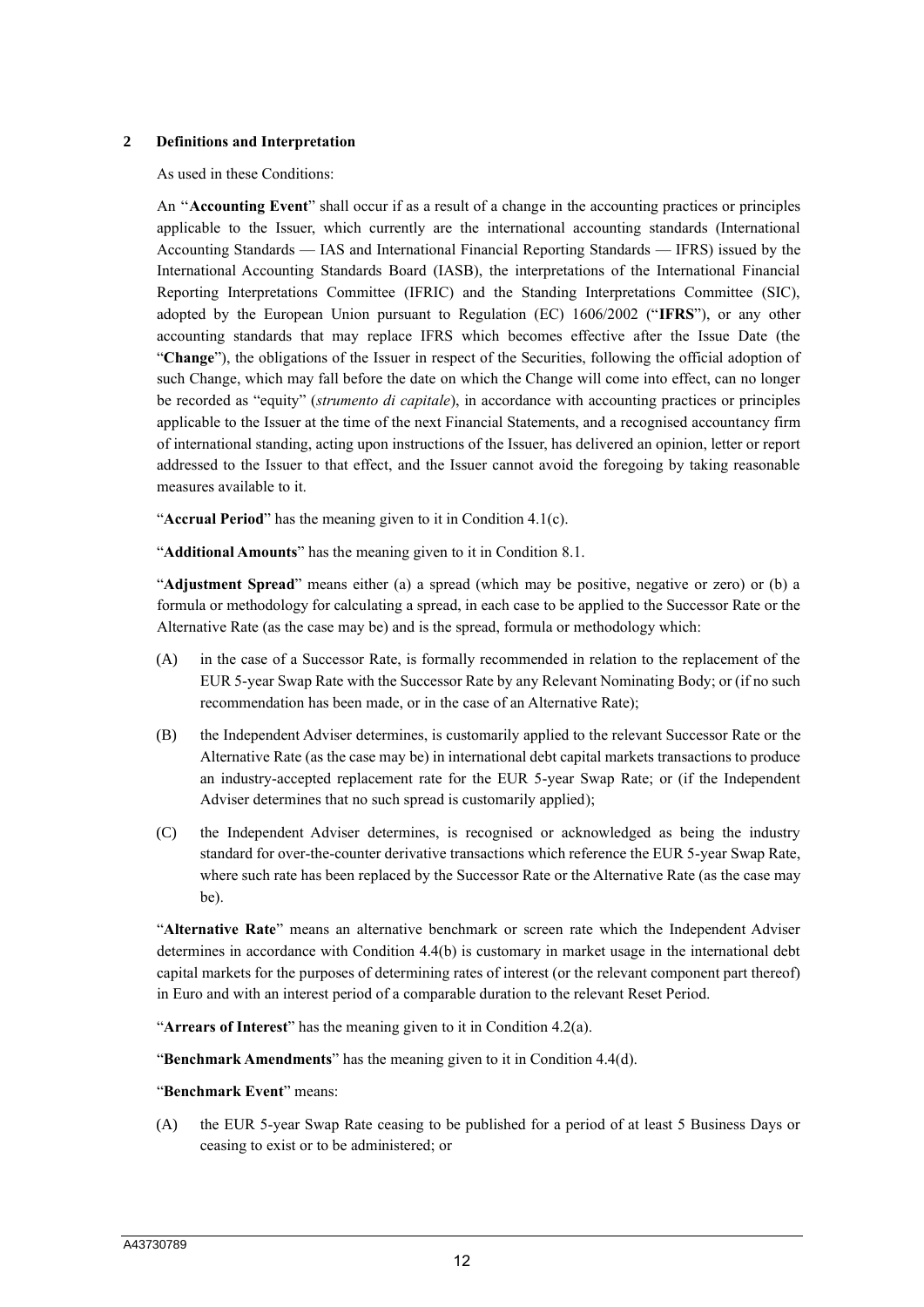- (B) a public statement by the administrator of the EUR 5-year Swap Rate that it has ceased or that it will cease publishing the EUR 5-year Swap Rate permanently or indefinitely (in circumstances where no successor administrator has been appointed that will continue publication of the EUR 5-year Swap Rate); or
- (C) a public statement by the supervisor of the administrator of the EUR 5-year Swap Rate, that the EUR 5-year Swap Rate has been or will, by a specified date on or prior to the next Reset Interest Determination Date, be permanently or indefinitely discontinued; or
- (D) a public statement by the supervisor of the administrator of the EUR 5-year Swap Rate as a consequence of which the EUR 5-year Swap Rate will be prohibited from being used or that its use will be subject to restrictions or adverse consequences either generally, or in respect of the Securities, in each case on or prior to the next Reset Interest Determination Date; or
- (E) it has become unlawful for the Principal Paying Agent, the Agent Bank, the Issuer or other party to calculate any payments due to be made to any Securityholder using the EUR 5-year Swap Rate; or
- (F) the making of a public statement by the supervisor of the administrator of the EUR 5-year Swap Rate announcing that such EUR 5-year Swap Rate is no longer representative or may no longer be used, in each case in circumstances where the same shall be applicable to the Securities,

provided that in the case of sub-paragraphs (B), (C) and (D), the Benchmark Event shall occur on the later of (i) the date which is six months prior to the date of the cessation of publication of the EUR 5year Swap Rate, the discontinuation of the EUR 5-year Swap Rate, or the prohibition of use of the EUR 5-year Swap Rate, as the case may be and (ii) the date of the relevant public statement.

"**Business Day**" means a day which is both a day on which commercial banks and foreign exchange markets settle payments and are open for general business (including dealing in foreign exchange and foreign currency deposits) in London and Milan and a TARGET2 Settlement Day.

"**Calculation Amount**" has the meaning given to it in Condition 4.1(c).

"**Calculation Date**" means the third Business Day preceding the Make-whole Redemption Date.

"**Call Date**" has the meaning given to it in Condition 6.2.

"**Code**" has the meaning given to it in Condition 8.1.

"**Decree No. 239**" means Italian Legislative Decree No. 239 of 1 April 1996, as amended.

"**Decree No. 917**" means Italian Presidential Decree No. 917 of 22 December 1986, as amended.

"**Deferral Notice**" has the meaning given to it in Condition 4.2(a).

"**Deferred Interest Payment**" has the meaning given to it in Condition 4.2(a).

"**Determination Period**" has the meaning given to it in Condition 4.1(c).

"**Early Redemption Date**" means the date of redemption of the Securities pursuant to Conditions 6.3 to 6.8.

"**Early Redemption Price**" will be the amount determined by the Agent Bank on the Redemption Calculation Date as follows:

(A) in the case of a Withholding Tax Event or a Substantial Repurchase Event at any time, 100 per cent. of the principal amount of the Securities then outstanding; or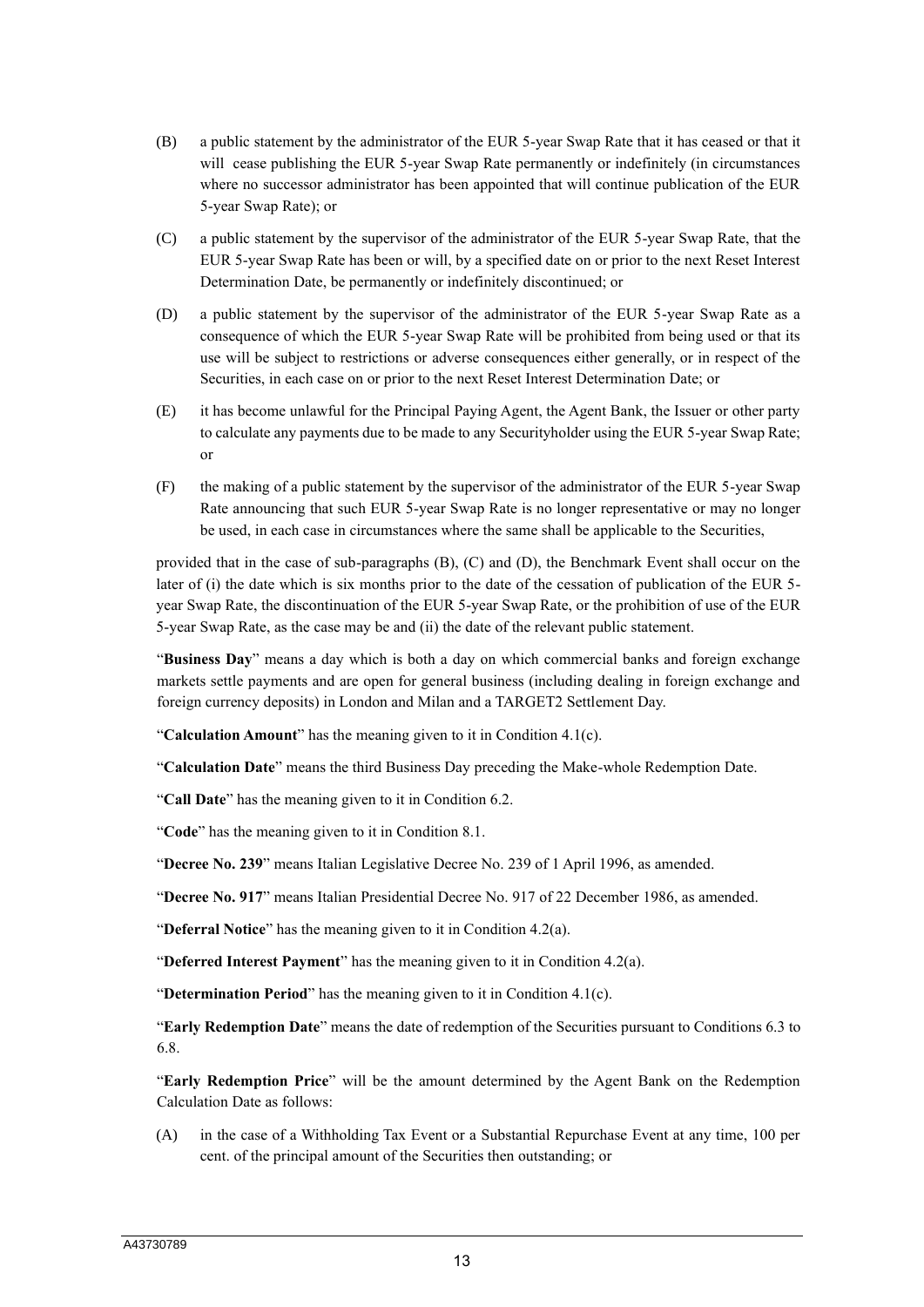- (B) in the case of an Accounting Event, a Rating Methodology Event or a Tax Deductibility Event, either:
	- (i) 101 per cent. of the principal amount of the Securities then outstanding if the Early Redemption Date falls prior to 8 June 2027 (being the date falling three months prior to the First Reset Date); or
	- (ii) 100 per cent. of the principal amount of the Securities then outstanding if the Early Redemption Date falls on or after 8 June 2027 (being the date falling three months prior to the First Reset Date),

and in each case together with any accrued interest to, but excluding, the relevant Early Redemption Date and any outstanding Arrears of Interest.

"**equity credit**" shall include such other nomenclature as any Rating Agency may use from time to time to describe the degree to which an instrument exhibits the characteristics of an ordinary share.

"**EUR 5 year Swap Rate**" has the meaning given to it in Condition 4.1(b).

"**EUR 5 year Swap Rate Quotation**" means, in relation to any Reset Period, the arithmetic mean of the bid and offered rates for the annual fixed leg (calculated on a 30/360 day count basis) of a fixed-forfloating euro interest rate swap which (i) has a term of 5 years commencing on the relevant Reset Interest Determination Date, (ii) is in an amount that is representative of a single transaction in the relevant market at the relevant time with an acknowledged dealer of good credit in the swap market, and (iii) has a floating leg based on the 6-month EURIBOR rate (calculated on an Actual/360 day count basis);

"**EUR Reset Reference Bank Rate**" means the percentage rate determined by the Agent Bank on the basis of the EUR 5 year Swap Rate Quotations provided by the EUR Reset Reference Banks to the Issuer and notified to the Agent Bank at approximately 11:00 a.m. (CET) on the relevant Reset Interest Determination Date.

"**EUR Reset Reference Banks**" means five major banks in the Euro-zone interbank market selected by the Issuer.

"**EUR Reset Screen Page**" means the Thomson Reuters screen "ICESWAP2 / EURSFIXA" (or such other page as may replace it on Thomson Reuters or, as the case may be, on such other information service that may replace Reuters providing or sponsoring the information appearing there for the purpose of displaying rates comparable to the EUR 5 Year Swap Rate).

"**EURIBOR**" means the Euro-zone interbank offered rate.

"**Euronext Dublin**" means the Irish Stock Exchange plc trading as Euronext Dublin.

"**Exchanged Securities**" has the meaning given to it in Condition 7.1.

"**FATCA Withholding**" has the meaning given to it in Condition 8.1.

"**Financial Statements**" means either of:

- (A) audited annual consolidated financial statements of the Issuer; or
- (B) unaudited condensed consolidated half-year financial statements of the Issuer which are subject to a formal ''review'' from an independent auditor,

in each case prepared in accordance with IFRS or any successor accounting standards applicable to the Issuer.

"**First Reset Date**" means 8 September 2027.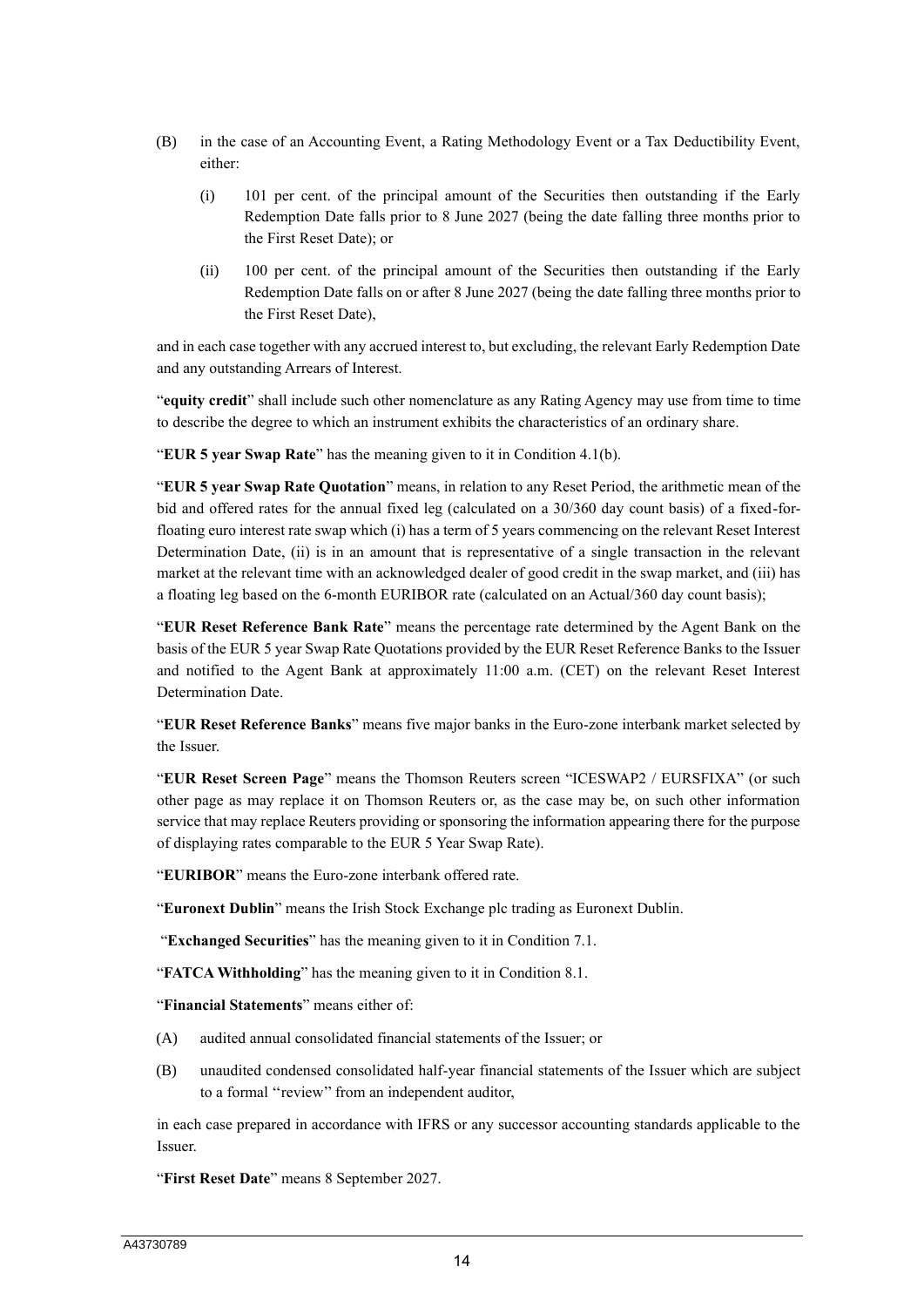"**Fitch**" means Fitch Italia S.p.A.

"**Group**" means the Issuer and its Subsidiaries from time to time.

"**Interest Payment Date**" means 8 September in each year.

"**Interest Period**" means the period from (and including) the Issue Date to (but excluding) the first Interest Payment Date and each successive period from (and including) an Interest Payment Date to (but excluding) the next succeeding Interest Payment Date ending on the date fixed for redemption.

"**Insolvency Proceedings**" means any insolvency proceedings (*procedura concorsuale*) or proceedings equivalent or analogous thereto under the laws of any applicable jurisdiction, including, but not limited to, bankruptcy (*fallimento*), composition with creditors (*concordato preventivo*) (including pre concordato pursuant to Article 161(6) of the Italian Bankruptcy Law), forced administrative liquidation (*liquidazione coatta amministrativa*), extraordinary administration (*amministrazione straordinaria*) and extraordinary administration of large companies in insolvency (*amministrazione straordinaria delle grandi imprese in stato di insolvenza*), debt restructuring agreements (*accordo di ristrutturazione*) pursuant to Article 182-bis of the Italian Bankruptcy Law (including the procedure described under Article 182-bis(6) of the Italian Bankruptcy Law) and Articles 57 ff. of the Italian Bankruptcy Law Reform, reorganisation plans pursuant to Article 67(3)(d) of the Italian Bankruptcy Law and Article 56 of the Italian Bankruptcy Law Reform, judicial liquidation pursuant to articles 121 ff. of the Italian Bankruptcy Law Reform, the undertaking of any court approved restructuring with creditors or the making of any application (or filing of documents with a court) for the appointment of an administrator or other receiver (*curatore*), manager administrator (*commissario straordinario o liquidatore*) or other similar official under any applicable law.

"**Issue Date**" means 8 March 2021.

"**Italian Bankruptcy Law**" means Royal Decree No. 267 of 1942, as amended from time to time, including pursuant to the Italian Bankruptcy Law Reform.

"**Italian Bankruptcy Law Reform**" means the crisis and insolvency code set out under the Legislative Decree No. 14 of 2019, as amended from time to time.

"**Junior Securities**" means:

- (A) the ordinary shares (*azioni ordinarie*) of the Issuer;
- (B) any other class of the Issuer's share capital (including savings shares (*azioni di risparmio*) and preferred shares (*azioni privilegiate*)); and

(C)

- (i) any securities of the Issuer (including *strumenti finanziari* issued under Article 2346 of the Italian Civil Code); and
- (ii) any securities issued by a company other than the Issuer which have the benefit of a guarantee or similar instrument from the Issuer,

which securities (in the case of  $(C)(i)$ ) or guarantee or similar instrument (in the case of  $(C)(ii)$ ) rank or are expressed to rank *pari passu* with the claims described under (A) and (B) above and/or junior to the Securities.

"**Liquidation Event Date**" has the meaning given to it in Condition 6.1.

#### A "**Mandatory Arrears of Interest Settlement Event**" shall have occurred if: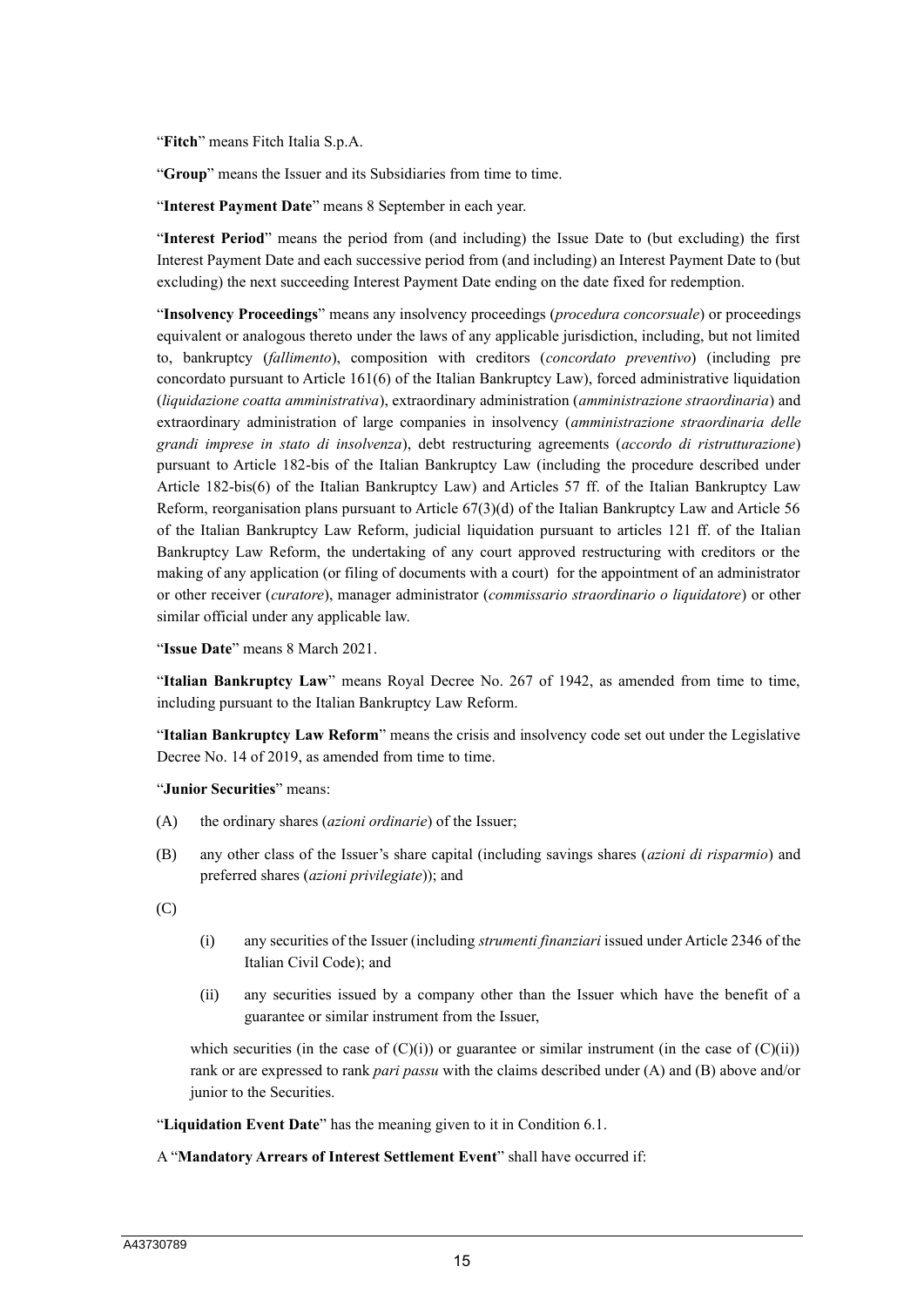- (A) a dividend (either interim or final) or any other distribution or payment was validly resolved on, declared, paid or made in respect of any Junior Securities, except where such dividend, distribution or payment was contractually required to be declared, paid or made under the terms of such Junior Securities; or
- (B) a dividend (either interim or final) or any other distribution or payment was validly resolved on, declared, paid or made in respect of any Parity Securities, except where such dividend, distribution or payment was contractually required to be declared, paid or made under the terms of such Parity Securities (including, without limitation, where any such payment occurs mandatorily at the maturity of such Parity Securities); or
- (C) the Issuer or any Subsidiary has repurchased, purchased, redeemed or otherwise acquired any Junior Securities, except where (x) such repurchase, purchase, redemption or acquisition was undertaken in connection with the satisfaction by the Issuer or any Subsidiary of its respective obligations under (i) any share buy-back programme existing at the Issue Date or (ii) any stock option plan or free share allocation plan reserved for directors, officers and/or employees of the Issuer or any associated hedging transaction or (y) such repurchase, purchase, redemption or acquisition is contractually required to be made under the terms of such Junior Securities; or
- (D) the Issuer or any Subsidiary has repurchased, purchased, redeemed or otherwise acquired any Parity Securities, except where (x) such repurchase, purchase, redemption or acquisition is contractually required to be made under the terms of such Parity Securities (including, without limitation, where any such payment occurs mandatorily at the maturity of such Parity Securities) or (y) such repurchase, purchase, redemption or acquisition is effected as a public tender offer or public exchange offer at a purchase price per security which is below its par value.

"**Make-whole Redemption Amount**" means the amount which is equal to (i) the greater of (a) the principal amount of the Securities and (b) the sum of the then present values of the remaining scheduled payments of principal and interest on the Securities (determined on the basis of redemption of the Securities at their principal amount on 8 June 2027 (the date falling 3 months before the First Reset Date), and excluding any interest accrued up to (but excluding) the Make-whole Redemption Date and any outstanding Deferred Interest Payment) discounted to the Make-whole Redemption Date on an annual basis at a discount rate equal to the Make-whole Redemption Rate plus 0.35 per cent., plus (ii) any interest accrued up to (but excluding) the Make-whole Redemption Date and any outstanding Arrears of Interest, all as determined by the Reference Dealers and as notified on the Calculation Date by the Reference Dealers to the Issuer.

"**Make-whole Redemption Date**" has the meaning given to it in Condition 6.7.

"**Make-whole Redemption Rate**" means (a) the mid-market yield to maturity of the Reference Security which appears on the Relevant Make-whole Screen Page at 11:00 a.m. (Central European Time) on the Calculation Date or (b) to the extent that the mid-market yield to maturity does not appear on the Relevant Make-whole Screen Page at such time, the arithmetic average of the number of quotations given by the Reference Dealers of the mid-market yield to maturity of the Reference Security at or around 11:00 a.m. (Central European Time) on the Calculation Date.

"**Mandatory Settlement Date**" means the earliest of:

- (A) the fifth Business Day following the date on which a Mandatory Arrears of Interest Settlement Event occurs;
- (B) following any Deferred Interest Payment, on the next scheduled Interest Payment Date on which the Issuer does not elect to defer all of the interest accrued in respect of the relevant Interest Period; and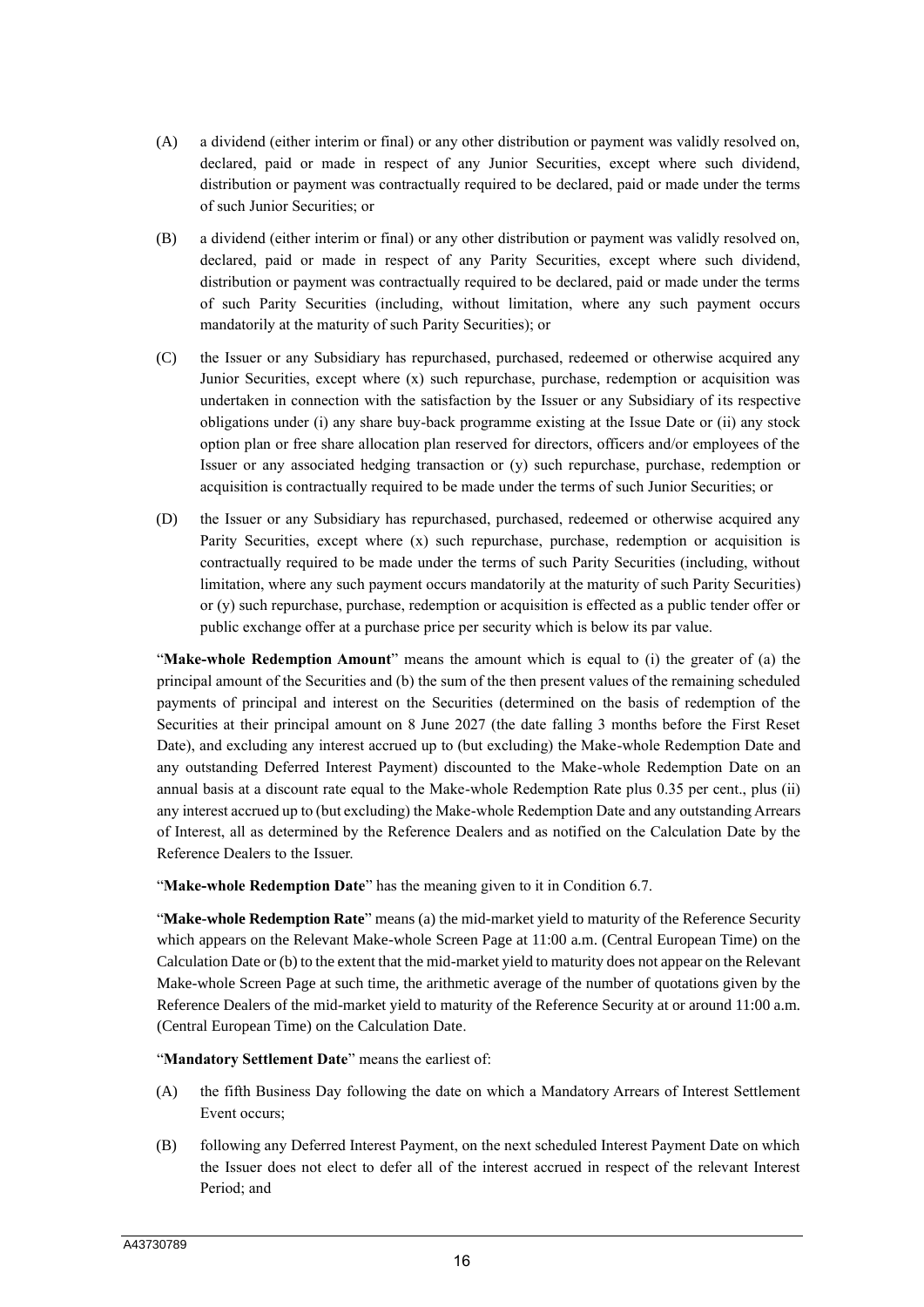(C) the date on which the Securities are redeemed or repaid in accordance with Condition 6, including at the Liquidation Event Date (unless otherwise required by mandatory provisions of applicable law).

"**Moody's**" means Moody's France S.A.S.

#### "**Parity Securities**" means:

- (A) any securities or other instruments issued by the Issuer which rank, or are expressed to rank, *pari passu* with the Issuer's obligations under the Securities and includes the Issuer's £500,000,000 Capital Securities due 2076 and having a principal amount outstanding equal to £250,000,000 (ISIN: XS1014987355); the Issuer's  $\epsilon$ 1,250,000,000 Perpetual Capital Securities and having a principal amount outstanding equal to €297,424,000 (ISIN: XS0954675129); the Issuer's £400,000,000 Capital Securities due 2075 (ISIN: XS0954674825); the Issuer's U.S.\$1,250,000,000 Capital Securities due 2073 (ISIN: X Securities IT0004961808 N Securities IT0004961816 — X Receipt US29265WAA62 N Receipt US29265WAB46); the Issuer's €750,000,000 Perpetual 8.5 Year Non-Call Capital Securities (ISIN: XS1713463559); the Issuer's €750,019,000 Perpetual 5.5 Year Non-Call Capital Securities (ISIN: XS1713463716) and the Issuer's €900,001,000 Capital Securities due 2080 (ISIN: XS2000719992) and the Issuer's €600,000,000 Perpetual 6.5 Years Non-Call Capital Securities (ISIN: XS2228373671); and
- (B) any securities or other instruments issued by a company other than the Issuer which have the benefit of a guarantee or similar instrument from the Issuer, which guarantee or similar instrument ranks or is expressed to rank *pari passu* with the Issuer's obligations under the Securities.

"**Prevailing Interest Rate**" means the rate of interest payable on the Securities applicable from time to time pursuant to Condition 4.

"**Rating Agency**" means any of Moody's, S&P, Fitch and any other rating agency substituted for any of them by the Issuer with the prior written approval of the Trustee and, in each case, any of their respective successors to the rating business thereof.

"**Rating Agency Confirmation**" means a written confirmation from a Rating Agency which has assigned ratings to the Issuer on a basis sponsored by the Issuer which is either received by the Issuer directly from the relevant Rating Agency or indirectly via publication by such Rating Agency.

A "**Rating Methodology Event**" shall be deemed to have occurred if the Issuer has received a Rating Agency Confirmation stating that:

- (A) due to an amendment, clarification or change in the "equity credit" (or such similar nomenclature then used by such Rating Agency) criteria of such Rating Agency, which amendment, clarification or change has occurred after the Relevant Rating Date, the Securities are eligible for a level of equity credit that is lower than the level or equivalent level of equity credit assigned to the Securities by such Rating Agency on the Relevant Rating Date; or
- (B) following a Refinancing Event, the Securities would have become eligible (had such Refinancing Event not occurred), due to an amendment, clarification or change in the "equity credit" (or such similar nomenclature then used by such Rating Agency) criteria, for a level of equity credit that is lower than the level or equivalent level of equity credit assigned to the Securities by such Rating Agency on the Relevant Rating Date;).

"**Redemption Calculation Date**" means the fourth Business Day prior to the relevant Early Redemption Date.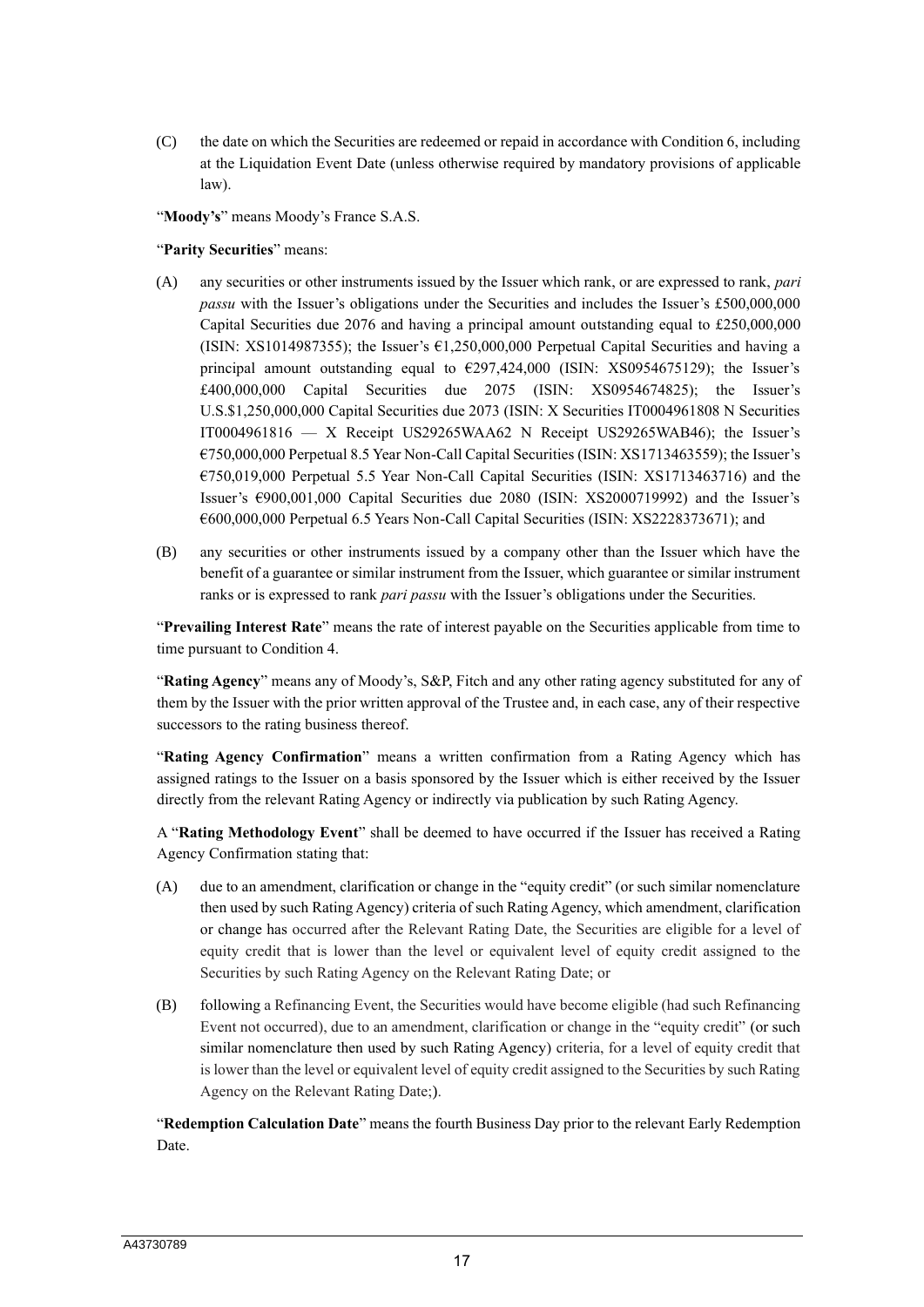"**Reference Dealers**" means 5 major investment banks in the swap, money or securities market as may be selected by the Issuer.

"**Reference Security**" means DBR 0 ½ 08/15/27 (ISIN: DE0001102424). If a Reference Security is no longer outstanding, a Similar Security will be chosen by the Reference Dealers at 11:00 a.m. (Central European Time) on the Calculation Date, quoted in writing by the Reference Dealers to the Issuer and published in accordance with Condition 12, and such Similar Security shall replace the previous Reference Security for the purposes of determination of the Make-whole Redemption Amount.

"**Refinancing Event**" means the refinancing, in whole or in part, of the Securities following the Relevant Rating Date and, as a result of such refinancing, the Securities having become eligible for a level of equity credit that is lower than the level or equivalent level of equity credit assigned to the Securities by such Rating Agency on the Relevant Rating Date.

"**Relevant Date**" means the date on which any payment first becomes due but, if the full amount payable has not been received by the Principal Paying Agent or the Trustee on or before the due date, it means the date on which, the full amount of the money having been so received, notice to that effect has been duly given to the Securityholders by the Issuer in accordance with Condition 12.

"**Relevant Make-whole Screen Page**" means the relevant Bloomberg screen page (or any successor or replacement page, section or other part of the information service), or such other page, section or other part as may replace it on the information service or such other information service, in each case, as may be nominated by the person providing or sponsoring the information appearing there for the purpose of displaying the mid-market yield to maturity for the Reference Security

"**Relevant Nominating Body**" means, in respect of a benchmark or screen rate (as applicable):

- (A) the European Central Bank, or any central bank or other supervisory authority which is responsible for supervising the administrator of the benchmark or screen rate (as applicable); or
- (B) any working group or committee sponsored by, chaired or co-chaired by or constituted at the request of (a) the European Central Bank, (b) any central bank or other supervisory authority which is responsible for supervising the administrator of the benchmark or screen rate (as applicable), (c) a group of the aforementioned central banks or other supervisory authorities or (d) the Financial Stability Board or any part thereof.

"**Relevant Rating Date**" means the Issue Date or, if later, the date on which the Securities are assigned equity credit by the relevant Rating Agency for the first time;

"**Reset Date**" means the First Reset Date and each date falling on the fifth anniversary thereafter.

"**Reset Interest Determination Date**" means, in respect of any Reset Period, the day falling two Business Days prior to the beginning of the relevant Reset Period.

"**Reset Period**" means each period from and including the First Reset Date to but excluding the next following Reset Date and thereafter from and including each Reset Date to but excluding the next following Reset Date.

"**S&P**" means S&P Global Ratings Europe Limited (France Branch).

"**Similar Security**" means a reference security or reference securities issued by the same issuer as the Reference Security having actual or interpolated maturity comparable with the remaining term of the Securities that would be utilised, at the time of selection and in accordance with customary financial practice, in pricing new issues of corporate debt securities of comparable maturity to the first Call Date of the Securities.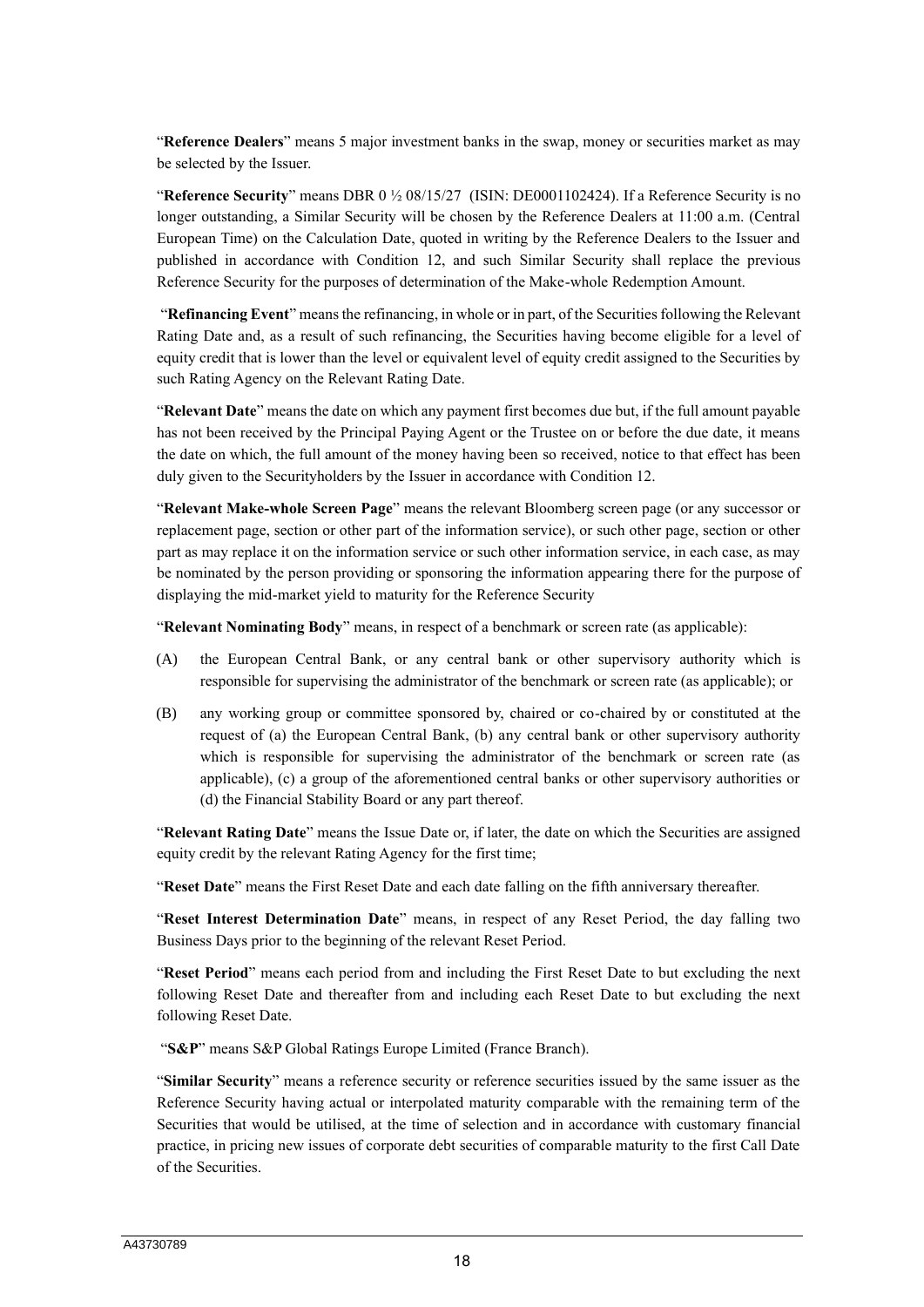"**Subsidiary**" means any entity which is a subsidiary (*società controllata*) of the Issuer within the meaning of Article 2359 of the Italian Civil Code and Article 93 of Legislative Decree No. 58 of 24 February 1998, as amended.

A "**Substantial Repurchase Event**" shall be deemed to have occurred if, prior to the giving of the relevant notice of redemption, at least 75 per cent. of the aggregate principal amount of the Securities issued on the Issue Date has been purchased by or on behalf of the Issuer or a Subsidiary and has been cancelled.

"**Successor Rate**" means the rate that the Independent Adviser determines is a successor to or replacement of the EUR 5 year Swap Rate and which is formally recommended by any Relevant Nominating Body.

"**TARGET2 Settlement Day**" means any day on which the Trans-European Automated Real-Time Gross Settlement Express Transfer (TARGET2) System is open.

A "**Tax Deductibility Event**" shall be deemed to have occurred if, as a result of a Tax Law Change, payments of interest by the Issuer in respect of the Securities are no longer, or within 90 calendar days of the date of any opinion provided pursuant to Condition 6.4(b)(ii) will no longer be, deductible in whole or in part for Italian corporate income tax purposes, and the Issuer cannot avoid the foregoing by taking reasonable measures available to it. For the avoidance of doubt, a Tax Deductibility Event shall not occur if payments of interest by the Issuer in respect of the Securities are not deductible in whole or in part for Italian corporate income tax purposes solely as a result of general tax deductibility limits set forth by Article 96 of Decree No. 917 as at (and on the basis of the general tax deductibility limits calculated in the manner applicable as at) the Issue Date.

"**Tax Jurisdiction**" means the Republic of Italy and/or such other taxing jurisdiction to which the Issuer becomes subject or any political subdivision or any authority thereof or therein having power to tax.

"**Tax Law Change**" means: (i) any amendment to, clarification of, or change in, the laws or treaties (or any regulations thereunder) of a Tax Jurisdiction affecting taxation; (ii) any governmental action or (iii) any amendment to, clarification of, or change in the official position or the interpretation of such governmental action (including an amendment, clarification or change resulting from a publicly available reply to a ruling or a circular letter issued by a governmental authority) that differs from the previously generally accepted official position or interpretation resulting from a publicly available reply to a ruling or a circular letter, in each case, by any legislative body, court, governmental authority or regulatory body, which amendment, clarification, change or governmental action is effective, on or after the Issue Date.

"**Taxes**" means any present or future taxes or duties, assessments or governmental charges of whatever nature.

"**Varied Securities**" has the meaning given to it in Condition 7.1.

A "**Withholding Tax Event**" shall be deemed to have occurred if, following the Issue Date:

- (A) as a result of a Tax Law Change, the Issuer has or will become obliged to pay Additional Amounts in respect of the Securities and such obligation cannot be avoided by the Issuer taking reasonable measures available to it; or
- (B) a person into which the Issuer is merged or to whom it has conveyed, transferred or leased all or substantially all of its assets and who has been substituted in place of the Issuer as principal debtor under the Securities is required to pay Additional Amounts in respect of the Securities and such obligation cannot be avoided by such person taking reasonable measures available to it, unless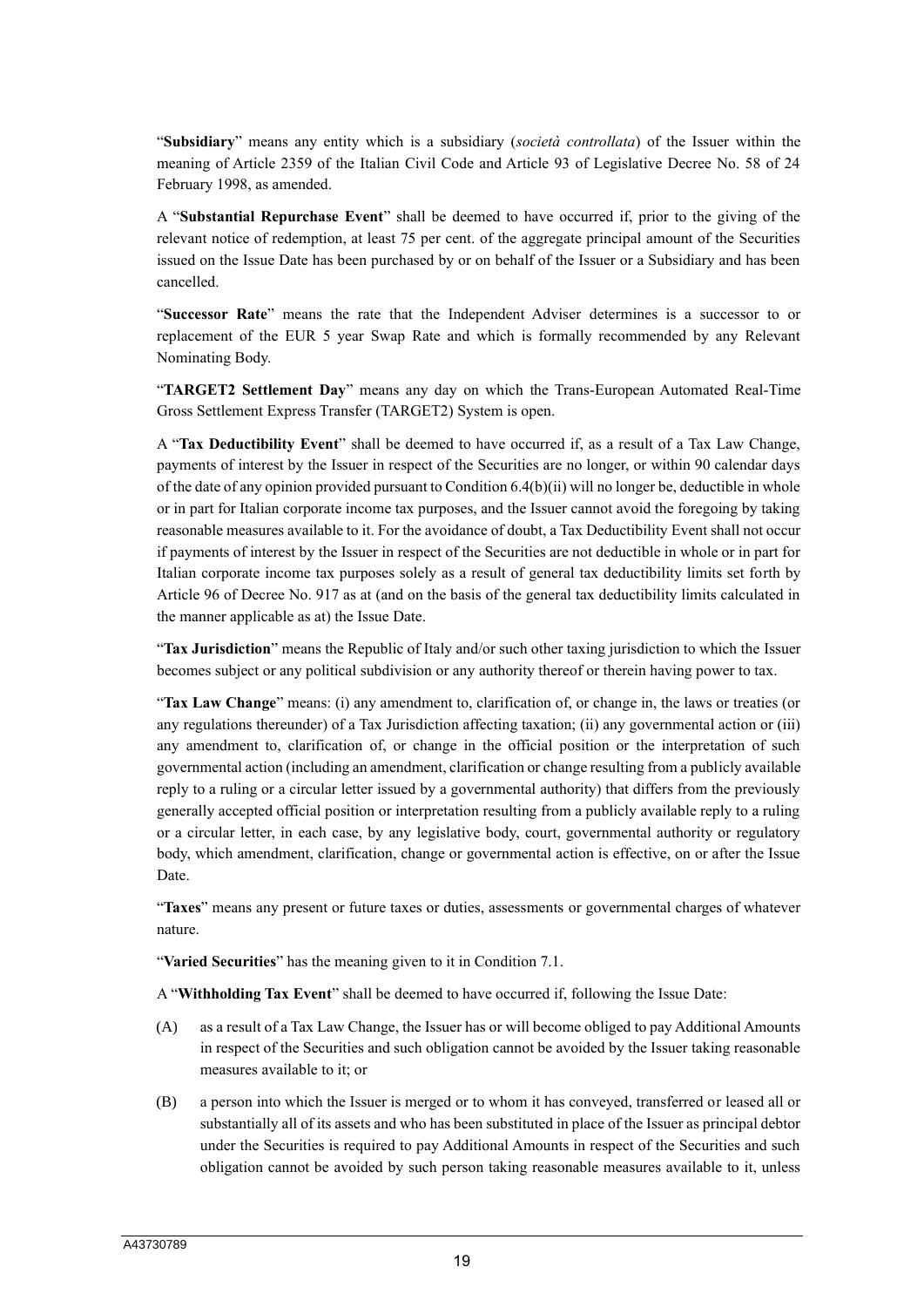the sole purpose of such a merger, conveyance, transfer or lease would be to permit the Issuer to redeem the Securities.

### **3 Status and Subordination**

### **3.1 Status**

The Securities and the Coupons constitute direct, unsecured and subordinated obligations of the Issuer and rank and will at all times rank *pari passu* without any preference among themselves and with Parity Securities. The Securities constitute *obbligazioni* pursuant to Articles 2410 *et seq*. of the Italian Civil Code. The obligations of the Issuer in respect of the Securities and the Coupons are subordinated as described in Condition 3.2.

### **3.2 Subordination**

The obligations of the Issuer to make payment in respect of principal and interest on the Securities and the Coupons, including its obligations in respect of any Arrears of Interest, will, in the event of the winding-up, insolvency, dissolution or liquidation of the Issuer, rank:

- (a) senior only to the Issuer's payment obligations in respect of any Junior Securities;
- (b) *pari passu* among themselves and with the Issuer's payment obligations in respect of any Parity Securities; and
- (c) junior to all other payment obligations of the Issuer, present and future, whether subordinated (including any claims pursuant to Article 2411, first paragraph, of the Italian Civil Code) or unsubordinated,

in each case except as otherwise required by mandatory provisions of applicable law.

Nothing in this Condition 3.2 shall affect or prejudice the payment of costs, charges, expenses, liabilities or remuneration of the Trustee or Agents or the rights and remedies of the Trustee or the Agents in respect thereof.

### **3.3 No Set-off**

To the extent and in the manner permitted by applicable law, no Securityholder or Couponholder may exercise, claim or plead any right of set-off, counterclaim, compensation or retention in respect of any amount owed to it by the Issuer in respect of, or arising from, the Securities or the Coupons and each Securityholder and Couponholder will, by virtue of his holding of any Security or Coupon, be deemed to have waived all such rights of set-off, counterclaim, compensation or retention. The Issuer may not set off any claims it may have against the Securityholders against any of its obligations under the Securities or the Coupons.

#### **4 Interest and Interest Deferral**

#### **4.1 Interest**

#### *(a) Interest Rates and Interest Payment Dates*

Unless previously redeemed or repurchased and cancelled in accordance with these Conditions and subject to the further provisions of this Condition 4, the Securities will bear interest on their principal amount as follows:

- (i) from (and including) the Issue Date to (but excluding) the First Reset Date, at the rate of 1.375 per cent. per annum, payable annually in arrear on each Interest Payment Date; and
- (ii) from (and including) the First Reset Date to (but excluding) the date fixed for redemption, at, in respect of each Reset Period, the relevant EUR 5 year Swap Rate plus: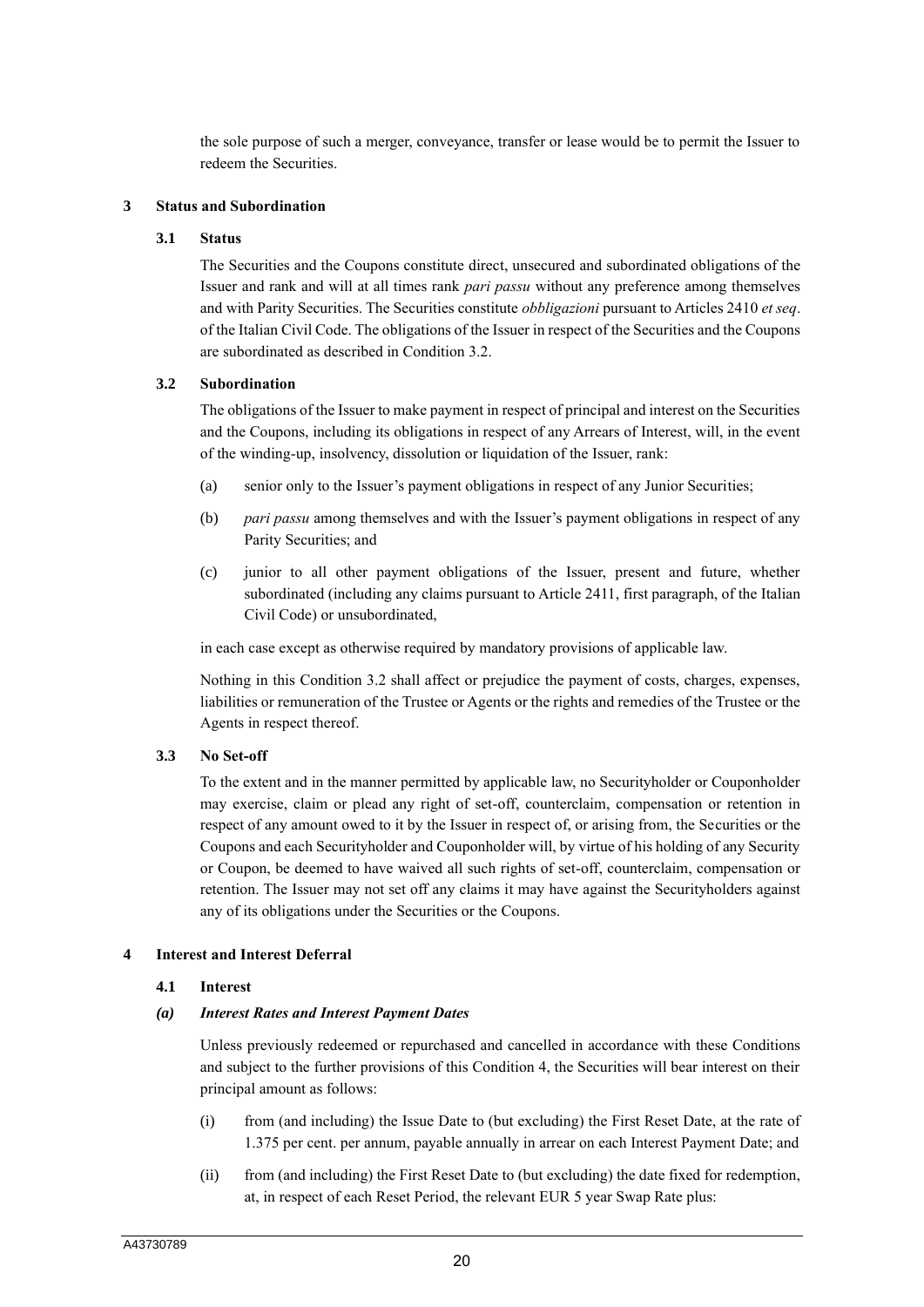- (A) in respect of the Reset Period commencing on the First Reset Date to but excluding 8 September 2032, 1.719 per cent. per annum;
- (B) in respect of the Reset Periods commencing on 8 September 2032, 8 September 2037 and 8 September 2042, 1.969 per cent. per annum; and
- (C) in respect of any other Reset Period after 8 September 2047, 2.719 per cent. per annum;

all as determined by the Agent Bank for annual payment in arrear on each Interest Payment Date, commencing on the First Interest Payment Date.

#### *(b) Determination of EUR 5 year Swap Rate*

- (i) For the purposes of these Conditions, the relevant "**EUR 5 year Swap Rate**", in respect of a Reset Period, shall be the annual mid-swap rate as displayed on the EUR Reset Screen Page as at 11:00 a.m. (CET) on the relevant Reset Interest Determination Date.
- (ii) If the relevant EUR 5 year Swap Rate does not appear on the EUR Reset Screen Page on the relevant Reset Interest Determination Date, the Issuer shall request each of the EUR Reset Reference Banks to provide it with its EUR 5 year Swap Rate Quotation (such EUR 5 year Swap Rate Quotation to be notified by the Issuer to the Agent Bank) and the Agent Bank will determine the EUR 5 year Swap Rate as the EUR Reset Reference Bank Rate on the relevant Reset Interest Determination Date.
- (iii) If at least three quotations are provided by the EUR Reset Reference Banks, the EUR 5 year Swap Rate will be determined by the Agent Bank on the basis of the arithmetic mean of the quotations provided, eliminating the highest quotation (or, in the event of equality, one of the highest) and the lowest quotation (or, in the event of equality, one of the lowest).
- (iv) If only two quotations are provided, the EUR 5 year Swap Rate will be the arithmetic mean of the quotations provided.
- (v) If only one quotation is provided, the EUR Reset Reference Banks Rate will be the quotation provided.
- (vi) If no quotations are provided, the EUR Reset Reference Bank Rate for the relevant period will be equal to the last available EUR 5 year mid swap rate for euro swap transactions, expressed as an annual rate, on the EUR Reset Screen Page.

### *(c) Calculation of Interest*

The interest payable on each Security on any Interest Payment Date shall be calculated per  $\epsilon$ 1,000 in principal amount of the Securities (the "**Calculation Amount**"). The amount of interest payable per Calculation Amount for any period shall be equal to the product of the Prevailing Interest Rate for the Interest Period ending immediately prior to such Interest Payment Date, the Calculation Amount and the day-count fraction for the relevant period, rounding the resulting figure to the nearest cent (half a cent being rounded upwards).

The day-count fraction will be calculated on the following basis:

(a) if the Accrual Period is equal to or shorter than the Determination Period during which it falls, the day-count fraction will be the number of days in the Accrual Period divided by the product of (1) the number of days in such Determination Period and (2) the number of Determination Periods normally ending in any year; and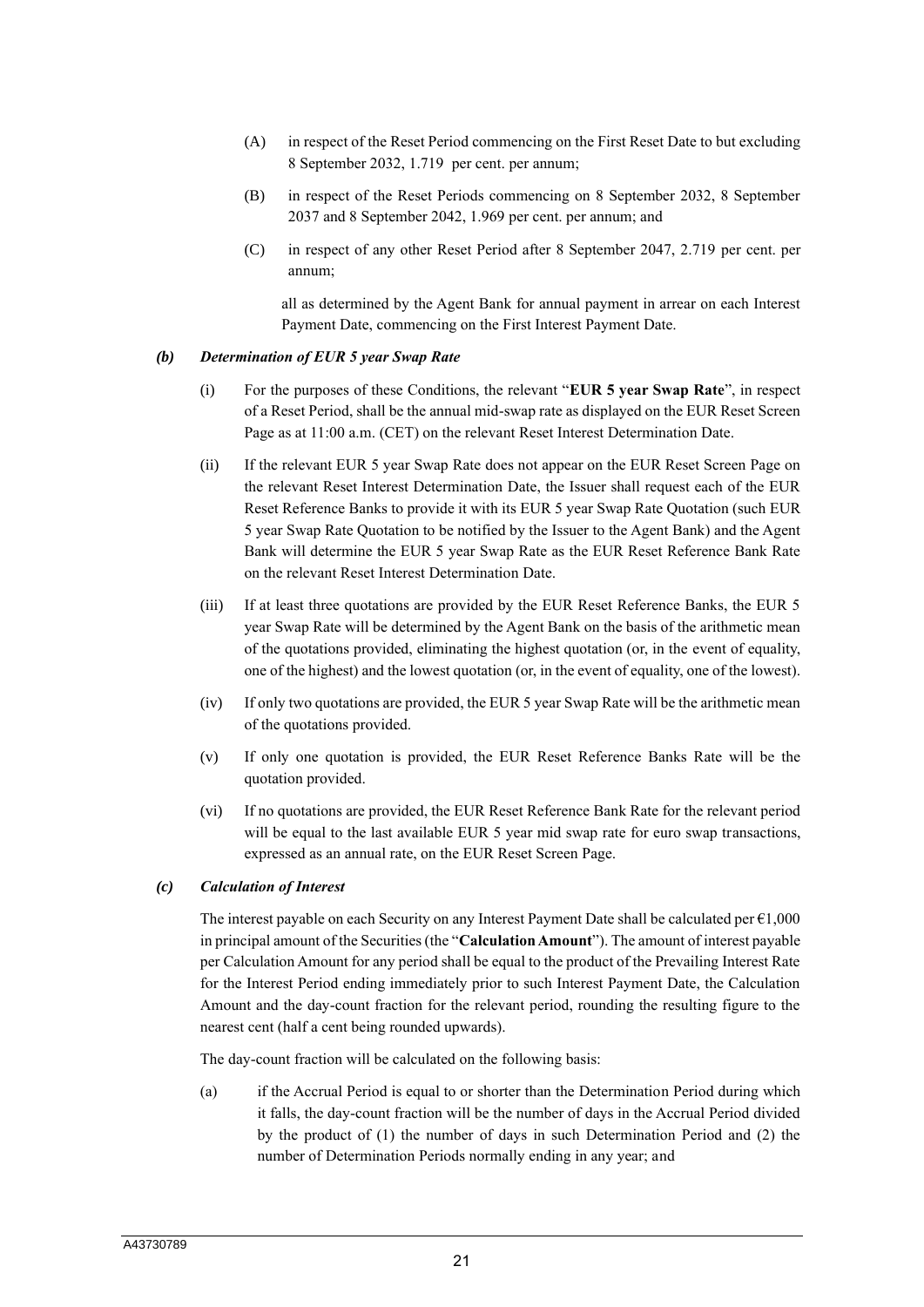- (b) if the Accrual Period is longer than one Determination Period, the day-count fraction will be the sum of:
	- (i) the number of days in such Accrual Period falling in the Determination Period in which it begins divided by the product of (1) the number of days in such Determination Period and (2) the number of Determination Periods normally ending in any year; and
	- (ii) the number of days in such Accrual Period falling in the next Determination Period divided by the product of (a) the number of days in such Determination Period and (2) the number of Determination Periods normally ending in any year

where:

"**Accrual Period**" means the relevant period for which interest is to be calculated (from and including the first such day to but excluding the last); and

"**Determination Period**" means the period from and including 8 September in any year to but excluding the next 8 September.

### **4.2 Interest Deferral**

Subject to the provisions of the following paragraphs, on each Interest Payment Date, the Issuer shall pay interest on the Securities accrued to (but excluding) that date in respect of the Interest Period ending immediately prior to such Interest Payment Date.

#### *(a) Optional Interest Deferral*

The Issuer may, at its sole discretion, elect to defer in whole, but not in part, any payment of interest accrued on the Securities in respect of any Interest Period (a "**Deferred Interest Payment**") by giving notice (a "**Deferral Notice**") of such election to the Securityholders in accordance with Condition 12 and to the Trustee and the Principal Paying Agent at least five, but not more than 30, Business Days prior to the relevant Interest Payment Date. If the Issuer makes such an election, the Issuer shall have no obligation to make such payment and any such nonpayment of interest shall not constitute a default of the Issuer or any other breach of obligations under the Securities or for any other purpose.

Any Deferred Interest Payment will be deferred and shall constitute "**Arrears of Interest**". Any Arrears of Interest will remain outstanding until paid in full by the Issuer, but Arrears of Interest shall not itself bear interest.

### *(b) Optional Settlement of Arrears of Interest*

The Issuer may pay outstanding Arrears of Interest (in whole but not in part) at any time upon giving not less than 10 and not more than 15 Business Days' notice to the Securityholders in accordance with Condition 12 (which notice shall be irrevocable and will oblige the Issuer to pay the relevant Arrears of Interest on the payment date specified in such notice) and to the Trustee and the Principal Paying Agent at least five, but not more than 30, Business Days prior to the relevant due date for payment.

#### *(c) Mandatory Settlement of Arrears of Interest*

All (but not some only) of any outstanding Arrears of Interest from time to time in respect of all Securities for the time being outstanding shall become due and payable in full and shall be paid by the Issuer on the first occurring Mandatory Settlement Date.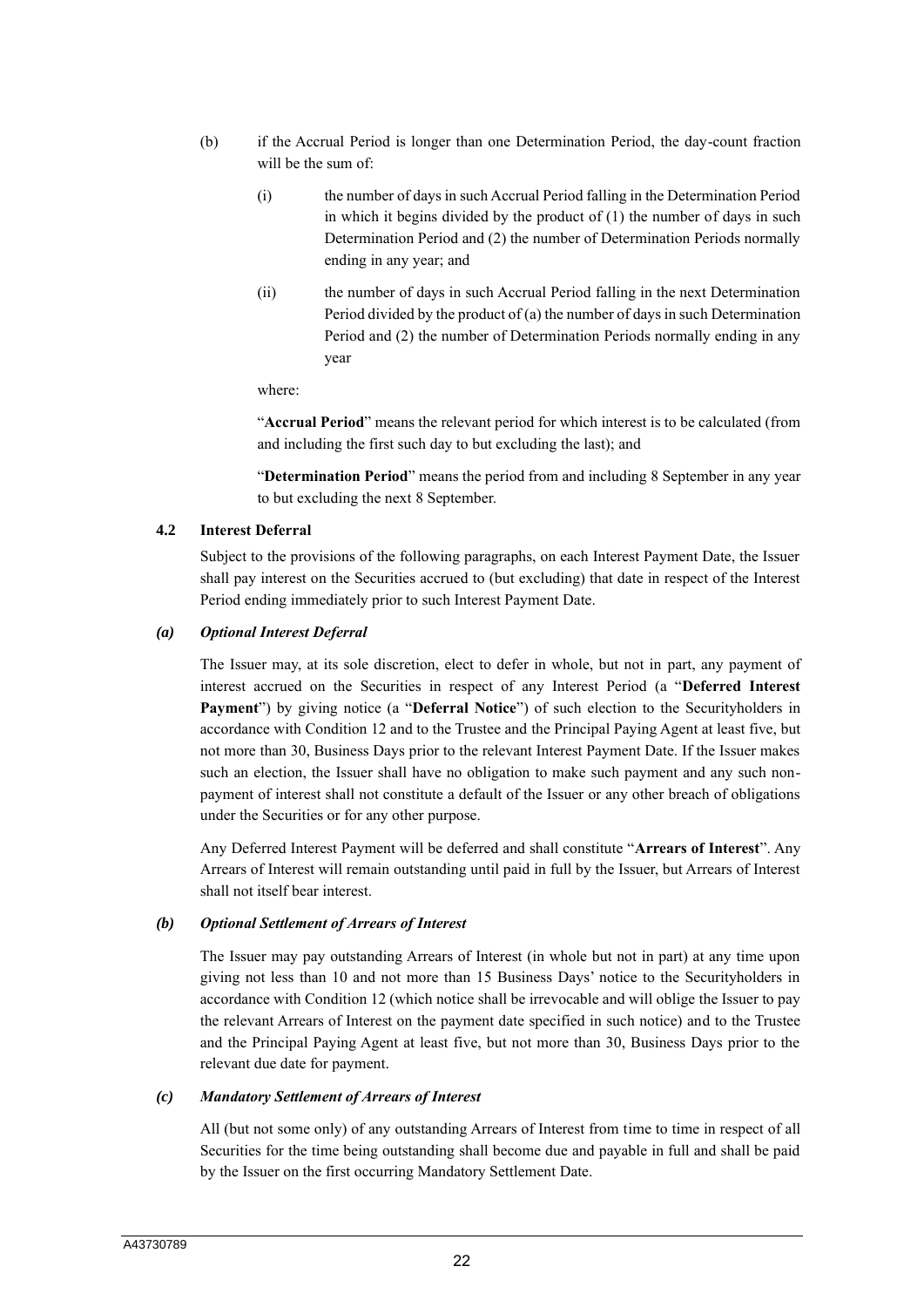Notice of the occurrence of any Mandatory Settlement Date shall be given to the Securityholders in accordance with Condition 12 and to the Trustee and the Principal Paying Agent at least five, but not more than 30, Business Days prior to the relevant due date for payment.

#### *(d) Notification of Mandatory Settlement Date*

Upon the occurrence of a Mandatory Settlement Date, the Issuer shall promptly deliver to the Trustee a certificate signed by two duly authorised representatives of the Issuer confirming the occurrence thereof upon which the Trustee may rely absolutely without liability to any person for so doing.

### **4.3 Accrual of Interest**

The Securities will cease to bear interest from (and including) the calendar day on which they are due for redemption. If the Issuer fails to redeem the Securities upon due presentation and surrender thereof when due, interest will continue to accrue as provided in the Trust Deed.

### **4.4 Benchmark discontinuation**

### *(a) Independent Adviser*

If a Benchmark Event occurs in relation to the EUR 5 year Swap Rate on any Reset Interest Determination Date, then the Issuer shall use its reasonable endeavours to appoint and consult with an Independent Adviser, as soon as reasonably practicable, to determine a Successor Rate, failing which an Alternative Rate (in accordance with Condition 4.4(b)) and, in either case, an Adjustment Spread and any Benchmark Amendments (in accordance with Condition 4.4(d)) by no later than five business days prior to the Determination Date relating to the next Determination Period for which the Reset Interest (or any component part thereof) is to be determined by reference to the EUR 5 year Swap Rate.

An Independent Adviser appointed pursuant to this Condition 4.4 shall act in good faith and in a commercially reasonable manner as an expert and in consultation with the Issuer. In the absence of fraud and gross negligence, the Independent Adviser shall have no liability whatsoever to the Issuer, the Paying Agents or the Securityholders for any determination made by it pursuant to this Condition 4.4.

If: (i) the Issuer is unable to appoint an Independent Adviser; or (ii) the Independent Adviser appointed by it fails to determine a Successor Rate or, failing which, an Alternative Rate in accordance with this Condition 4.4(a) prior to the relevant Reset Interest Determination Date, the EUR 5 year Swap Rate applicable to the next succeeding Reset Period shall be the last available EUR 5 year mid swap rate for euro swap transactions, expressed as an annual rate, on the EUR Reset Screen Page. For the avoidance of doubt, this Condition 4.4(a) shall apply to the relevant next succeeding Reset Period only and any subsequent Reset Periods are subject to the subsequent operation of, and to adjustment as provided in, this Condition 4.4(a).

#### *(b) Successor Rate or Alternative Rate*

If the Independent Adviser determines that:

- (i) there is a Successor Rate, then such Successor Rate and the applicable Adjustment Spread shall subsequently be used in place of the EUR 5 year Swap Rate to determine the Prevailing Interest Rate (or the relevant component part thereof) for all future payments of interest on the Securities (subject to the operation of this Condition 4.4); or
- (ii) there is no Successor Rate but that there is an Alternative Rate, then such Alternative Rate and the applicable Adjustment Spread shall subsequently be used in place of the EUR 5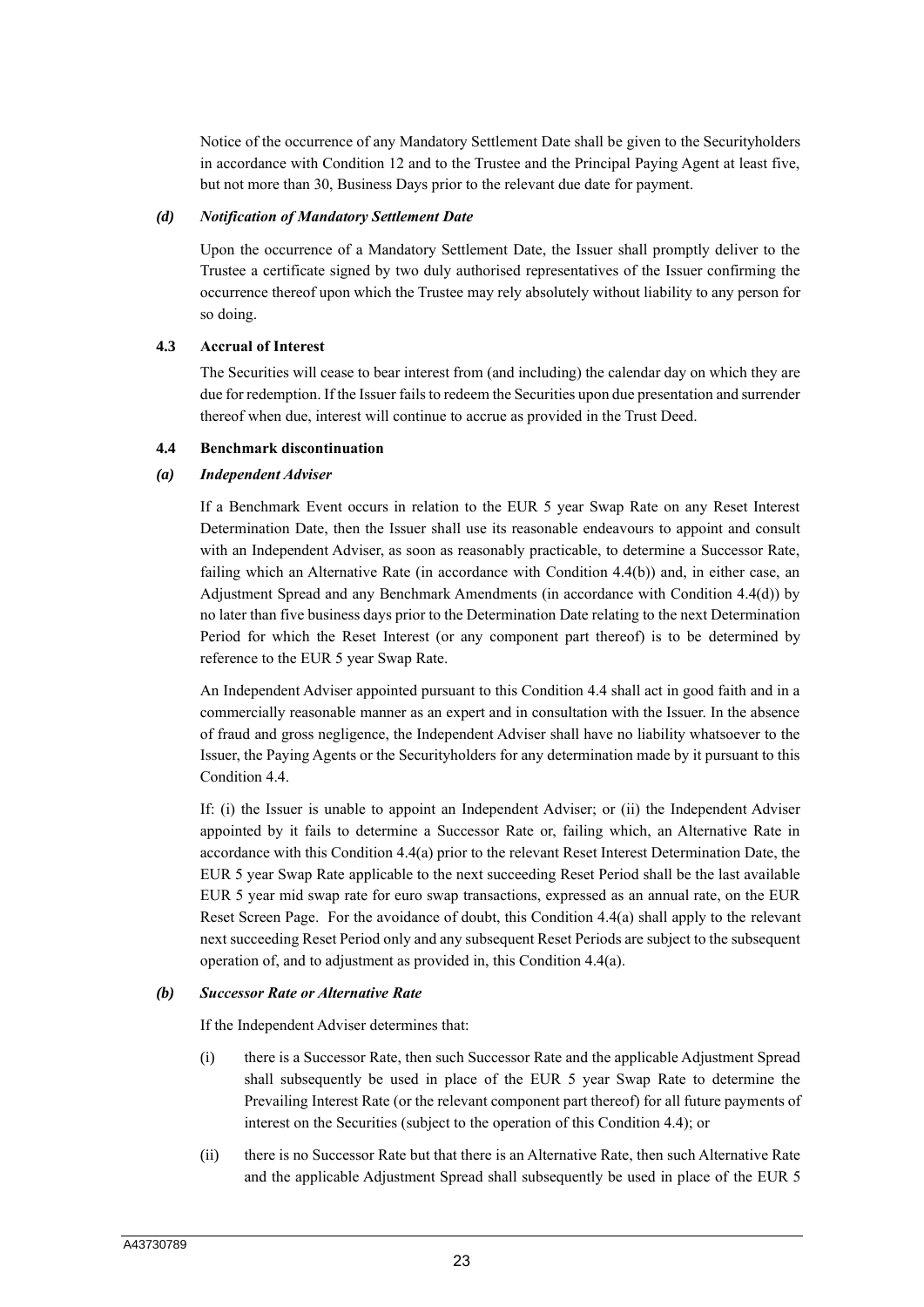year Swap Rate to determine the Prevailing Interest Rate (or the relevant component part thereof) for all future payments of interest on the Securities (subject to the operation of this Condition 4.4).

#### *(c) Adjustment Spread*

The Adjustment Spread (or the formula or methodology for determining the Adjustment Spread) shall be applied to the Successor Rate or the Alternative Rate (as the case may be). If the Independent Adviser (if required to determine a Successor Rate, failing which an Alternative Rate and, in either case, an Adjustment Spread, according to Condition 4.4(a)) is unable to determine the quantum of, or a formula or methodology for determining, such Adjustment Spread, then the Successor Rate or Alternative Reference Rate (as applicable) will apply without an Adjustment Spread.

#### *(d) Benchmark Amendments*

If any Successor Rate or Alternative Rate and, in either case, the applicable Adjustment Spread is determined in accordance with this Condition 4.4 and the Independent Adviser determines (i) that amendments to these Conditions are necessary to ensure the proper operation of such Successor Rate or Alternative Rate and, in either case, the applicable Adjustment Spread (such amendments, the "**Benchmark Amendments**") and (ii) the terms of the Benchmark Amendments, then the Issuer shall, subject to giving notice thereof in accordance with Condition 4.4(e), without any requirement for the consent or approval of Securityholders, vary these Conditions to give effect to such Benchmark Amendments with effect from the date specified in such notice.

In connection with any such variation in accordance with this Condition 4.4(d), the Issuer shall comply with the rules of any stock exchange on which the Securities are for the time being listed or admitted to trading.

Benchmark Amendments may comprise, by way of example, the following amendments: (A) amendments to the definition of "EUR 5 year Swap Rate"; (B) amendments to the day-count fraction and the definitions of "business day", "Interest Payment Date", "Rate of Interest", and/or "Interest Period" (including the determination of whether the Alternative Rate will be determined in advance of or prior to the relevant Interest Period or in arrear on or prior to the end of the relevant Interest Period); and/or (C) any change to the business day convention.

Notwithstanding any other provision of this Condition 4.4, no Successor Rate or Alternative Rate will be adopted, nor will the applicable Adjustment Spread be applied, nor will any Benchmark Amendments be made, if and to the extent that, in the determination of the Issuer, the same could reasonably be expected to cause a Rating Methodology Event to occur.

At the request of the Issuer, but subject to receipt by the Trustee of a certificate signed by two duly authorised representatives of the Issuer pursuant to Condition 4.4(e), the Trustee shall (at the expense of the Issuer), without any requirement for the consent or approval of the Securityholders, be obliged to concur with the Issuer in effecting any Benchmark Amendments (including, inter alia, by the execution of a deed supplemental to or amending the Trust Deed), provided that the Trustee shall not be obliged to agree to any Benchmark Amendments which, in the sole opinion of the Trustee, would have the effect of (i) exposing the Trustee to any liability against which it has not been indemnified and/or secured and/or prefunded to its satisfaction; or (ii) increasing the obligations, responsibilities or duties, or decreasing the protections, of the Trustee under the Trust Deed and/or the Conditions in any way.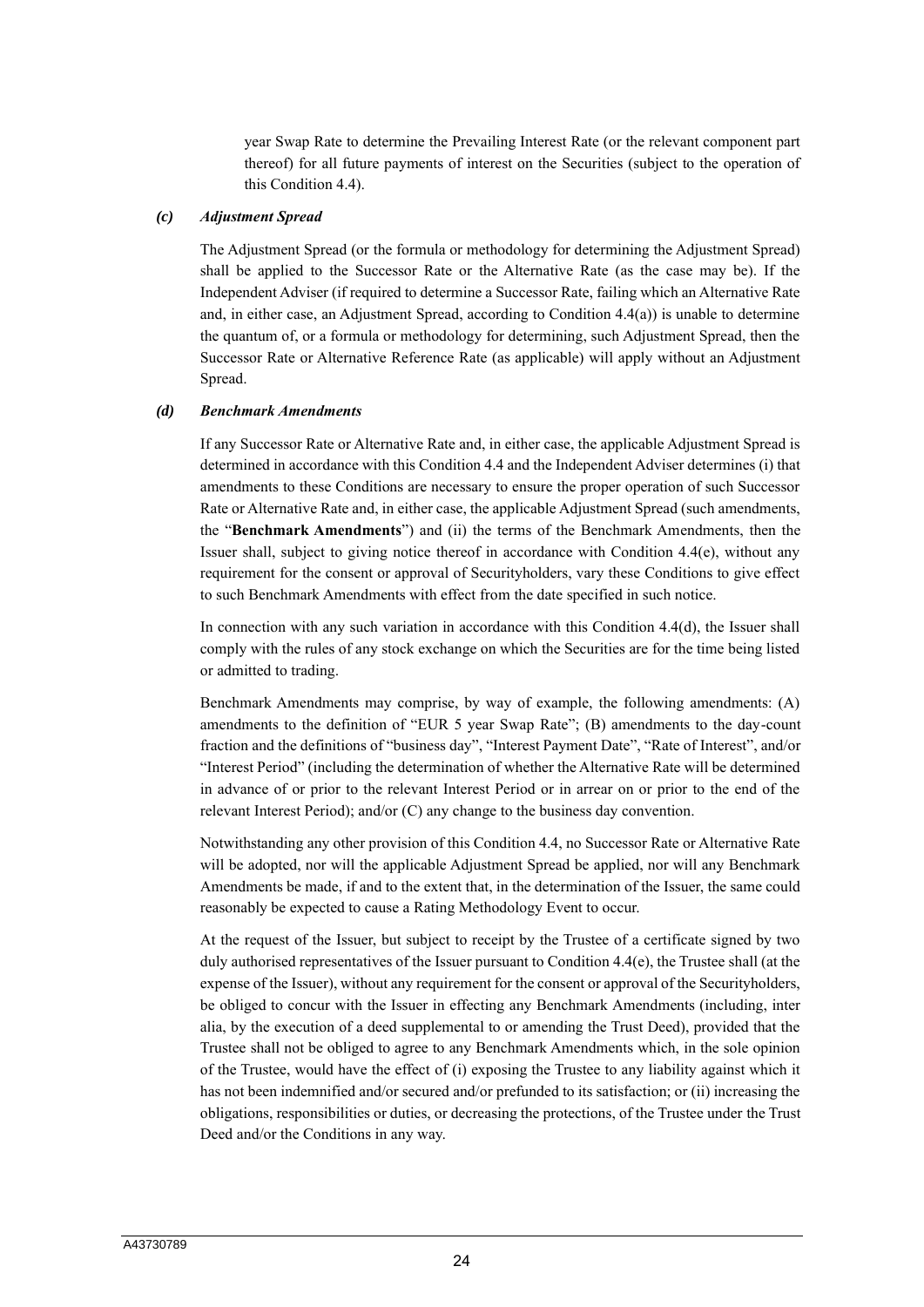### *(e) Notices etc*

Any Successor Rate or Alternative Rate and, in either case, the applicable Adjustment Spread and the specific terms of any Benchmark Amendments, determined under this Condition 4.4 will be notified promptly by the Issuer to the Trustee, the Principal Paying Agent and the Agent Bank and, in accordance with Condition 12 (*Notices*), the Securityholders. Such notice shall be irrevocable and shall specify the effective date of the Benchmark Amendments, if any.

No later than notifying the Trustee of the same, the Issuer shall deliver to the Trustee a certificate signed by two duly authorised representatives of the Issuer:

- (a) confirming (i) that a Benchmark Event has occurred, (ii) the Successor Rate or, as the case may be, the Alternative Rate, (iii) the applicable Adjustment Spread and (iv) the specific terms of the Benchmark Amendments (if any), in each case as determined in accordance with the provisions of this Condition 4.4; and
- (b) certifying that the Benchmark Amendments (if any) are necessary to ensure the proper operation of such Successor Rate or Alternative Rate and (in either case) the applicable Adjustment Spread.

The Trustee shall be entitled to rely on such certificate (without liability to any person) as sufficient evidence thereof. The Successor Rate or Alternative Rate and the Adjustment Spread and the Benchmark Amendments (if any) specified in such certificate will (in the absence of manifest error or bad faith in the determination of the Successor Rate or Alternative Rate and the Adjustment Spread and the Benchmark Amendments (if any) and without prejudice to the Trustee's, the Agent Bank's or the Principal Paying Agent's ability to rely on such certificate as aforesaid) be binding on the Issuer, the Trustee, the Calculation Agent, the Paying Agents and the Securityholders.

### *(f) Survival of EUR 5 year Swap Rate*

Without prejudice to the obligations of the Issuer under Condition 4.4(a), (b), (c) and (d), the EUR 5 year Swap Rate and the fallback provisions provided for in Condition 4.1(b) will continue to apply unless and until a Benchmark Event has occurred.

### **5 Payment and Exchanges of Talons**

*Provisions for payments in respect of Global Securities are set out under "Summary of Provisions Relating to the Securities while represented by the Global Securities" below.*

#### **5.1 Payments in respect of Securities**

Payments of principal and interest in respect of each Security will be made against presentation and surrender (or, in the case of part payment only, endorsement) of the Security, except that payments of interest due on an Interest Payment Date will be made against presentation and surrender (or, in the case of part payment only, endorsement) of the relevant Coupon, in each case at the specified office outside the United States of any of the Paying Agents.

#### **5.2 Method of Payment**

Payments will be made by credit or transfer to a euro account (or any other account to which euro may be credited or transferred) specified by the payee.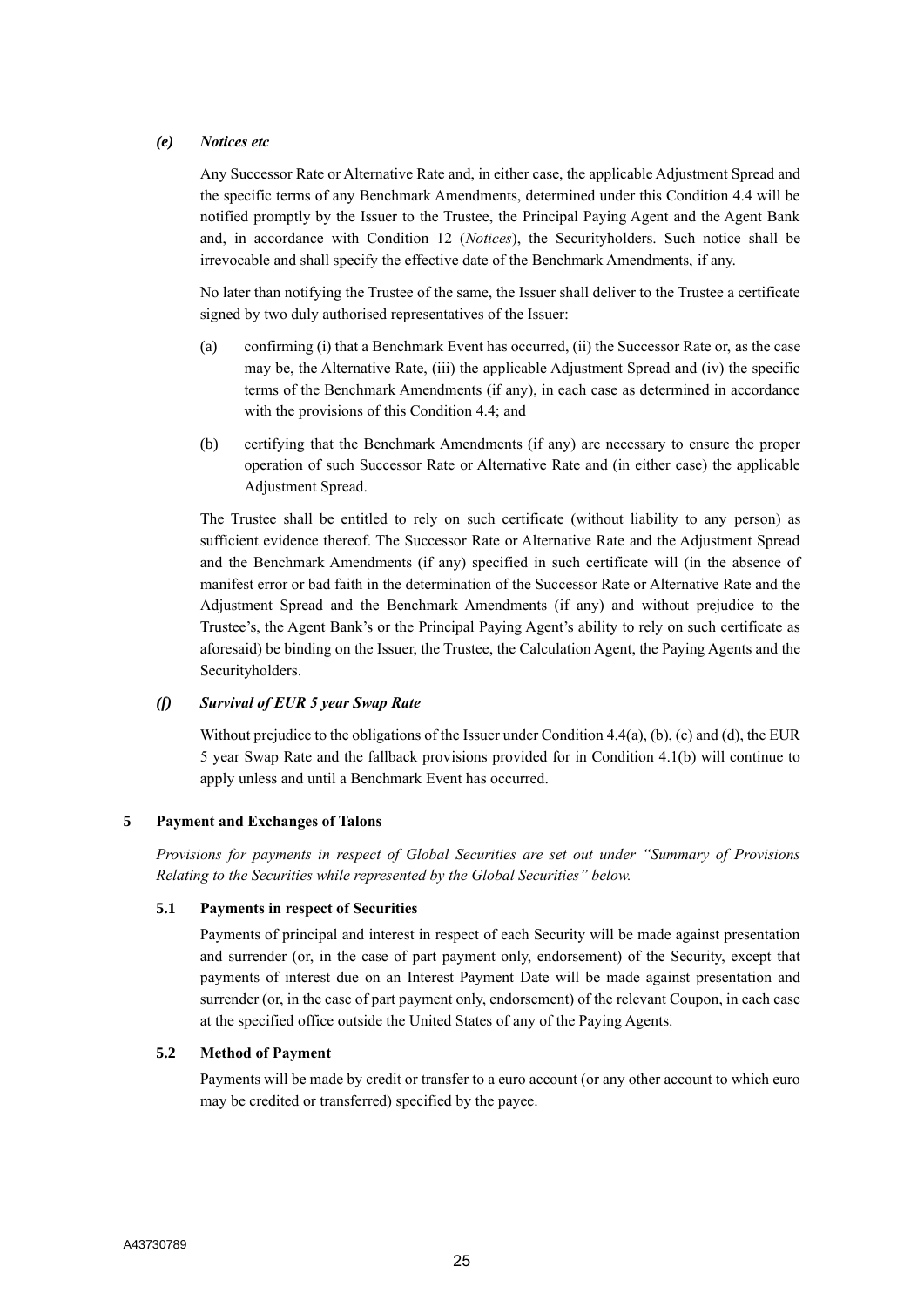### **5.3 Missing Unmatured Coupons**

Upon the date on which any Security becomes due and repayable, all unmatured Coupons appertaining to the Security (whether or not attached) shall become void and no payment shall be made in respect of such Coupons.

### **5.4 Payments subject to Applicable Laws**

Payments will be subject in all cases to any other applicable fiscal or other laws and regulations in the place of payment or other laws and regulations to which the Issuer or its agents agree to be subject and, save as provided in Condition 8 below, the Issuer will not be liable for any Taxes imposed or levied by such laws, regulations or agreements.

### **5.5 Payment only on a Presentation Date**

A holder shall be entitled to present a Security or Coupon for payment only on a Presentation Date and shall not be entitled to any further interest or other payment if a Presentation Date is after the due date for payment of any amount in respect of any Security or Coupon.

"**Presentation Date**" means a day which (subject to Condition 9):

- (a) is or falls after the relevant due date for payment of any amount in respect of any Security or Coupon;
- (b) is a day on which commercial banks and foreign exchange markets settle payments and are open for general business (including dealing in foreign exchange and foreign currency deposits) in the place of the specified office of the Paying Agent at which the Security or Coupon is presented for payment; and
- (c) in the case of payment by credit or transfer to a euro account as referred to above, is a TARGET2 Settlement Day.

### **5.6 Exchange of Talons**

On and after the Interest Payment Date on which the final Coupon comprised in any Coupon sheet matures, the Talon comprised in the Coupon sheet may be surrendered at the specified office of any Paying Agent in exchange for a further Coupon sheet (including any appropriate further Talon), subject to the provisions of Condition 9. Each Talon shall, for the purposes of these Conditions, be deemed to mature on the Interest Payment Date on which the final Coupon comprised in the relative Coupon sheet matures.

### **5.7 Initial Paying Agents**

The names of the initial Paying Agents and their initial specified offices are set out at the end of these Conditions. The Issuer reserves the right, subject to the prior written approval of the Trustee, at any time to vary or terminate the appointment of any Paying Agent and to appoint additional or other Paying Agents provided that:

- (a) there will at all times be a Principal Paying Agent;
- (b) there will at all times be a Paying Agent in a jurisdiction within Europe, other than the jurisdiction in which the Issuer is incorporated; and
- (c) there will at all times be an Agent Bank.

Notice of any termination or appointment and of any changes in specified offices will be given to the Securityholders promptly by the Issuer in accordance with Condition 12.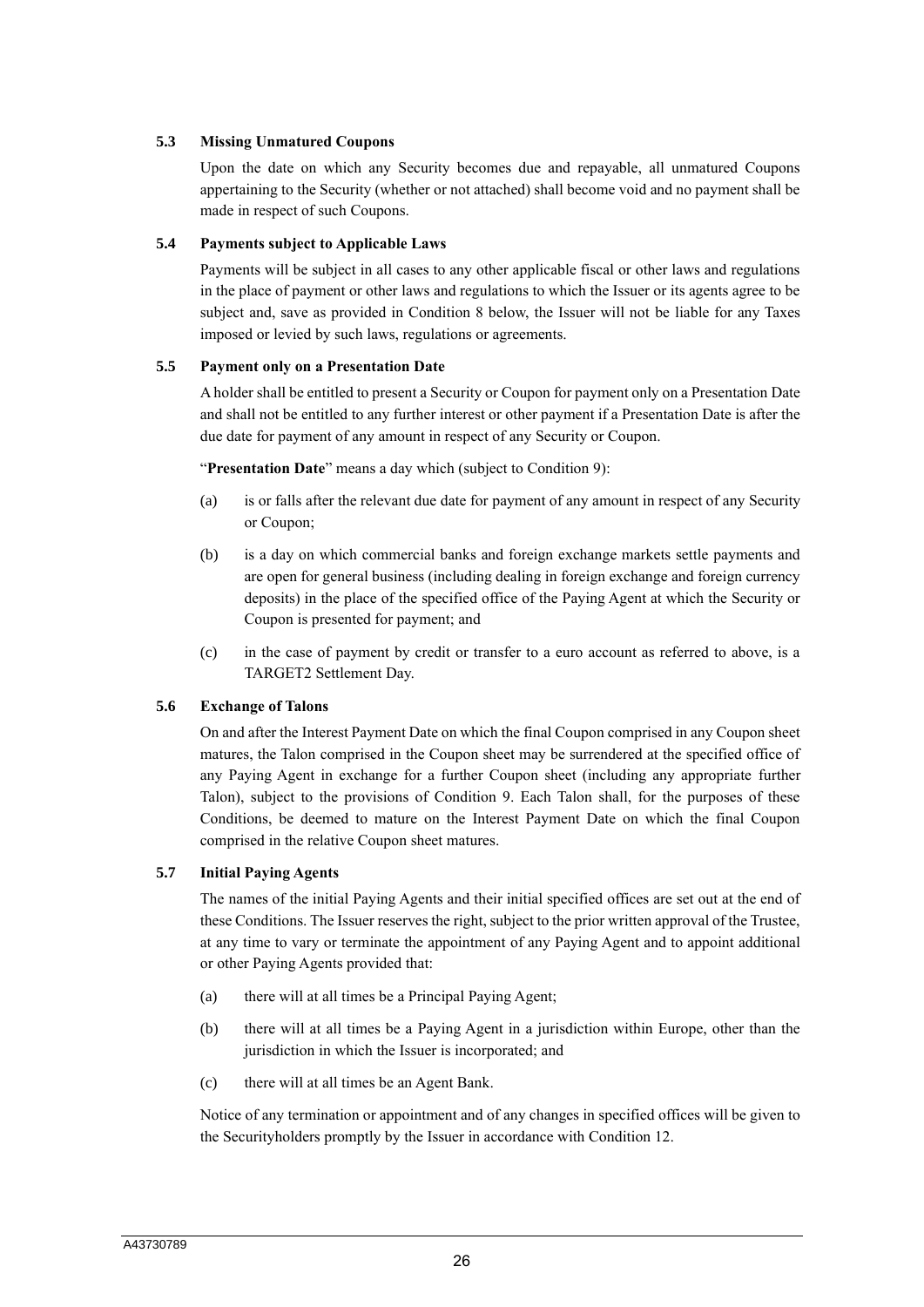#### **6 Redemption and Purchase**

### **6.1 No fixed redemption**

Unless previously redeemed or purchased and cancelled as provided below, the Securities will become due and payable and will be redeemed on the date on which a winding up, dissolution or liquidation of the Issuer (otherwise than for the purpose of a solvent amalgamation, merger or reconstruction under which the assets and liabilities of the Issuer are assumed by the entity resulting from such amalgamation, merger or reconstruction and such entity assumes the obligations of the Issuer in respect of the Securities in accordance with Condition 13.2) is instituted (the "**Liquidation Event Date**"), including in connection with any Insolvency Proceedings, in accordance with (i) any applicable legal provision, or any decision of any judicial or administrative authority, or (ii) any resolution passed at a shareholders' meeting of the Issuer or (iii) any provision which is set out in the by-laws of the Issuer from time to time (including the maturity of the Issuer which, as of the Issue Date, is set in its by-laws at 31 December 2100). Upon having become due and payable according to the provisions above, the Securities will be redeemed at an amount equal to their principal amount, together with any outstanding interest accrued up to (but excluding) the Liquidation Event Date and any outstanding Arrears of Interest.

### **6.2 Optional Redemption**

The Issuer may redeem all of the Securities (but not some only) on any date during the period commencing on (and including) 8 June 2027 and ending on (and including) the First Reset Date or upon any Interest Payment Date thereafter (each such date, a "**Call Date**"), in each case at their principal amount together with any accrued interest up to (but excluding) the relevant Call Date and any outstanding Arrears of Interest, on giving not less than 30 and not more than 60 calendar days' notice to the Securityholders in accordance with Condition 12.

#### **6.3 Early Redemption following a Withholding Tax Event**

- (a) If a Withholding Tax Event occurs, the Issuer may redeem all (but not some only) of the Securities at any time at the applicable Early Redemption Price upon giving not less than 30 and not more than 60 calendar days' notice to the Trustee and the Securityholders in accordance with Condition 12, provided that no such notice shall be given earlier than 90 days prior to the earliest date on which the Issuer would be obliged to pay such Additional Amounts were a payment in respect of the Securities then due.
- (b) Prior to giving a notice to the Securityholders pursuant to this Condition 6.3, the Issuer will deliver to the Trustee in a form and with content reasonably satisfactory to the Trustee:
	- (i) a certificate signed by two duly authorised representatives of the Issuer stating that the Issuer is entitled to effect such redemption and setting forth a statement of facts showing that the conditions precedent to the right of the Issuer to redeem the Securities in accordance with this Condition 6.3 have been satisfied; and
	- (ii) an opinion of independent legal or tax advisers, appointed by the Issuer at its own expense, of recognised standing in the jurisdiction of incorporation of the Issuer to the effect that the Issuer has or will become obliged to pay Additional Amounts as a result of (in the case of paragraph (A) of the definition of Withholding Tax Event) a Tax Law Change or (in the case of paragraph (B) of the definition of Withholding Tax Event) the relevant merger, conveyance, transfer or lease,

and the Trustee shall be entitled to accept and rely on the above certificate and opinion as sufficient evidence of the satisfaction of the conditions precedent set out above and the facts set out therein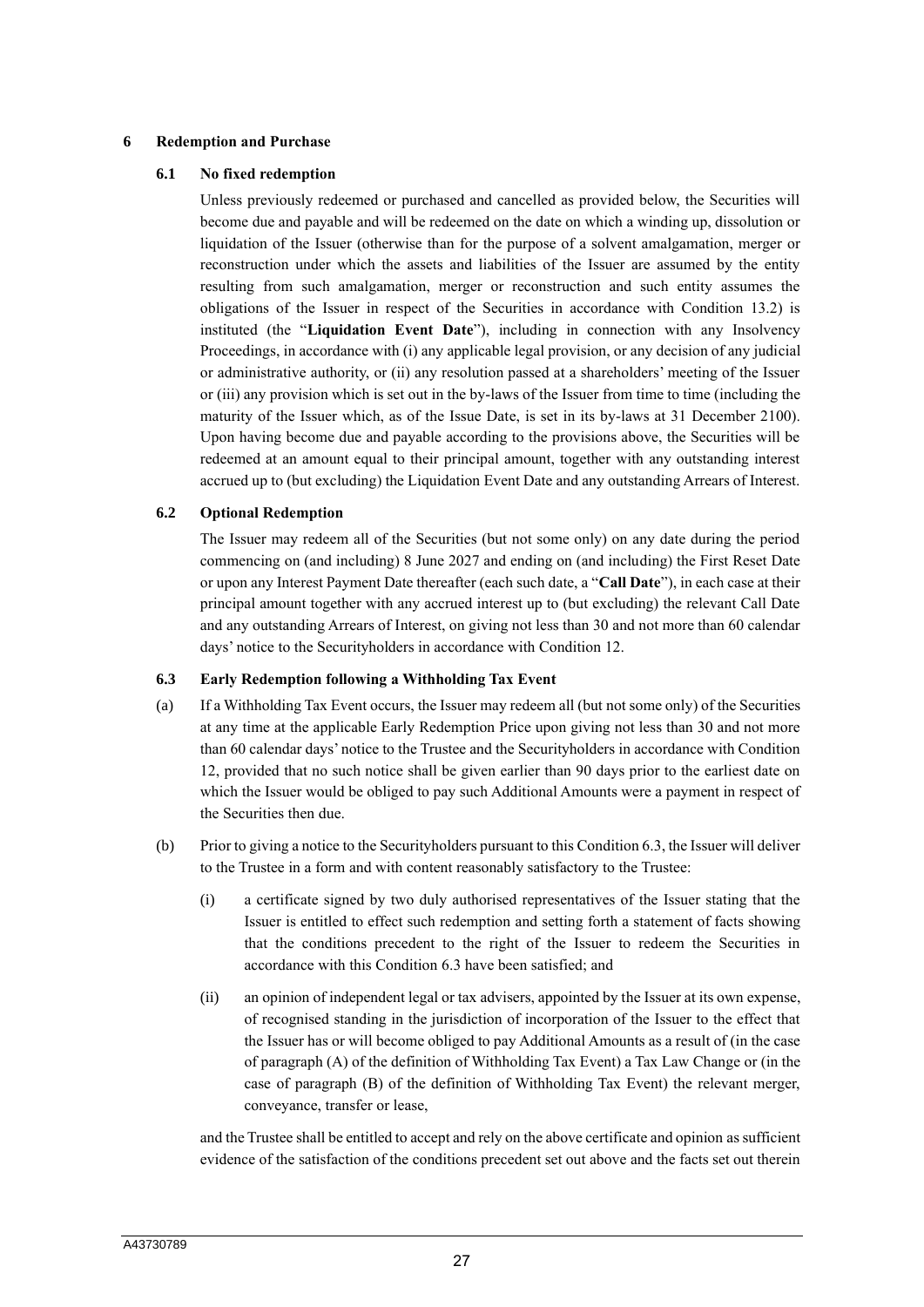in which event the same shall be conclusive and binding on the Securityholders and the Couponholders.

### **6.4 Early Redemption following a Tax Deductibility Event**

- (a) If a Tax Deductibility Event occurs, the Issuer may redeem all (but not some only) of the Securities at any time at the applicable Early Redemption Price upon giving not less than 30 and not more than 60 calendar days' notice of redemption to the Trustee and the Securityholders in accordance with Condition 12.
- (b) Prior to giving a notice to the Securityholders pursuant to this Condition 6.4, the Issuer will deliver to the Trustee in a form and with content reasonably satisfactory to the Trustee:
	- (i) a certificate signed by two duly authorised representatives of the Issuer stating that the Issuer is entitled to effect such redemption and setting forth a statement of facts showing that the conditions precedent to the right of the Issuer to redeem the Securities in accordance with this Condition 6.4 have been satisfied; and
	- (ii) an opinion of an independent legal or tax adviser, appointed by the Issuer at its own expense, of recognised standing in the jurisdiction of incorporation of the Issuer to the effect that payments of interest by the Issuer in respect of the Securities are no longer, or within 90 calendar days of the date of that opinion will no longer be, deductible in whole or in part for Italian corporate income tax purposes as a result of a Tax Law Change,

and the Trustee shall be entitled to accept and rely on the above certificate and opinion as sufficient evidence of the satisfaction of the conditions precedent set out above and the facts set out therein in which event the same shall be conclusive and binding on the Securityholders and the Couponholders.

#### **6.5 Early Redemption following a Rating Methodology Event**

- (a) If a Rating Methodology Event occurs, the Issuer may redeem all (but not some only) of the Securities at any time at the applicable Early Redemption Price upon giving not less than 30 and not more than 60 calendar days' notice of redemption to the Trustee and the Securityholders in accordance with Condition 12.
- (b) Prior to giving a notice to the Securityholders pursuant to this Condition 6.5, the Issuer will deliver to the Trustee in a form and with content reasonably satisfactory to the Trustee:
	- (i) a certificate signed by two duly authorised representatives of the Issuer stating that the Issuer is entitled to effect such redemption and setting forth a statement of facts showing that the conditions precedent to the right of the Issuer to redeem the Securities in accordance with this Condition 6.5 have been satisfied; and
	- (ii) a copy of the Rating Agency Confirmation relating to the applicable Rating Methodology Event unless the delivery of such Rating Agency Confirmation would constitute a breach of the terms on which such confirmation is delivered to the Issuer,

and the Trustee shall be entitled to accept and rely on the above certificate and, if applicable, copy of the Rating Agency Confirmation as sufficient evidence of the satisfaction of the conditions precedent set out above and the facts set out therein, in which event the same shall be conclusive and binding on the Securityholders and the Couponholders.

### **6.6 Early Redemption upon the occurrence of an Accounting Event**

(a) If an Accounting Event occurs, the Issuer may redeem all (but not some only) of the Securities at any time at the applicable Early Redemption Price upon giving not less than 30 and not more than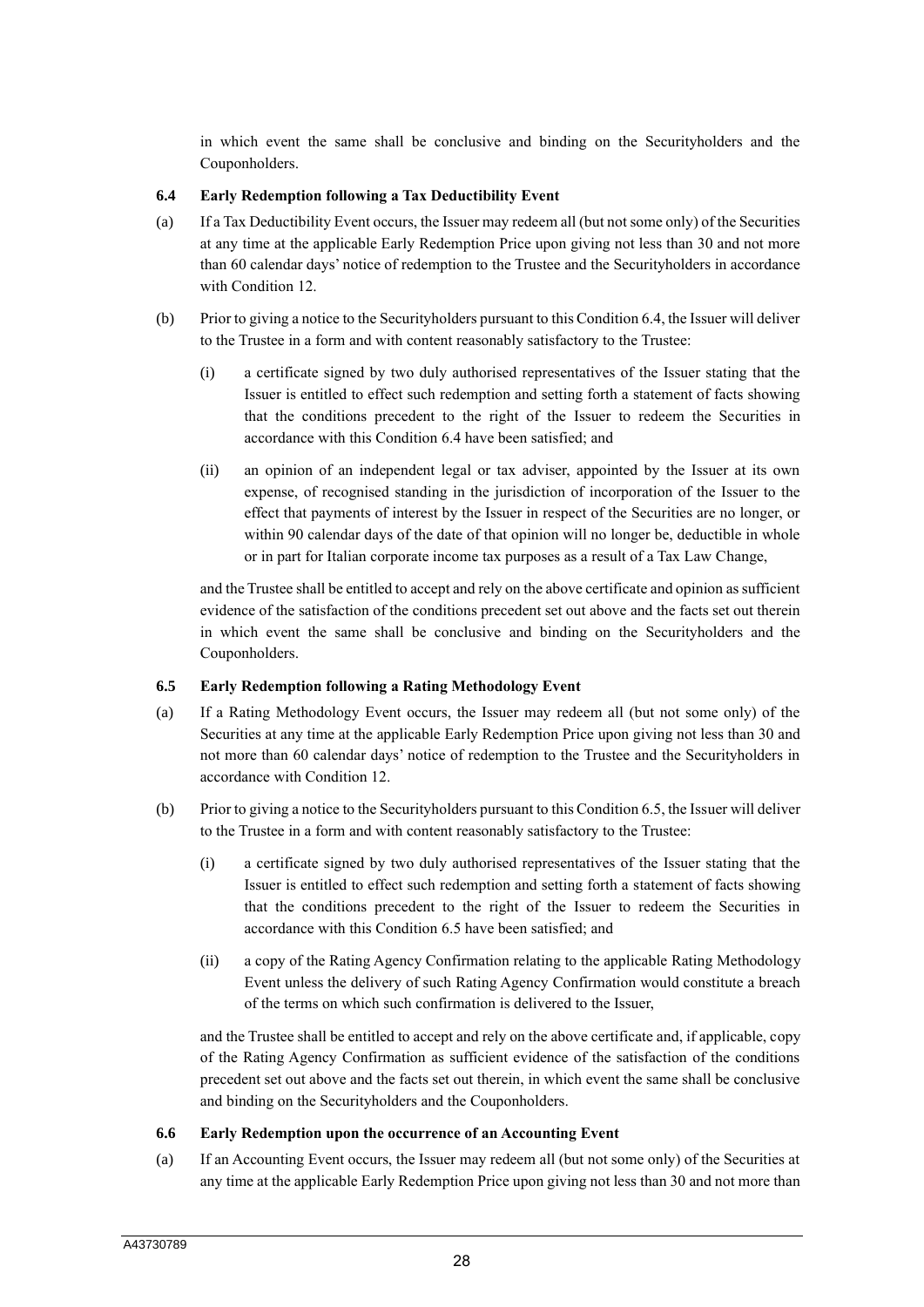60 calendar days' notice of redemption to the Trustee and the Securityholders in accordance with Condition 12.

The Issuer may notify the redemption of the Securities as a result of the occurrence of an Accounting Event from (and including) the date on which the Change is officially adopted, which may fall before the date on which the Change will come into effect.

- (b) Prior to giving a notice to the Securityholders pursuant to this Condition 6.6, the Issuer will deliver to the Trustee in a form and with content reasonably satisfactory to the Trustee:
	- (i) a certificate signed by two duly authorised representatives of the Issuer stating that the Issuer is entitled to effect such redemption and setting forth a statement of facts showing that the conditions precedent to the right of the Issuer to redeem the Securities in accordance with this Condition 6.6 have been satisfied; and
	- (ii) a copy of the opinion, letter or report of a recognised accountancy firm of international standing, appointed by the Issuer at its own expense, as set forth in the definition of "Accounting Event",

and the Trustee shall be entitled to accept and rely on the above certificate and opinion, letter or report as sufficient evidence of the satisfaction of the conditions precedent set out above and the facts set out therein, in which event the same shall be conclusive and binding on the Securityholders and the Couponholders.

#### **6.7 Make-whole redemption at the option of the Issuer**

The Issuer may redeem all (but not some only) of the Securities on any day prior to 8 June 2027 (the date falling 3 months before the First Reset Date) at the applicable Make-whole Redemption Amount on giving not less than 30 and not more than 60 calendar days' notice (which shall specify the date fixed for redemption (the "**Make-whole Redemption Date**")) to the Trustee and the Securityholders in accordance with Condition 12.

#### **6.8 Purchases and Substantial Repurchase Event**

The Issuer or any Subsidiary may at any time purchase Securities (provided that all unmatured Coupons appertaining to the Securities are purchased with the Securities) in any manner and at any price. Such Securities may be held, reissued, resold or, at the option of the Issuer, surrendered to any Paying Agent for cancellation.

If a Substantial Repurchase Event occurs, the Issuer may redeem all (but not some only) of the outstanding Securities at any time at the applicable Early Redemption Price, subject to the Issuer having given the Trustee and the Securityholders not less than 30 and not more than 60 calendar days' notice in accordance with Condition 12.

#### **6.9 Cancellations**

All Securities which are redeemed or exchanged pursuant to Condition 7 (*Exchange or Variation upon a Withholding Tax Event, Tax Deductibility Event, Rating Methodology Event or Accounting Event and Preconditions to such Exchange or Variation*) will forthwith be cancelled, together with all unmatured Coupons attached to the Securities or surrendered with the Securities at the time of redemption. All Securities so cancelled and any Securities purchased and cancelled pursuant to Condition 6.8 above shall be forwarded to the Principal Paying Agent and accordingly may not be held, reissued or resold.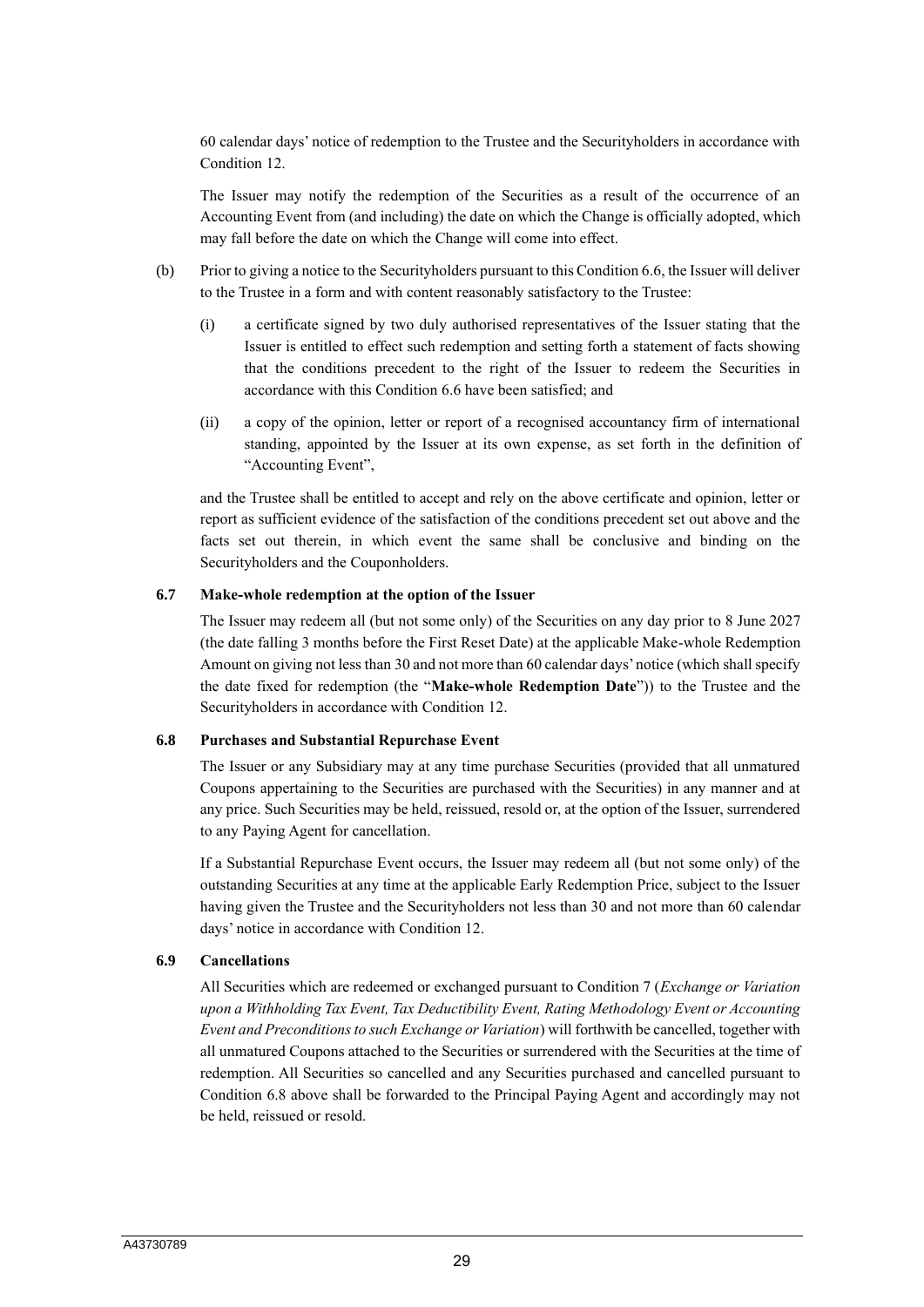#### **6.10 Notices Final**

A notice of redemption given pursuant to any of Conditions 6.2, 6.3, 6.4, 6.5, 6.6, 6.7 or 6.8 shall be irrevocable and upon the expiry of any such notice, the Issuer shall be bound to redeem the Securities in accordance with the terms of the relevant Condition.

*The following does not form a part of the terms of the Securities:*

*The Issuer intends (without thereby assuming a legal obligation) that it will redeem or repurchase the Securities only to the extent that the part of the aggregate principal amount of the Securities to be redeemed or repurchased which was assigned "equity credit" (or such similar nomenclature used by S&P from time to time) at the time of the issuance of the Securities does not exceed such part of the net proceeds received by the Issuer or any Subsidiary of the Issuer prior to the date of such redemption or repurchase from the sale or issuance of securities by the Issuer or such Subsidiary to third party purchasers (other than group entities of the Issuer) which is assigned by S&P "equity credit" (or such similar nomenclature used by S&P from time to time) at the time of sale or issuance of such securities (but taking into account any changes in hybrid capital methodology or another relevant methodology or the interpretation thereof since the issuance of the Securities), unless:*

- *(i) the rating (or such similar nomenclature then used by S&P) assigned by S&P to the Issuer is at least equal to the rating assigned to the Issuer on the date of the most recent hybrid security issuance (excluding any refinancing) which was assigned by S&P a "equity credit" similar to the Securities and the Issuer is of the view that such rating would not fall below this level as a result of such redemption or repurchase, or*
- *(ii) in the case of a repurchase, such repurchase is of less than (a) 10 per cent. of the aggregate principal amount of the Securities originally issued in any period of 12 consecutive months or (b) 25 per cent. of the aggregate principal amount of the Securities originally issued in any period of 10 consecutive years, or*
- *(iii) the Securities are redeemed pursuant to a Tax Deductibility Event or a Withholding Tax Event, or an Accounting Event or a Substantial Repurchase Event or a Rating Methodology Event which results from an amendment, clarification or change in the "equity credit" criteria by S&P; or*
- *(iv) the Securities are not assigned an "equity credit" by S&P (or such similar nomenclature then used by S&P) at the time of such redemption or repurchase, or*
- *(v) in the case of a repurchase, such repurchase relates to an aggregate principal amount of Securities which is less than or equal to the excess (if any) above the maximum aggregate principal amount of the Issuer's hybrid capital to which S&P then assigns equity content under its prevailing methodology; or*
- *(vi) such redemption or repurchase occurs on or after the Reset Date falling on 8 September 2047.*

### **7 Exchange or Variation upon a Withholding Tax Event, Tax Deductibility Event, Rating Methodology Event or Accounting Event and Preconditions to such Exchange or Variation**

**7.1** If the Issuer determines that a Withholding Tax Event, Tax Deductibility Event, Rating Methodology Event or an Accounting Event has occurred and is continuing, and has provided the Trustee with the relevant certificate and opinion, or in the case of Condition 6.5 only, the Rating Agency Confirmation, pursuant to Condition 6.3, 6.4, 6.5 or 6.6 (as applicable), then the Issuer may, subject to Condition 7.2 below (without any requirement for the consent or approval of the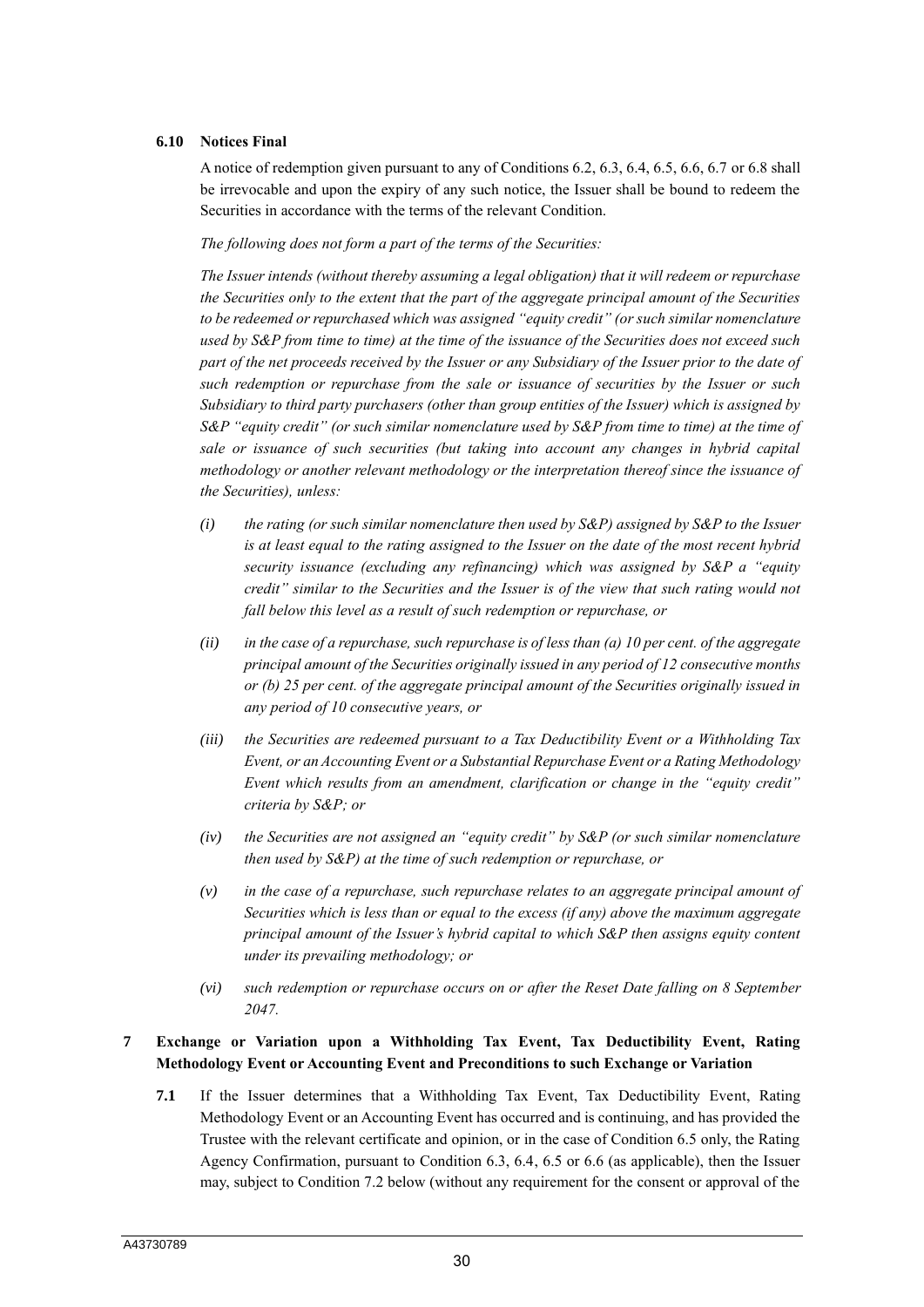Securityholders or Couponholders), subject to its having satisfied the Trustee immediately prior to the giving of any notice referred to herein that the provisions of this Condition 7 have been complied with and having given not less than 30 nor more than 60 Business Days' notice to the Trustee, the Principal Paying Agent and, in accordance with Condition 12 (Notices), to the Securityholders (which notice shall be irrevocable), as an alternative to an early redemption of the Securities at any time:

- (i) exchange the Securities (the "**Exchanged Securities**"), or
- (ii) vary the terms of the Securities (the "**Varied Securities**"),

so that:

- (A) in the case of a Tax Deductibility Event, the Issuer is entitled to claim a deduction or a higher deduction (as the case may be) in respect of interest paid when computing its tax liabilities for Italian corporation income tax purposes as compared with the entitlement (in the case of the Issuer) after the occurrence of the relevant Tax Deductibility Event,
- (B) in the case of a Withholding Tax Event, in making any payments in respect of the Exchanged Securities or Varied Securities the Issuer is only required to pay lesser or no Additional Amounts in respect of the Exchanged Securities or Varied Securities,
- (C) in the case of an Accounting Event, the aggregate nominal amount of the Exchanged Securities or Varied Securities (as the case may be) will be recorded as a "financial liability" in accordance with accounting practices or principles applicable to the Issuer at the time of the next Financial Statements of the Issuer, or
- (D) in the case of a Rating Methodology Event, the aggregate nominal amount of the Exchanged Securities or Varied Securities (as the case may be) is assigned "equity credit" by the relevant Rating Agency that is equal to or greater than that which was assigned to the Securities on the Issue Date (or if "equity credit" is not assigned to the Securities by the relevant Rating Agency on the Issue Date, at the date on which "equity credit" is assigned by such Rating Agency for the first time),

and the Trustee shall, subject to the following provisions of this Condition 7, and subject to the receipt by it of the certificate by two duly authorised representatives of the Issuer referred to in Condition 7.2 below, agree to such exchange or variation.

Upon expiry of such notice, the Issuer shall either vary the terms of or, as the case may be, exchange the Securities in accordance with this Condition 7 and cancel such Exchanged Securities.

The Trustee shall (at the expense of the Issuer) enter into a supplemental trust deed and/or supplemental agency agreement with the Issuer (including indemnities satisfactory to the Trustee) solely in order to effect the exchange of the Securities, or the variation of the terms of the Securities, provided that the Trustee shall not be obliged to enter into such supplemental trust deed and/or supplemental agency agreement if the terms of the Exchanged Securities or the Varied Securities would impose, in the Trustee's opinion, more onerous obligations upon it or expose it to liabilities or reduce its protections. If the Trustee does not enter into such supplemental trust deed and/or supplemental agency agreement (and the Trustee shall have no liability or responsibility to any person if it does not do so), the Issuer may redeem the Securities as provided in Condition 6 (Redemption and Purchase).

**7.2** Any such exchange or variation shall be subject to the following conditions: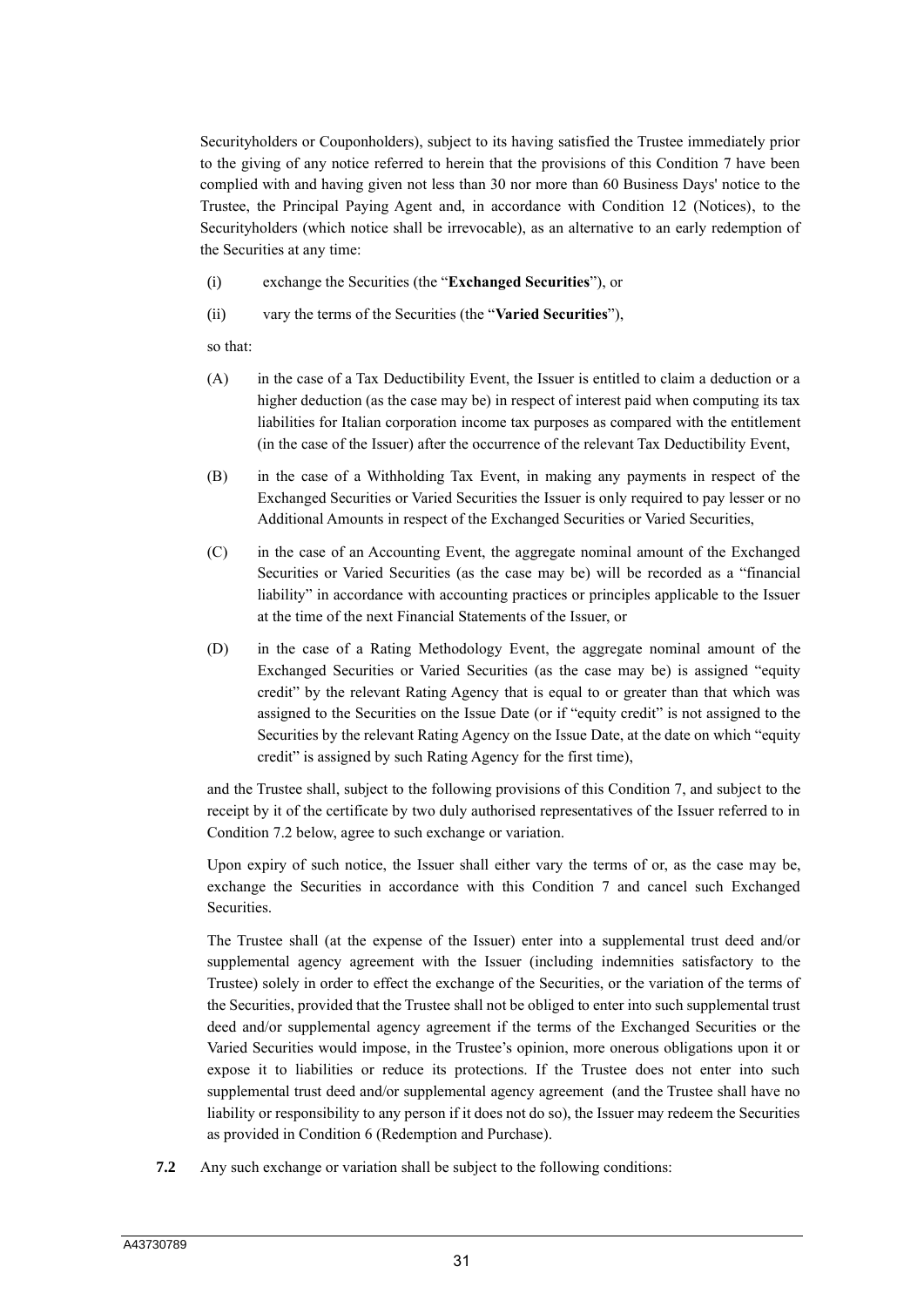- (i) for as long as the Securities are listed on any stock exchange, the Issuer complying with the rules of the relevant stock exchange (or any other relevant authority) on which the Securities are for the time being admitted to trading, and (for so long as the rules of such exchange require) the publication of any appropriate supplement, listing particulars or offering circular in connection therewith, and the Exchanged Securities or Varied Securities continue to be admitted to trading on the same stock exchange as the Securities were admitted to trading immediately prior to the relevant exchange or variation;
- (ii) the Issuer paying any outstanding Arrears of Interest in full prior to such exchange or variation or providing for the accrual of an amount equal to the Arrears of Interest under the terms of the Exchanged Securities or the Varied Securities (as applicable);
- (iii) the Exchanged Securities or Varied Securities shall: (A) rank at least *pari passu* with the ranking of the Securities prior to the exchange or variation, and (B) benefit from the same interest rates and the same Interest Payment Dates, the same First Reset Date and early redemption rights (provided that the relevant exchange or variation may not itself trigger any early redemption right), a maturity date which shall not be longer than the maturity date of the Issuer as provided from time to time under the relevant by-laws, the same rights to accrued interest or Arrears of Interest and any other amounts payable under the Securities which, in each case, has accrued to the Securityholders and has not been paid, the same rights to principal and interest, and, if publicly rated by a Rating Agency which has provided a solicited rating at the invitation or with the consent of the Issuer, immediately prior to such exchange or variation, at least the same credit rating immediately after such exchange or variation by each such Rating Agency, as compared with the relevant solicited rating(s) immediately prior to such exchange or variation (as determined by the Issuer using reasonable measures available to it including discussions with the Rating Agencies to the extent practicable) (C) not contain terms providing for the mandatory deferral or cancellation of interest and (D) not contain terms providing for loss absorption through principal write-down or conversion to shares;
- (iv) the terms of the exchange or variation, in the sole opinion of the Issuer (acting reasonably) not being prejudicial to the interests of the Securityholders, including compliance with (iii) above, as certified to the Trustee by two duly authorised representatives of the Issuer, having consulted in good faith with an independent financial institution of international repute or an independent financial adviser experienced in the international capital markets, and any such certificate shall be final and binding on all parties;
- (v) the preconditions to exchange or variation set out in the Trust Deed having been satisfied, including the issue of legal opinions addressed to the Trustee (in form and substance satisfactory to the Trustee) (copies of which shall be made available to the Securityholders by appointment at the specified offices of the Trustee during usual office hours or at the Trustee's option may be provided by email to such holder requesting copies of such documents, subject to the Trustee (as applicable) being supplied by the Issuer with copies of such documents) from one or more international law firms of good reputation selected by the Issuer and confirming (x) that the Issuer has capacity to assume all rights, duties and obligations under the Exchanged Securities or Varied Securities (as the case may be) and has obtained all necessary corporate or governmental authorisation to assume all such rights and obligations and (y) the legality, validity and enforceability of the Exchanged Securities or Varied Securities;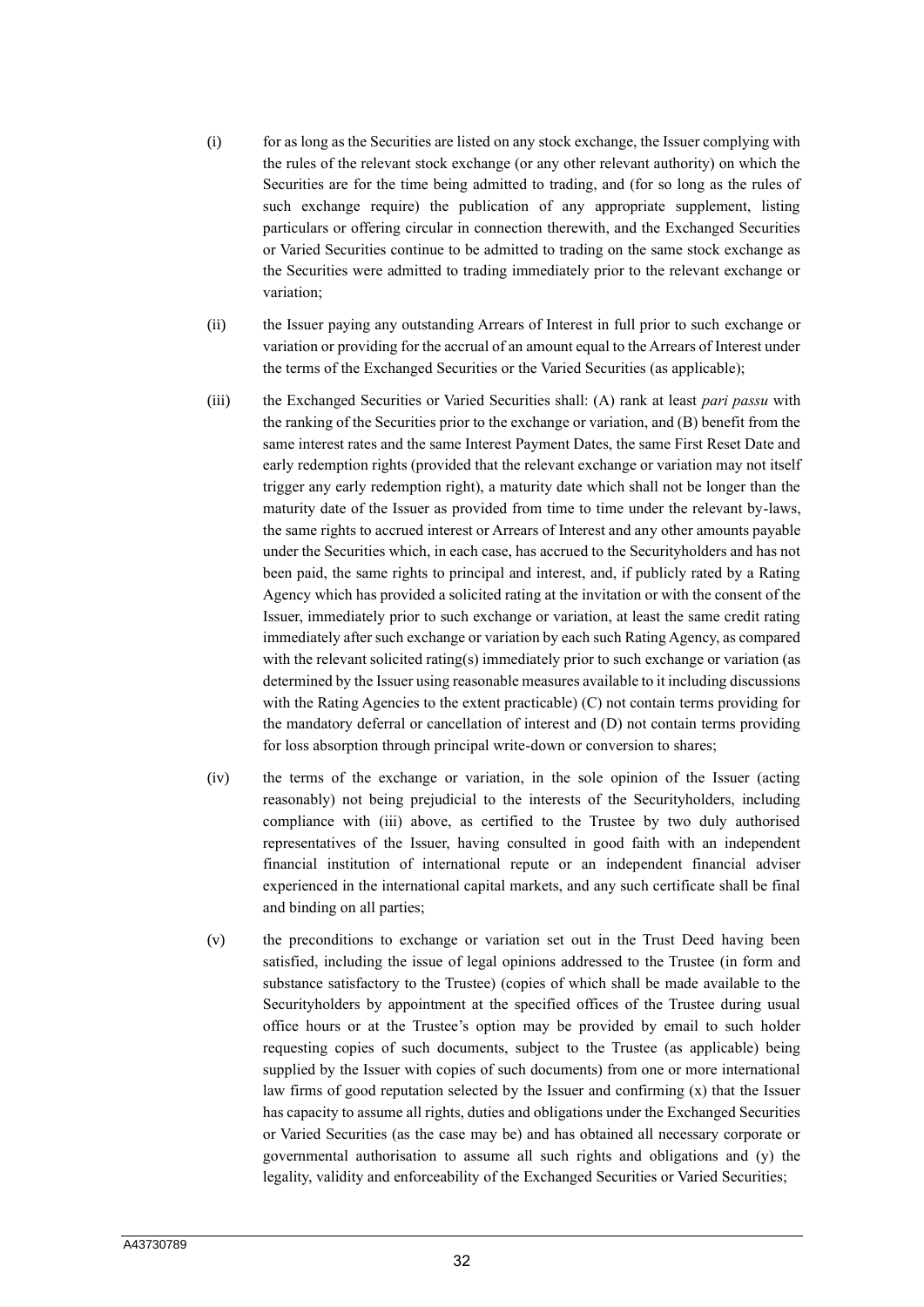(vi) the delivery to the Trustee of a certificate signed by two duly authorised representatives of the Issuer certifying each of the points set out in paragraphs (i) to (v) above.

The Trustee may rely absolutely upon and shall be entitled to accept such certificates and any such opinions, as are referred to in this Condition 7, without any liability to any person for so doing and without any further inquiry as sufficient evidence of the satisfaction of the criteria set out in such paragraphs, in which event it shall be conclusive and binding on the Securityholders and the Couponholders.

#### **8 Taxation**

#### **8.1 Payment without Withholding**

All payments of principal and interest in respect of the Securities and Coupons by the Issuer will be made without withholding or deduction for or on account of any Taxes imposed or levied by or on behalf of any Tax Jurisdiction, unless such withholding or deduction of the Taxes is required by law. In such event, the Issuer will pay such additional amounts (the "**Additional Amounts**") as may be necessary in order that the net amounts received by the Securityholders and Couponholders after such withholding or deduction shall equal the respective amounts of principal and interest which would otherwise have been receivable in respect of the Securities or, as the case may be, Coupons in the absence of such withholding or deduction; except that no Additional Amounts shall be payable:

- (a) in respect of any Security or Coupon presented for payment
	- (i) in any Tax Jurisdiction; or
	- (ii) by or on behalf of a holder who is liable for such Taxes in respect of such Security or Coupon by reason of his having some connection with a Tax Jurisdiction other than the mere holding of such Security or Coupon; or
	- (iii) by or on behalf of a holder who would be able to avoid such withholding or deduction by making a declaration or any other statement including, but not limited to, a declaration of residence or non-residence, but fails to do so; or
	- (iv) more than 30 days after the Relevant Date except to the extent that the holder thereof would have been entitled to an Additional Amount on presenting the same for payment on such thirtieth day assuming that day to have been a Presentation Date (as defined in Condition 5); or
- (b) in relation to any payment or deduction on account of *imposta sostitutiva* pursuant to Decree No. 239 as amended and/or supplemented or, for the avoidance of doubt, Italian Legislative Decree No. 461 of 21 November 1997 as amended and supplemented and in all circumstances in which the procedures set forth in Decree No. 239 in order to benefit from a tax exemption have not been met or complied with; or
- (c) in the event of payment by the Issuer to a non-Italian resident holder, to the extent that the holder is resident in a country which does not allow for a satisfactory exchange of information with the Italian authorities.

Notwithstanding anything to the contrary contained herein, the Issuer (and any other person making payments on behalf of the Issuer) shall be entitled to withhold and deduct any amounts required to be deducted or withheld pursuant to an agreement described in Section 1471(b) of the U.S. Internal Revenue Code of 1986, as amended (the "**Code**"), or otherwise imposed pursuant to (i) Sections 1471 through 1474 of the Code, or (ii) any regulations thereunder or official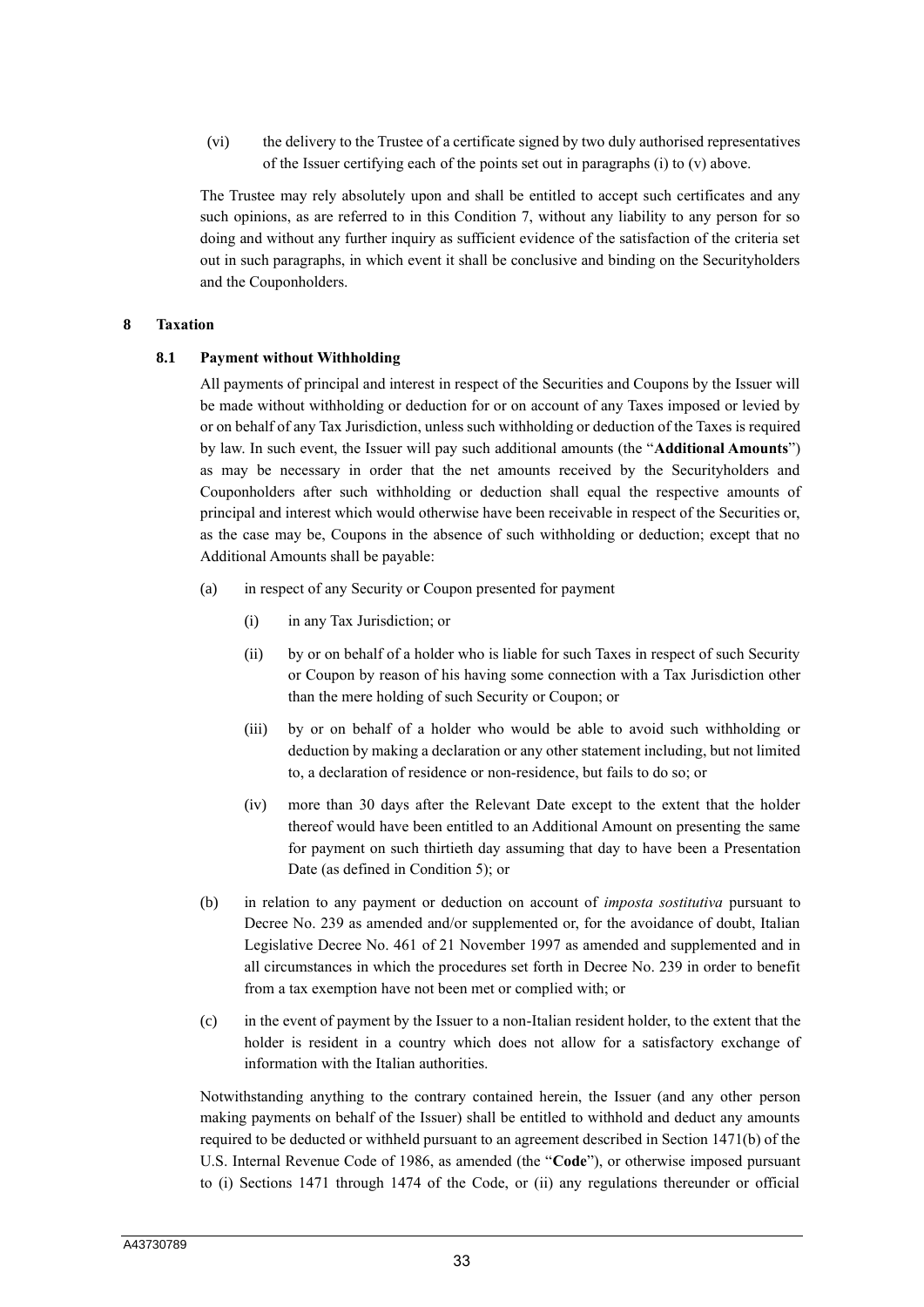interpretations thereof, or (iii) an intergovernmental agreement between the United States and another jurisdiction facilitating the implementation thereof, or (iv) any law implementing such an intergovernmental agreement (any such withholding or deduction, a "**FATCA Withholding**"), and no person shall be required to pay any additional amounts in respect of FATCA Withholding.

#### **8.2 Additional Amounts**

Any reference in these Conditions to any amounts in respect of the Securities shall be deemed also to refer to any Additional Amounts which may be payable under this Condition or under any undertakings given in addition to, or in substitution for, this Condition pursuant to the Trust Deed.

### **9 Prescription**

The Securities and Coupons (which for this purpose shall not include Talons) will become void unless presented for payment within periods of 10 years (in the case of principal) and 5 years (in the case of interest) from the Relevant Date in respect of the Securities or, as the case may be, the Coupons, subject to the provisions of Condition 5. There shall not be included in any Coupon sheet issued upon exchange of a Talon any Coupon which would be void upon issue under this Condition or Condition 5.

### **10 Enforcement on the Liquidation Event Date and No Events of Default**

### **10.1 No Events of Default**

There are no events of default in relation to the Securities.

On the Liquidation Event Date, the Securities will become due and payable at an amount equal to their principal amount, together with any outstanding interest accrued up to (but excluding) the Liquidation Event Date and any outstanding Arrears of Interest.

On or following the Liquidation Event Date, no payments will be made in relation to the Junior Securities of the Issuer before all amounts due, but unpaid, on the Securities have been paid by the Issuer.

### **10.2 Enforcement on the Liquidation Event Date**

On or following the Liquidation Event Date, the Trustee at its sole discretion and subject to Condition 10.3 may (subject to its being indemnified and/or secured and/or prefunded to its satisfaction), institute steps in order to obtain a judgment against the Issuer for any amounts due in respect of the Securities, including the institution of Insolvency Proceedings against the Issuer or the filing of a proof of claim and participation in any Insolvency Proceedings or proceedings for the liquidation, dissolution or winding-up of the Issuer (in which Insolvency Proceedings, liquidation, dissolution or winding-up the Securities shall immediately be due and payable at their principal amount together with any accrued but unpaid interest up to (but excluding) the date on which the Securities become so due and payable and any outstanding Arrears of Interest).

#### **10.3 Enforcement by the Trustee**

- (a) Subject to sub-paragraph (b) below, the Trustee may at its discretion and without further notice, take such steps, actions or proceedings against the Issuer as it may think fit to enforce the provisions of the Trust Deed, the Securities and the Coupons, but in no event shall the Issuer, by virtue of the initiation of any such steps, actions or proceedings, be obliged to pay any sum or sums sooner than the same would otherwise have been payable by it.
- (b) The Trustee shall not be bound to take any action referred to in Conditions 10.2 or 10.3(a) above or any other action or steps under or pursuant to the Trust Deed, the Securities or the Coupons unless (a) it has been so directed by an extraordinary resolution of the Securityholders or so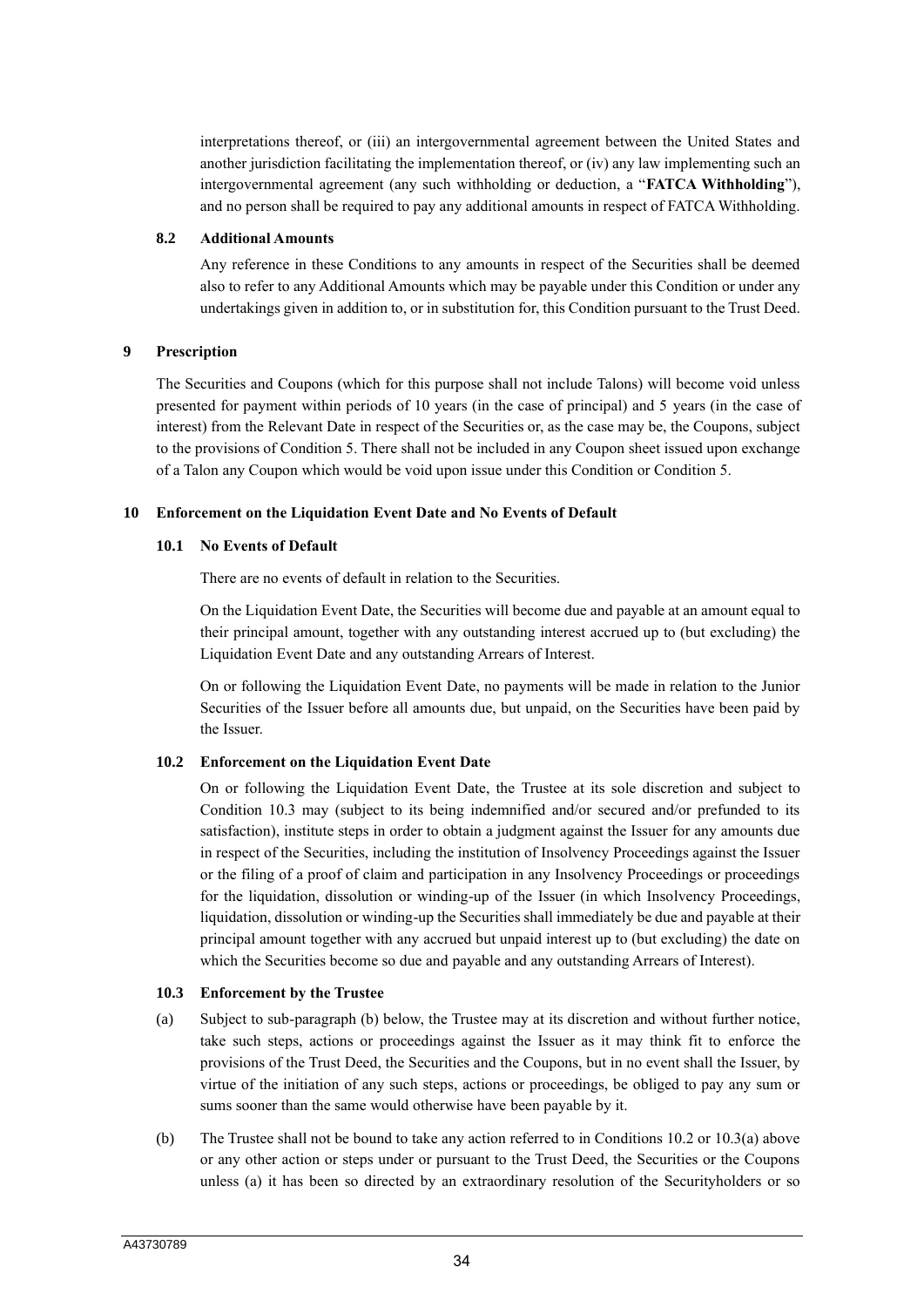requested in writing by the holders of at least one-quarter in principal amount of the Securities then outstanding and (b) it has been indemnified and/or secured and/or prefunded to its satisfaction.

#### **10.4 Enforcement by the Securityholders**

No Securityholder or Couponholder shall be entitled to proceed directly against the Issuer or to institute any Insolvency Proceedings against the Issuer or to file a proof of claim and participate in any Insolvency Proceedings or institute proceedings for the liquidation, dissolution or windingup of the Issuer unless the Trustee, having become bound so to proceed, fails so to do within a reasonable period and the failure shall be continuing, in which case the Securityholder or Couponholder shall have only such rights against the Issuer as those which the Trustee would have been entitled to exercise pursuant to this Condition 10.

### **10.5 Limitation on remedies**

No remedy against the Issuer, other than as referred to in this Condition 10, shall be available to the Trustee, the Securityholders and the Couponholders, whether for the recovery of amounts due in respect of the Securities or under the Trust Deed or in respect of any breach by the Issuer of any of its other obligations under or in respect of the Securities, the Coupons and the Trust Deed.

### **11 Replacement of Securities and Coupons**

Should any Security or Coupon be lost, stolen, mutilated, defaced or destroyed it may be replaced at the specified office of the Principal Paying Agent upon payment by the claimant of such costs and expenses as may be incurred in connection with the replacement and on such terms as to evidence and indemnity as the Issuer may reasonably require. Mutilated or defaced Securities or Coupons must be surrendered before replacements will be issued.

#### **12 Notices**

All notices regarding the Securities will be deemed to be validly given (a) if published in a leading English language daily newspaper of general circulation in London and Ireland (it is expected that such publication will be made in the *Financial Times* in London and the *Irish Times* in Ireland) and (b) if and for so long as the Securities are admitted to trading on, and listed on the Euronext Dublin, on the Euronext Dublin's website, www.ise.ie. The Issuer shall also ensure that notices are duly published in a manner which complies with the rules and regulations of any stock exchange (or any other relevant authority) on which the Securities are for the time being listed or by which they have been admitted to trading. Any such notice will be deemed to have been given on the date of the first publication. If publication as provided above is not practicable, notice will be given in such other manner, and shall be deemed to have been given on such date, as the Trustee may approve. Couponholders will be deemed for all purposes to have notice of the contents of any notices given to the Securityholders in accordance with this paragraph.

### **13 Meetings of Securityholders, Modification, Waiver, Authorisation, Determination and Substitution of the Issuer**

#### **13.1 Meetings of Securityholders**

The Trust Deed contains provisions consistent with the laws, legislation, rules and regulations of the Republic of Italy (including without limitation Legislative Decree No. 58 of 24 February 1998, as amended) for convening meetings of the Securityholders to consider any matter affecting their interests, including any modifications of the Conditions or of any provisions of the Trust Deed.

According to the laws, legislation, rules and regulations of the Republic of Italy, such meetings will be validly held as a single call meeting or, if the Issuer's by-laws provide for multiple calls,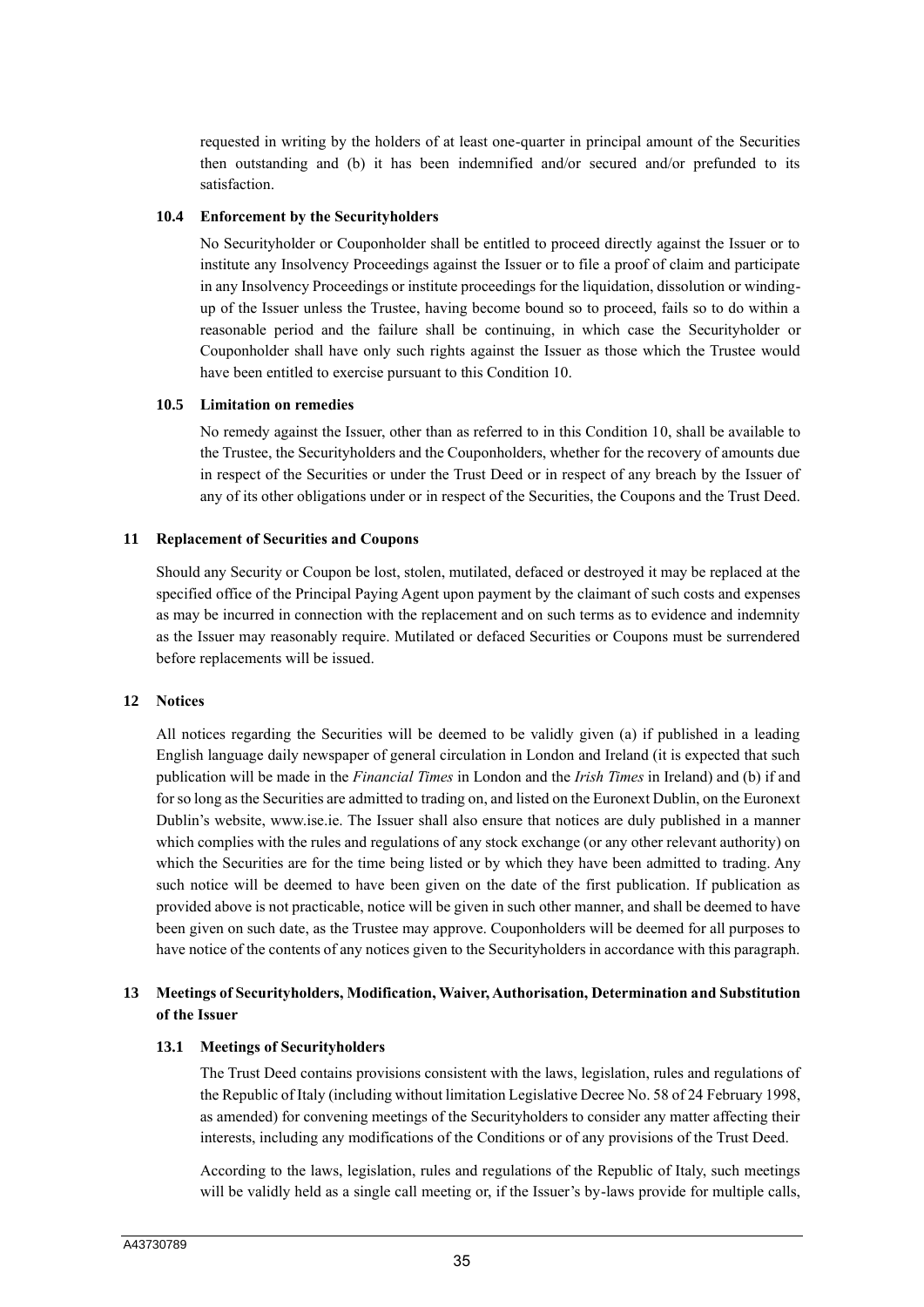as a multiple call meeting, if (i) in the case of a single call meeting, there are one or more persons present, being or representing Securityholders holding at least one-fifth of the aggregate nominal amount of the Securities, for the time being outstanding, or such a higher quorum as may be provided for in the Issuer's by-laws, or (ii) in the case of a multiple call meeting, (a) there are one or more persons present being or representing Securityholders holding not less than one-half of the aggregate nominal amount of the Securities, for the time being outstanding; (b) in case of an adjourned meeting, there are one or more persons present being or representing Securityholders holding more than one-third of the aggregate nominal amount of the Securities for the time being outstanding; and (c) in the case of any further adjourned meeting, there are one or more persons present being or representing Securityholders holding at least one- fifth of the aggregate nominal amount of the Securities for the time being outstanding, provided that the Issuer's by-laws may in each case (to the extent permitted under the applicable laws and regulations of the Republic of Italy) provide for a higher quorum.

The majority to pass a resolution at any meeting (including, where applicable, an adjourned meeting) will be at least two-thirds of the aggregate nominal amount of the outstanding Securities represented at the meeting; provided however that (A) certain proposals, as set out in Article 2415 of the Italian Civil Code (including, for the avoidance of doubt, (a) any modification of the method of calculating the amount payable or modification of the date fixed for redemption or any date for payment of interest or, where applicable, of the method of calculating the date of payment in respect of any principal or interest in respect of the Securities or change of the subordination provisions of the Trust Deed and (b) any alteration of the currency in which payments under the Securities are to be made or the denomination of the Securities) may only be sanctioned by a resolution passed at a meeting of the Securityholders by the higher of (i) one or more persons holding or representing not less than one half of the aggregate nominal amount of the outstanding Securities, and (ii) one or more persons holding or representing not less than two thirds of the Securities represented at the meeting and (B) the Issuer's by-laws may in each case (to the extent permitted under applicable Italian law) provide for higher majorities.

Resolutions passed at any meeting of the Securityholders shall be binding on all Securityholders, whether or not they are present at the meeting, and on all Couponholders. In accordance with the Italian Civil Code, a *rappresentante comune*, being a joint representative of Securityholders, may be appointed in accordance with Article 2417 of the Italian Civil Code in order to represent the Securityholders' interest hereunder and to give execution to the resolutions of the meeting of the Securityholders.

#### **13.2 Substitution of the Issuer**

- (a) The Trustee may, without the consent of the Securityholders or the Couponholders, agree with the Issuer to the substitution in place of the Issuer (or of any previous substitute under this Condition 13.2) as the principal debtor under the Securities, Coupons and the Trust Deed of another company, being any entity that will succeed to, or to which the Issuer (or those of any previous substitute under this Condition 13.2) will transfer, all or substantially all of its assets and business (or any previous substitute under this Condition 13.2) by operation of law, contract or otherwise, subject to (i) the Trustee being satisfied that such substitution does not result in the substituted issuer having an entitlement, as at the date on which such substitution becomes effective, to redeem the Securities pursuant to Conditions 6.3, 6.4, 6.5 or 6.6, and (ii) certain other conditions set out in the Trust Deed being satisfied.
- (b) The Issuer has covenanted in the Trust Deed that, for so long as the Securities remain outstanding, it will not consolidate or merge with another company or firm or sell or lease all or substantially all of its assets to another company unless (i) if the Issuer merges out of existence or sells or leases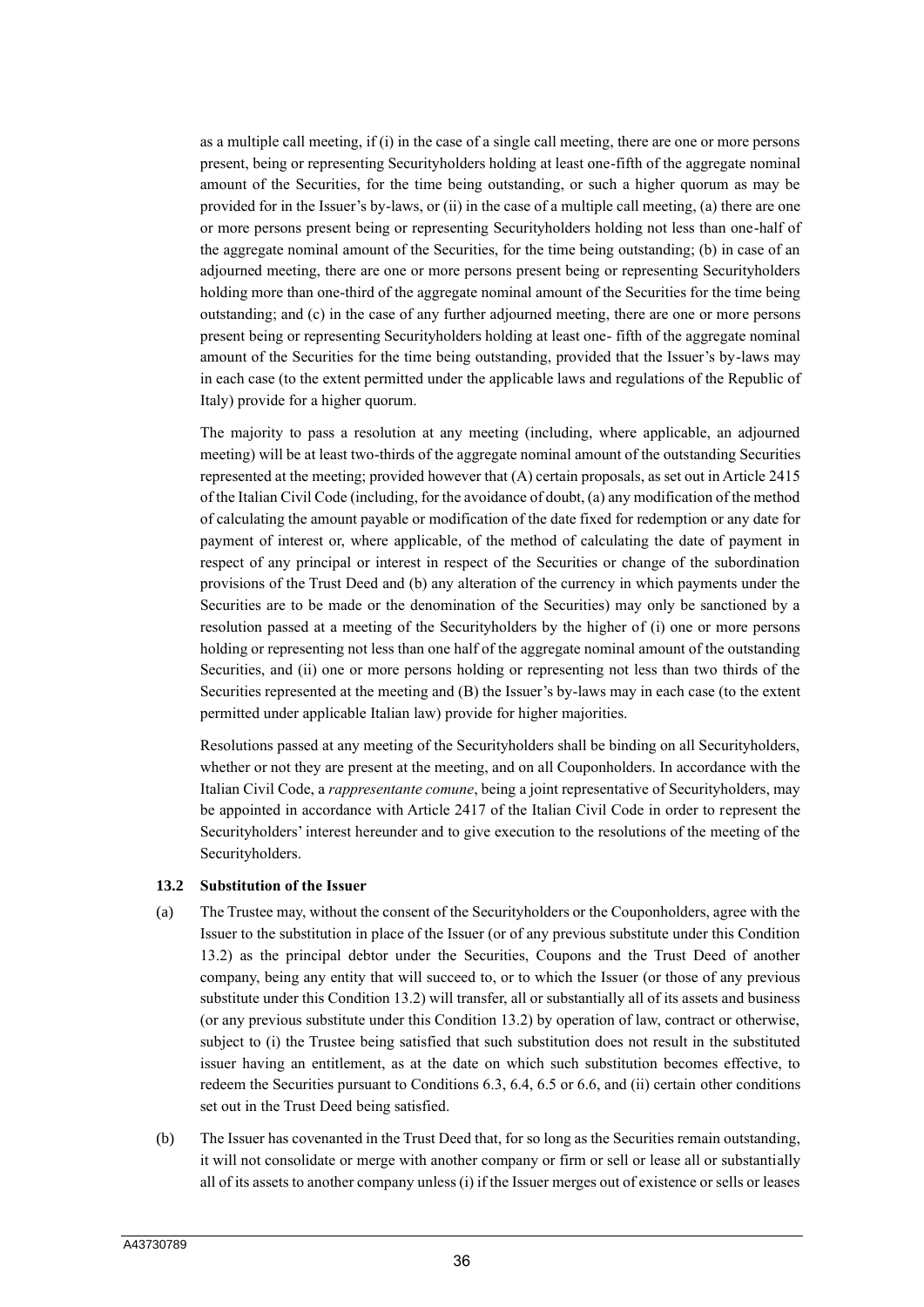all or substantially all of its assets, the other company assumes all the then-existing obligations of the Issuer (including, without limitation, all obligations under the Securities and the Trust Deed), either by law or contractual arrangements and (ii) certain other conditions set out in the Trust Deed are complied with.

(c) As long as the Securities are admitted to trading on the regulated market of Euronext Dublin and/or listed on the official list of Euronext Dublin, in the case of such a substitution, the Issuer will give notice of any substitution pursuant to Condition 13.2(a) above to Euronext Dublin and, as soon as reasonably practicable but in any event not later than 30 calendar days after the execution of such documents required by, and the compliance with such other requirements of, the Trust Deed in connection with the substitution, notice of such substitution will be given to the Securityholders by the Issuer in a form previously approved by the Trustee in accordance with Condition 12, in which event the substitution shall be conclusive and binding on the Securityholders and the Couponholders.

### **13.3 Waiver, authorisation, determination and exercise by the Trustee of discretions etc.**

The Trustee may agree, without the consent of the Securityholders or Couponholders, to any modification (except as mentioned in the Trust Deed) of, or to the waiver or authorisation of any breach or proposed breach of, any of the provisions of the Securities or the Trust Deed where, in any such case, it is not, in the opinion of the Trustee, materially prejudicial to the interests of the Securityholders so to do or may agree, without any such consent as aforesaid, to any modification which is, in the opinion of the Trustee, of a formal, minor or technical nature or to correct an error which is manifest). Any such modification, waiver, authorisation or determination shall be binding on the Securityholders and the Couponholders and, unless the Trustee otherwise agrees, any such modification shall be notified to the Securityholders in accordance with Condition 12 as soon as practicable thereafter.

#### **13.4 Trustee to have Regard to Interests of Securityholders as a Class**

In connection with the exercise by it of any of its trusts, powers, authorities and discretions (including, without limitation, any modification, waiver, authorisation, determination or substitution), the Trustee shall have regard to the general interests of the Securityholders as a class (but shall not have regard to any interests arising from circumstances particular to individual Securityholders or Couponholders whatever their number) and, in particular but without limitation, shall not have regard to the consequences of any such exercise for individual Securityholders or Couponholders (whatever their number) resulting from their being for any purpose domiciled or resident in, or otherwise connected with, or subject to the jurisdiction of, any particular territory or any political subdivision thereof and the Trustee shall not be entitled to require, nor shall any Securityholder or Couponholder be entitled to claim, from the Issuer, the Trustee or any other person any indemnification or payment in respect of any tax consequences of any such exercise upon individual Securityholders or Couponholders except to the extent already provided for in Condition 8 and/or any undertaking or covenant given in addition to, or in substitution for, Condition 8 pursuant to the Trust Deed.

#### **14 Indemnification of the Trustee and its Contracting with the Issuer**

### **14.1 Indemnification of the Trustee**

The Trust Deed contains provisions for the indemnification of the Trustee and for its relief from responsibility, including provisions relieving it from taking action unless indemnified and/or secured and/or prefunded to its satisfaction.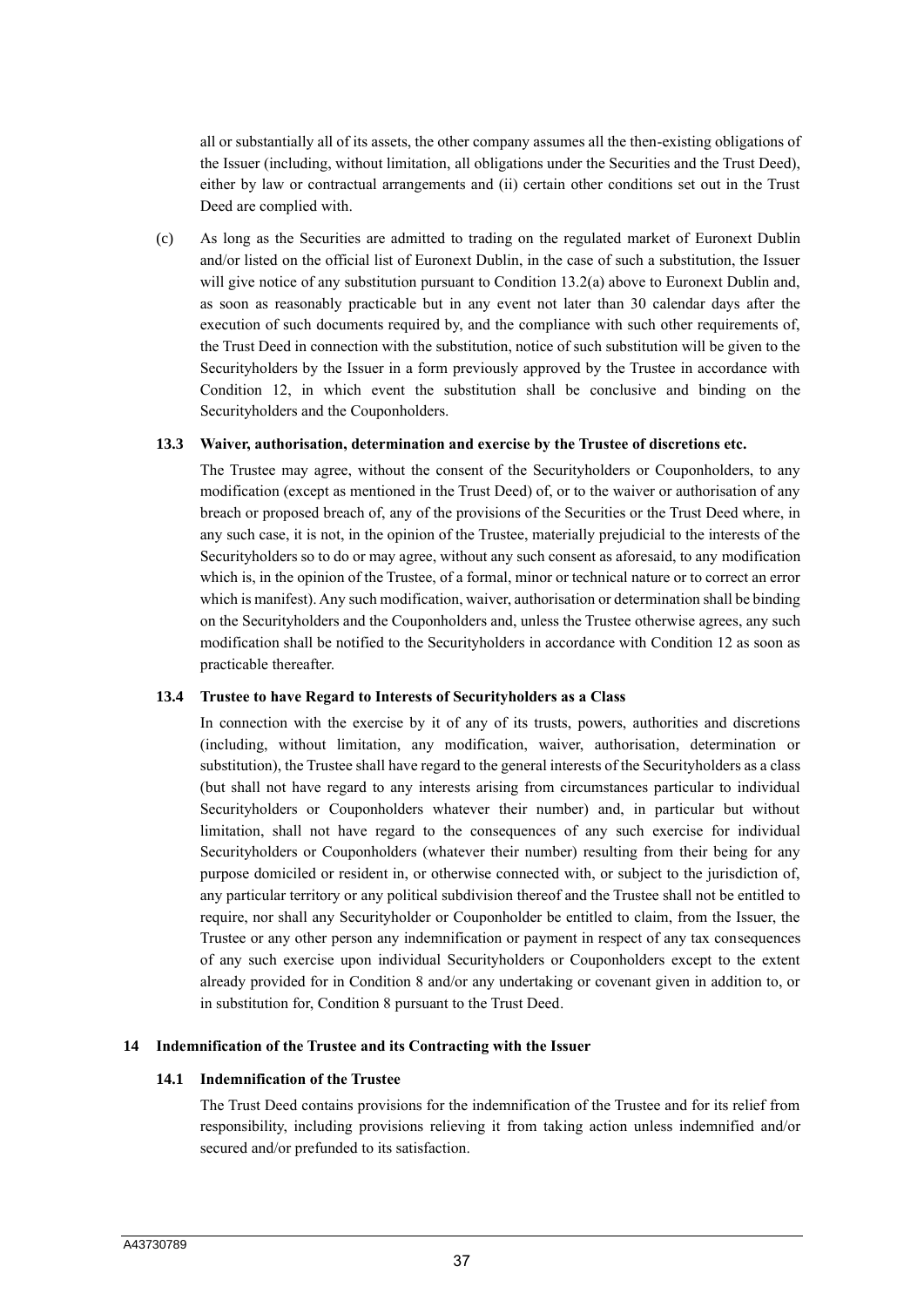#### **14.2 Trustee Contracting with the Issuer**

The Trust Deed also contains provisions pursuant to which the Trustee is entitled, *inter alia*, (a) to enter into business transactions with the Issuer and/or any Subsidiary and to act as trustee for the holders of any other securities issued or guaranteed by, or relating to, the Issuer and/or any Subsidiary, (b) to exercise and enforce its rights, comply with its obligations and perform its duties under or in relation to any such transactions or, as the case may be, any such trusteeship without regard to the interests of, or consequences for, the Securityholders or Couponholders, and (c) to retain and not be liable to account for any profit made or any other amount or benefit received thereby or in connection therewith.

#### **15 Further Issues**

The Issuer is at liberty from time to time without the consent of the Securityholders or Couponholders to create and issue further securities or bonds (whether in bearer or registered form) either (a) ranking *pari passu* in all respects (or in all respects save for the first payment of interest thereon) and so that the same shall be consolidated and form a single series with the outstanding securities or bonds of any series (including the Securities) constituted by the Trust Deed or any supplemental deed or (b) upon such terms as to ranking, interest, conversion, redemption and otherwise as the Issuer may determine at the time of the issue. Any further securities or bonds which are to form a single series with the outstanding securities or bonds of any series (including the Securities) constituted by the Trust Deed or any supplemental deed shall, and any other further securities or bonds may (with the consent of the Trustee), be constituted by a deed supplemental to the Trust Deed. The Trust Deed contains provisions for convening a single meeting of the Securityholders and the holders of securities or bonds of other series in certain circumstances where the Trustee so decides.

#### **16 Governing Law and Submission to Jurisdiction**

#### **16.1 Governing Law**

The Trust Deed, the Securities and the Coupons and any non-contractual obligations arising out of or in connection with the Trust Deed, the Securities and the Coupons are governed by, and shall be construed in accordance with, English law, except for Conditions 3.1 and 3.2, which shall each be governed by Italian law. Condition 13.1 and the provisions of the Trust Deed concerning the meeting of Securityholders and the appointment of the *rappresentante comune* in respect of the Securities are subject to compliance with Italian law.

#### **16.2 Jurisdiction of English Courts**

The Issuer has, in the Trust Deed, irrevocably agreed for the benefit of the Trustee, the Securityholders and the Couponholders that the courts of England are to have exclusive jurisdiction to settle any disputes which may arise out of or in connection with the Trust Deed, the Securities or the Coupons (including any disputes relating to any non- contractual obligations which may arise out of or in connection with the Trust Deed, the Securities or the Coupons) and accordingly has submitted to the exclusive jurisdiction of the English courts.

The Issuer has, in the Trust Deed, waived any objection to the courts of England on the grounds that they are an inconvenient or inappropriate forum.

#### **16.3 Appointment of Process Agent**

The Issuer has, in the Trust Deed, irrevocably and unconditionally appointed Law Debenture Corporate Services Limited at its registered office at Fifth Floor, 100 Wood Street, London EC2V 7EX, United Kingdom as its agent for service of process and undertakes that, in the event of Law Debenture Corporate Services Limited ceasing so to act or ceasing to be registered in England, it